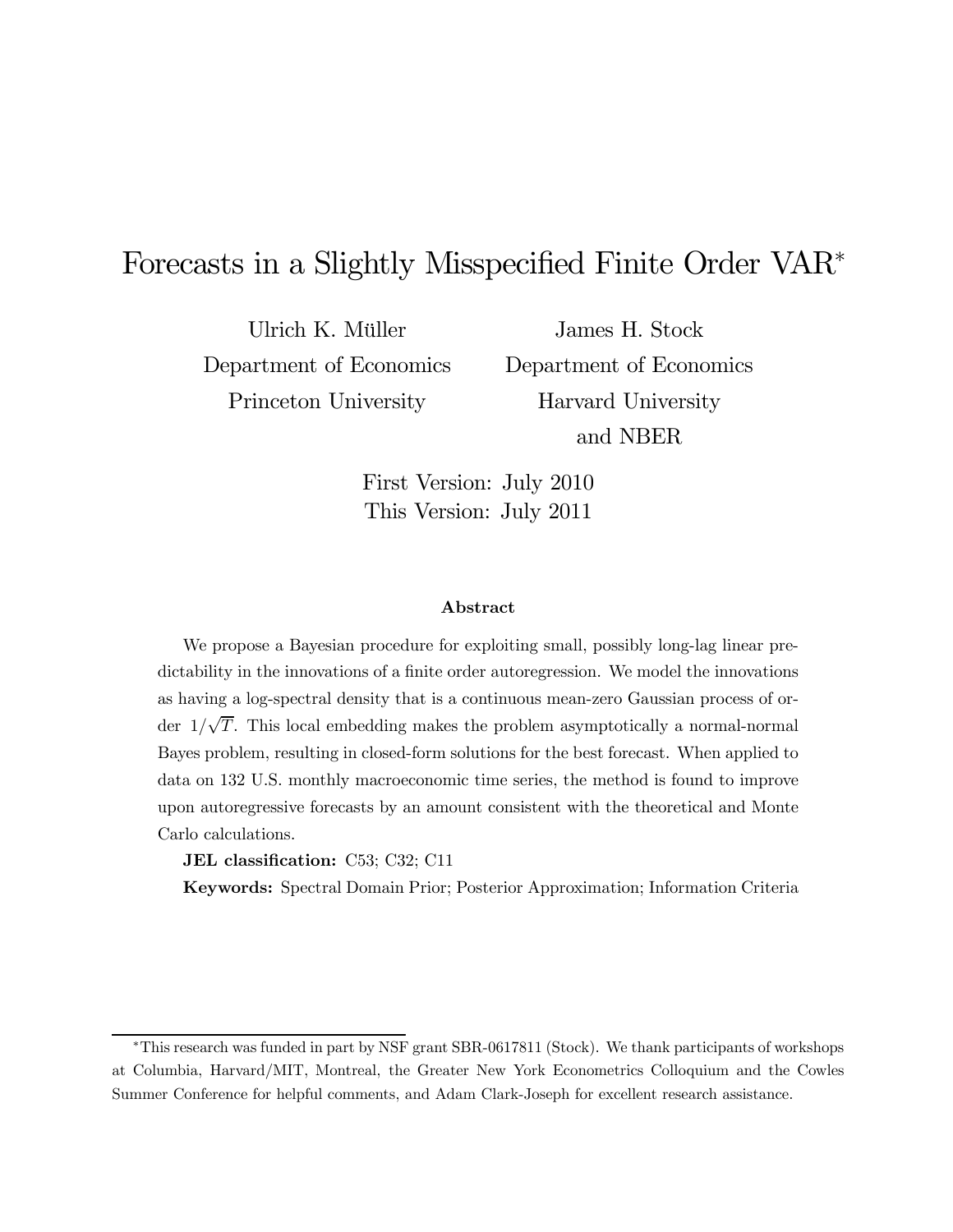# 1 Introduction

Low-order autoregressions provide good benchmark forecasts for many economic time series, yet there is reason to suspect that some small amount of linear predictability remains beyond the initial autoregressive approximation. One indication of this residual predictability is that for macroeconomic data, the autoregressive lag length estimated by the Akaike Information Criterion (AIC) often exceeds the lag length estimated by the Bayes Information Criterion (BIC) by a considerably greater degree than it should if the process were in fact a finite order autoregression. These information criteria estimate the lag length by minimizing the penalized logarithm of the regression sum of squared residuals, where the penalty increases proportionately with the number of lags. In the data set analyzed in Section 4 (132 monthly macroeconomic time series for the United States from 1959:1 — 2003:12), if the series truly are finite-order autoregressions then the AIC lag length should exceed the BIC lag length by 3 or more in only 12.0% of series, whereas empirically AIC exceeds BIC by 3 or more in  $61.4\%$  of the series.<sup>1</sup> Table 1 reports the empirical distribution of the difference between the AIC- and BIC-selected lags (maximum lag length  $p_{max} = 18$ ). For this sample size of  $T = 510$ , the regression R<sup>2</sup> must increase by approximately 1.2 percentage points for BIC to include an additional lag but must increase by only 0.4 percentage points for AIC to include an additional lag. Thus Table 1 shows that, for many series, adding lags increases the regression  $R^2$  by a small but nonzero amount far more frequently than one would expect by random chance alone if the series were in fact finite-order autoregressions. One response to Table 1 might be to adopt the AIC when fitting autoregressions for forecasting; however, as we report in Section 4, for these data the mean squared out-of-sample forecast error of AIC exceeds BIC, at least at short horizons. In short, in these data there appears to be residual predictability beyond the BIC-selected autoregression, but the estimation error introduced by longer autoregressions overwhelms this small residual predictability and degrades the forecasts. Framed in terms of AIC/BIC asymptotics for stationary time series, this suggests the presence of residual predictability that lies in a  $1/\sqrt{T}$  neighborhood of no predictability.<sup>2</sup>

<sup>&</sup>lt;sup>1</sup>If the process is an AR( $p_0$ ) and the information criteria are used to choose a lag up to  $p_{\text{max}} \ge p_0$ , then BIC estimates  $p_0$  consistently and AIC overestimates  $p_0$  by  $\Delta p$ ; the overestimation  $\Delta p$  is asymptotically distributed as  $\Delta p \sim \arg \max_{0 \le d \le p_{\max}-p_0} \sum_{j=1}^d (Z_j^2 - 2)$ , where  $Z_j$  are independent standard normals. This distribution depends only weakly on  $p_{\text{max}} - p_0$  if  $p_{\text{max}} - p_0$  is large. Unreported results show the small sample distribution for  $T = 510$  and Gaussian errors to closely match the asymptotic approximation, at least for an  $AR(0)$ .

<sup>&</sup>lt;sup>2</sup>For example, consider the autoregression  $y_t = a + \beta_1 y_{t-1} + \cdots + \beta_{p_0} y_{t-p_0} + (b/\sqrt{T}) y_{t-p_0-1} + \varepsilon_t$ , where  $\varepsilon_t$  is serially uncorrelated. Then the BIC-selected lag satisfies  $\hat{p}_{BIC} \stackrel{p}{\rightarrow} p_0$  for all finite b, whereas for AIC,  $P(\hat{p}_{AIC} > p_0)$  is increasing in b and approaches 1 for b large.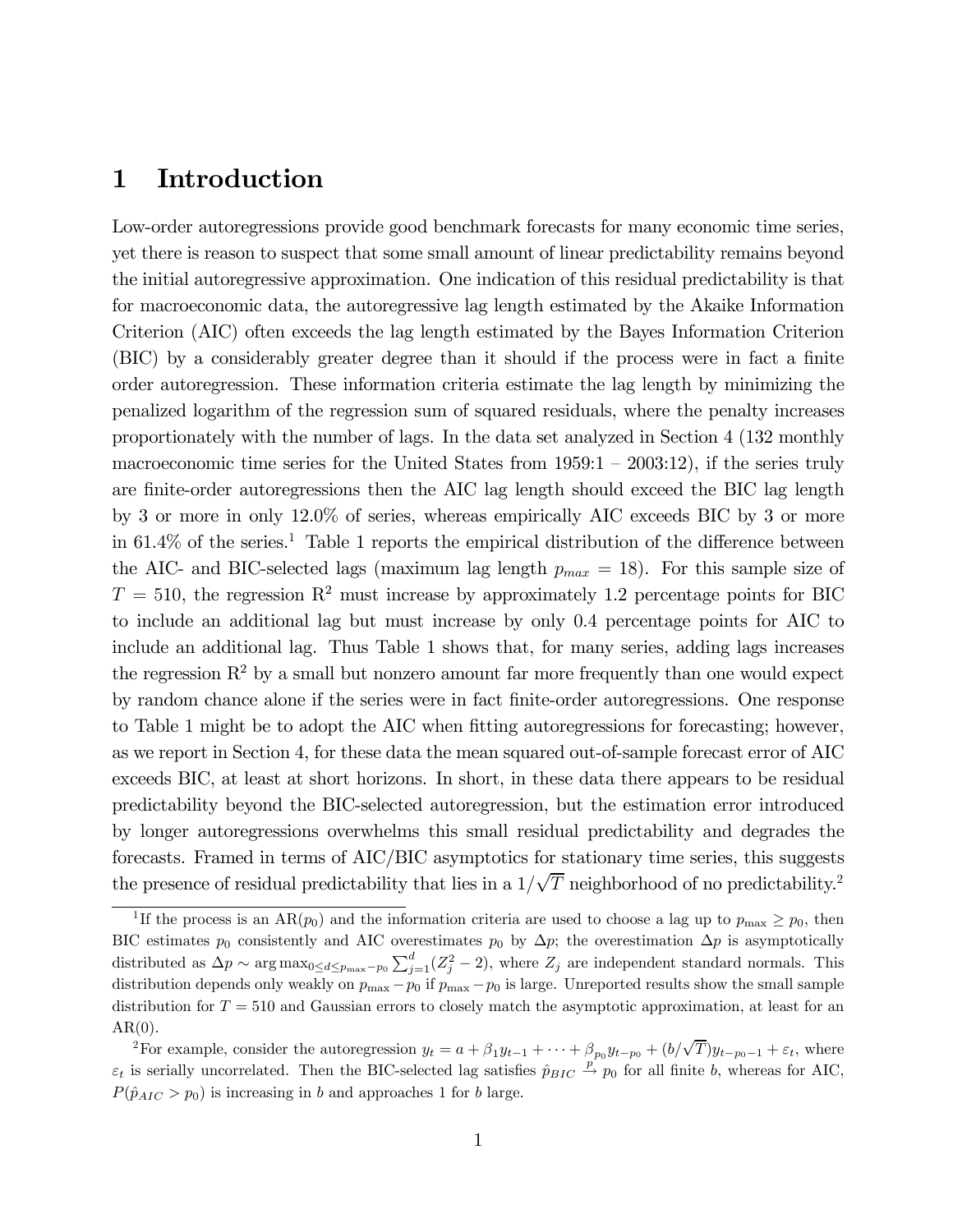This paper proposes a structure for exploiting this small residual linear predictability. Consider the univariate Gaussian  $AR(p)$ ,

$$
\beta(L)y_t = \alpha + u_t \n= \alpha + \sigma e_t, \qquad t = 1, \dots, T,
$$
\n(1)

where  $\beta(z)=1-\beta_1z-\cdots-\beta_pz^p$  has its roots outside the unit circle, L is the lagoperator,  $\sigma > 0$  and  $e_t$  is a mean-zero stationary Gaussian process. We model  $e_t$  as having a small amount of residual predictability by supposing that the spectral density of  $e_t$ ,  $f_e(\omega)$ , is localto-flat, specifically,

$$
f_e(\omega) = \frac{1}{2\pi} e^{G(\omega)/\sqrt{T}}
$$
\n(2)

where  $\int_{-\pi}^{\pi} G(\omega) d\omega = 0$ . This setup captures the notion that after a prewhitening with a parametric model, there remains residual predictability of order  $1/\sqrt{T}$ . On the one hand, by Kolmogorov's formula (Brockwell and Davis (1991, p. 191)), the optimal one-step ahead linear predictor of  $e_t$  has variance  $V[e_t|e_{t-1}, e_{t-2}, \ldots] = 2\pi \exp\left(\int_{-\pi}^{\pi} \ln f_e(\omega) d\omega/2\pi\right) = 1$ . On the other hand, ignoring this local predictability yields an error variance of approximately  $V[e_t] = \int_{-\pi}^{\pi} f_e(\omega) d\omega \approx \frac{1}{2\pi} \int_{-\pi}^{\pi}$  $-\pi$  $\left(1+G(\omega)/\sqrt{T}+\frac{1}{2}G(\omega)^2/T\right)d\omega =1+T^{-1}\frac{1}{4\pi}\int_{-\pi}^{\pi}G(\omega)^2d\omega$ , so that the increase in the mean square forecast error is of order  $1/T$ , the same order that arises from standard  $1/\sqrt{T}$  parameter uncertainty. Also, the  $1/\sqrt{T}$  rate in (2) ensures contiguity to the model with white noise  $u_t$  (Dzhaparidze (1986), p. 64); this implies in particular that any consistent lag-selection rule for  $p$  (such as BIC) remains asymptotically unaffected by the slight misspecification of the  $AR(p)$ .

The local perturbation G cannot be consistently estimated. Instead we model G as an unobserved continuous Gaussian process on  $[-\pi, \pi]$  with a known covariance kernel. The optimal forecast of  $y_{T+1}$  under quadratic loss thus becomes a Bayes problem of computing the posterior mean of  $y_{T+1}$  under such a prior in the spectral domain. We show that the local-to-flat spectral density assumption provides substantial computational simplifications. In particular, the posterior mean of  $u_{T+1}$  is approximately a linear function of the autocovariances of  $u_t$ , and the log-likelihood is approximately quadratic in these autocovariances.

Asymptotically, the posterior mean of  $u_{T+1}$  thus becomes a standard normal-normal Bayes problem with a straightforward closed form solution. In the special case where  $p = 0$  and G is a constant c times demeaned Brownian motion on  $[-\pi, \pi]$ , the approximate posterior mean for the jth autocovariance is simply the jth sample autocovariance of  $u_t$  with a shrinkage factor of  $c^2/(c^2 + 2\pi^2 j^2)$ . When  $p > 0$ ,  $\beta(L)$  needs to be estimated, so only the OLS residuals  $\hat{u}_t$  are directly observed. The appropriate shrinkage of the sample autocovariances of  $\hat{u}_t$  then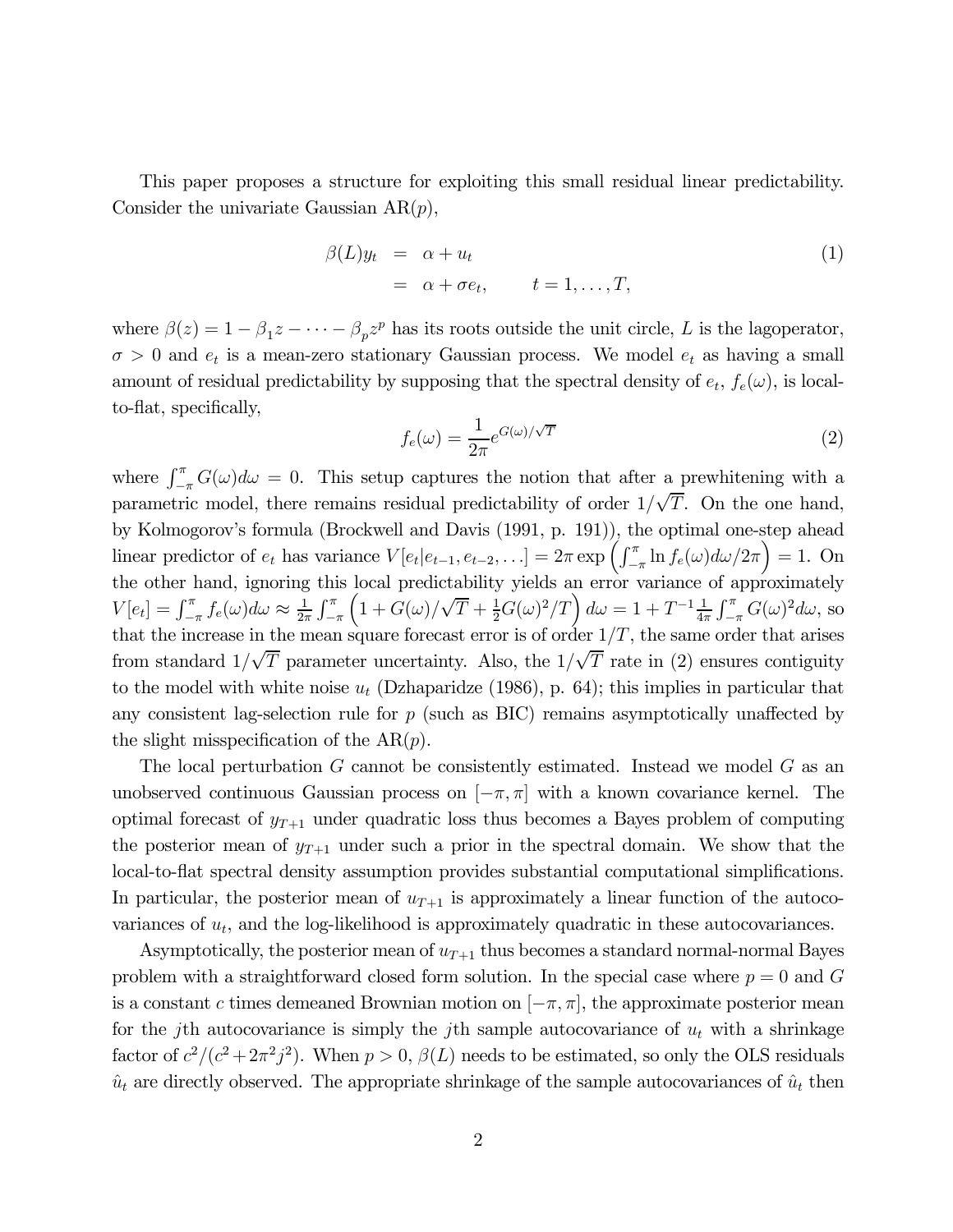involves an additional linear regression step. Formally, we show that with a sample size independent, non-dogmatic prior over  $\beta(L)$ , and an independent Gaussian process prior on G, this approximation to the posterior mean of  $y_{T+1}$  is within  $o_p(T^{-1/2})$  of the exact posterior mean.

This result is particularly useful because computation of the exact posterior mean is challenging. Carter and Kohn (1997), Liseo, Marinucci, and Petrella (2001), Choudhuri, Ghosal, and Roy (2004a), McCoy and Stephens (2004), and Rosen, Stoffer, and Wood (2009), among others, consider Bayesian inference in time series models with priors in the spectral domain. They resort to computationally intensive Markov Chain Monte Carlo techniques to obtain posteriors. What is more, their samplers are all based on the Whittle (1957, 1962) approximation of the likelihood. The pseudo-posteriors obtained in this fashion thus contain an approximation error that could be as large as  $O_p(1)$ .<sup>3</sup>

Alternatively, one might approximate the spectral density prior (2) by a corresponding prior on the coefficients of a long-lag  $AR(q)$  with  $q \gg p$ . Under the demeaned Wiener process specification for G, the resulting prior on the AR coefficients  $j = p + 1, p + 2, \ldots$  is approximately independent mean-zero Gaussian with variance proportional to  $1/(T_j^2)$ . This rate of decay corresponds to the rate of decay the 'Minnesota' prior (cf. Doan, Litterman, and Sims (1984)) imposes for  $j = 1, 2, \ldots$  For G a demeaned Wiener process, our forecast might thus be interpreted as the approximate posterior under a "local" Minnesota prior on prewhitened data, which is implemented without estimation of a long-lag  $AR(q)$ .

If the baseline AR model (1) for  $y_t$  is locally misspecified for low frequencies, then the function G in (2) has most of its variation close to zero.<sup>4</sup> A large literature considers good forecasting rules in the presence of low frequency phenomena, such as structural breaks or time varying means (cf. Chernoff and Zacks (1964), Clements and Hendry (1998), Pesaran, Pettenuzzo, and Timmermann (2006), for example). Such concerns are seamlessly accommodated in our framework by picking a prior for G with more variation close to the origin. The shrinkage of the sample autocovariances of  $u_t$  is then performed in a way that the resulting forecast tracks low frequency movements in the mean of  $y_t$ .

From a decision theoretic perspective, a Bayesian approach to forecasting is entirely natural, as the resulting forecast is efficient relative to the prior and thus admissible by con-

<sup>&</sup>lt;sup>3</sup>In the light of the results of Choudhuri, Ghosal, and Roy (2004b), one would expect that the Whittle approximation induces errors in posterior means of *autocovariances* no larger than  $O_p(T^{-1/2})$  for sufficiently smooth spectral densities, but the approximation error for *forecasts* computed from the Whittle likelihood is  $O_p(1)$  in general.

<sup>&</sup>lt;sup>4</sup>The spectral density of  $y_t$  in (1) is  $f_y(\omega) = \sigma^2 f_e(\omega)/|\beta(e^{i\omega})|^2$ , with  $\mathbf{i} = \sqrt{-1}$ . Thus, G in (2) equivalently represents a local misspecification in the log spectral density of  $y_t$ .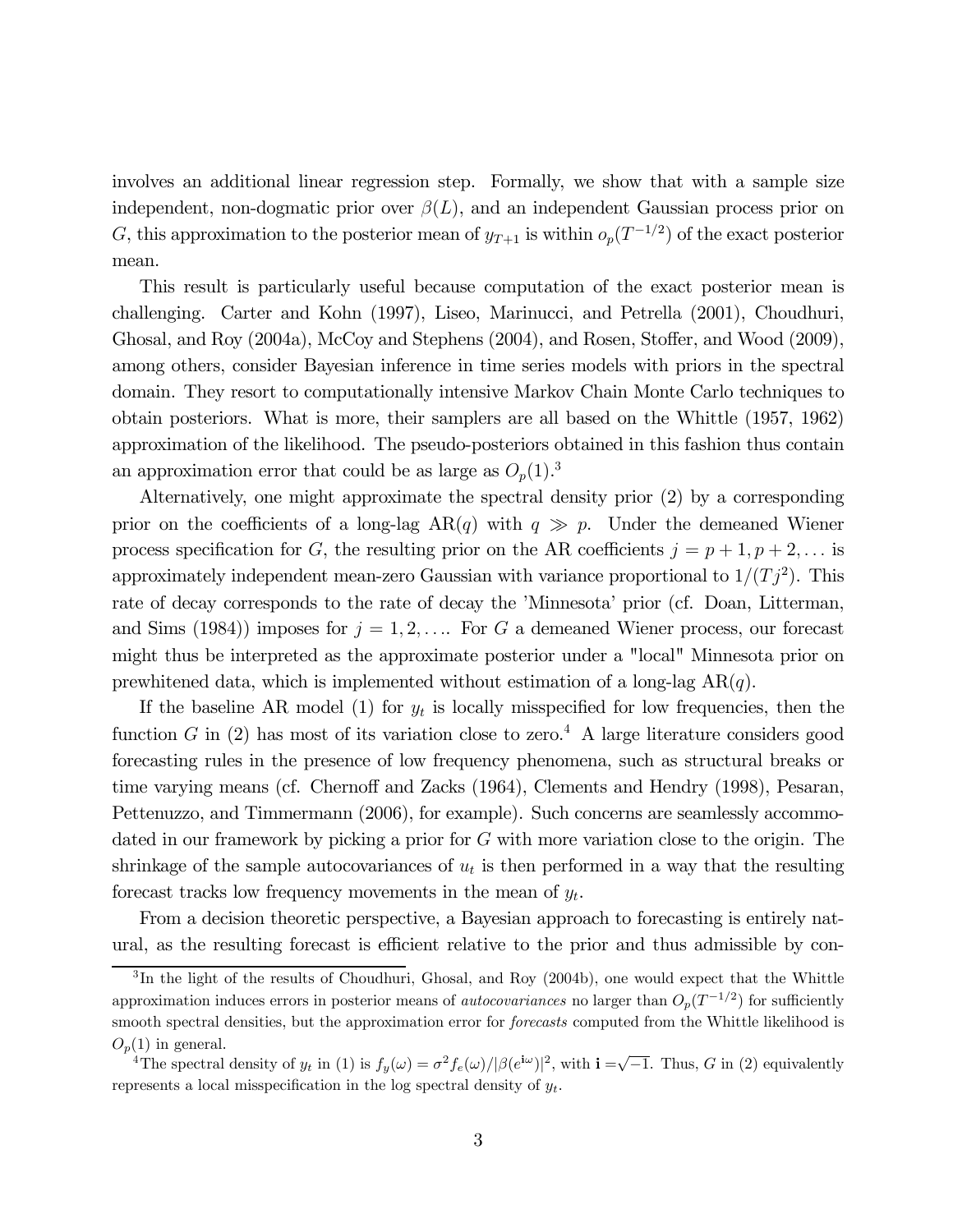struction. In contrast, in the literature on optimal lag selection for forecasting (Shibata (1980), Ing and Wei (2005), Schorfheide (2005), among others) attention is restricted to the class of OLS forecasts, which might be dominated by another forecasting function.5 From a more technical perspective, the quadratic approximations to the log-likelihood underlying our results are similar to those employed by Müller and Petalas (2010) in the context of the estimation of parameter time variation of order  $1/\sqrt{T}$ . Finally, there is an interesting connection to the recent paper by Golubev, Nussbaum, and Zhou (2010): These authors establish a general but non-constructive equivalence between spectral density estimation and estimation of a nonparametric function on the unit interval, observed with Gaussian noise. In the local-to-flat spectrum framework, this link becomes quite explicit: The asymptotically normal-normal Bayes problem for the autocovariances of  $e_t$  corresponds to a Gaussian functional estimation problem with Gaussian prior, and the optimal forecast of  $e_{T+1}$  in (2) under the belief that G is equal to  $\hat{G}$  (where  $\int_{-\pi}^{\pi} \hat{G}(\omega) d\omega = 0$ ) has variance  $\int_{-\pi}^{\pi} f_e(\omega) e^{-\hat{G}(\omega)/\sqrt{T}} d\omega \approx 1 + T^{-1} \frac{1}{4\pi} \int_{-\pi}^{\pi} (G(\omega) - \hat{G}(\omega))^2 d\omega$ , so that the impact on the mean squared forecast error of estimation error in G becomes asymptotically proportional to the  $L_2$ -norm of the estimation error of  $G$ .

A heuristic derivation, including the simplifying steps arising from the local-to-flat spectrum assumption, details on the suggested forecast and the formal theoretical result are given in Section 2. The result covers a general VAR model, with unknown intercept and error variance, and  $\ell$ -step ahead forecasts of  $y_{T+\ell}$ . Under a mixture prior on G (for example, we consider the case that  $G$  is c times demeaned Brownian motion and multiple values of  $c$ are used), it is possible to combine forecasts by Bayesian model averaging (BMA), and we provide a simple expression for the model averaging weights. Our main result is that difference between the approximate posterior mean of  $y_{T+\ell}$  and the exact posterior mean (which is the optimal forecast under quadratic loss) is  $o_p(T^{-1/2})$  for all fixed horizons  $\ell$ .

Section 3 reports a Monte Carlo simulation which confirms the main features of the theory. The simulations focus on the case that the process  $G$  is c times a demeaned Brownian motion. The cases that the prior is correctly specified are seen to map out an asymptotic efficiency envelope. The BMA forecast comes reasonably close to this envelope. Even if the prior is misspecified, for example if  $u_t$  is a finite-order moving average with coefficients of order  $1/\sqrt{T}$ , the forecasts based on the scaled Brownian motion prior capture much of the additional predictability in the process. Moreover, when there is no predictability, the cost of using the BMA forecasts is found to be small. These findings suggest that the demeaned

<sup>&</sup>lt;sup>5</sup>For instance, Ing and Wei (2005, Section 4) provide evidence that AIC based OLS forecasts are not in general admissible under squared loss.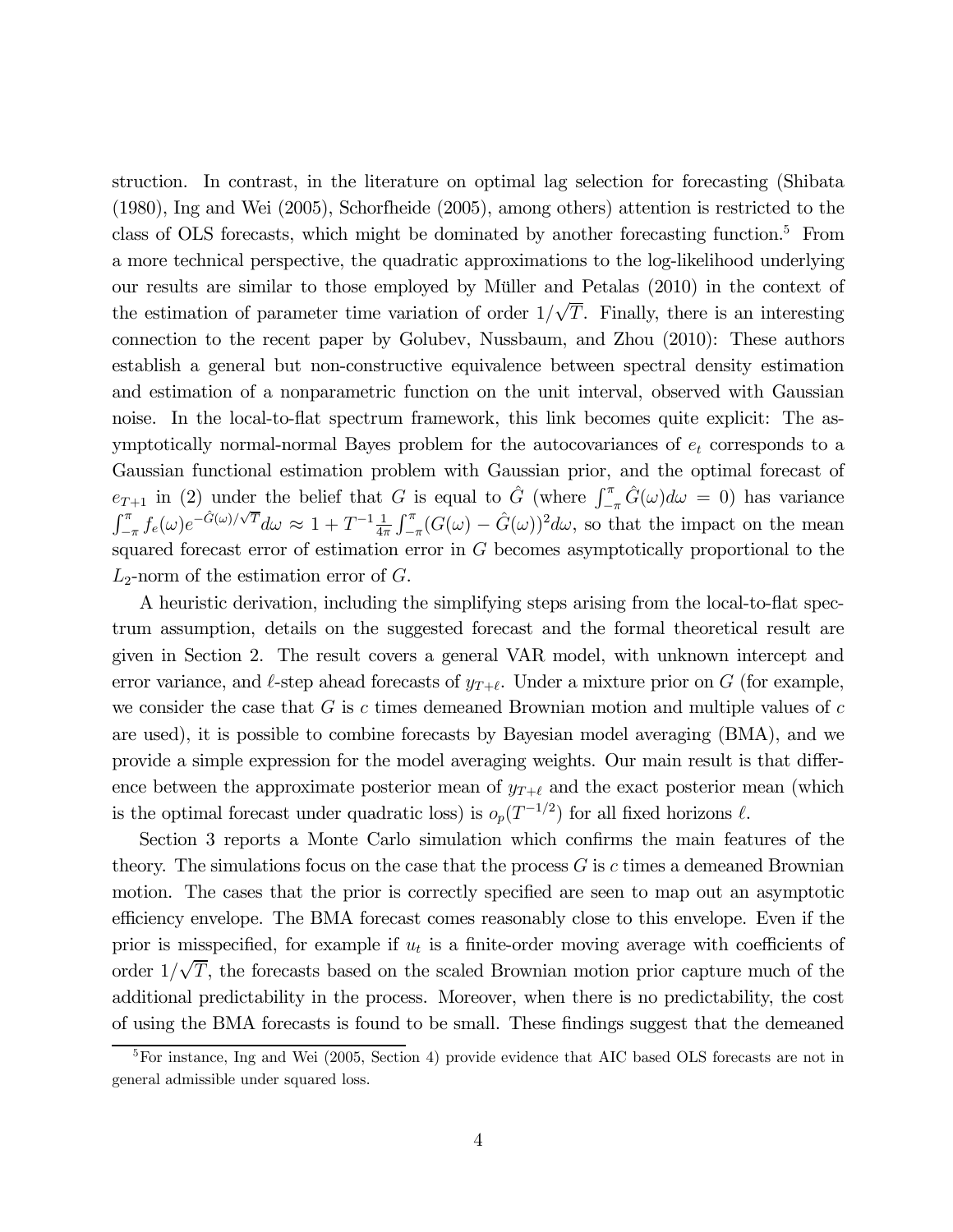Brownian motion prior provides a flexible way to exploit small remaining predictability in autoregressive residuals for general unspecified forms of that predictability.

Section 4 assesses the performance of the smooth-spectrum forecasts via a pseudo outof-sample forecasting experiment using the U.S. monthly macro data set examined in Table 1. Table 1 suggested that there is a small additional linear predictability, at least in some series. The final 6 columns of Table 1 report the asymptotic distribution of the difference between AIC- and BIC-selected lags in model (2) with G a demeaned Brownian motion of scale c, for a true lag length of  $p_0 = 0$  and  $p_0 = 3.6$  At least qualitatively, these differences match the empirical results in the first column quite closely. Accordingly, the approximately optimal forecasts computed from this model with  $c = 20$  have median improvements of the mean squared forecast error, relative to BIC, of 1.2% at the one month horizon. For some series, the improvement is substantially greater and for only a few series do we find that this procedure imposes much of a cost, relative to using BIC: the 10% and 90% percentiles of relative mean squared forecast errors, relative to BIC, are 0.964 and 1.014, respectively. The magnitudes of these improvements are also in line with the theoretical expressions in Section 2 and the Monte Carlo results of Section 3.

# 2 Theoretical Results

This section provides an informal derivation of the approximately best forecast, first for the case of no autoregressive component, then with an autoregressive component. We then provide a detailed description of the suggested forecast in a VAR with unknown mean and scale. The section concludes with a statement of the main theorem, which is proven in the appendix.

### 2.1 Heuristic Derivation

We begin by obtaining an expression for approximate posterior mean of  $y_{T+1}$  in the case that  $\beta(L) = 1$ , so that  $y_t = u_t$  and  $u_t$  is observed. For simplicity, we assume  $\alpha = 0$  and  $\sigma = 1$ known (so that  $u_t = e_t$ ), and that T is odd.

Given G, the j<sup>th</sup> autocovariance of  $u_t$  is

$$
E[u_t u_{t-j}|G] = \int_{-\pi}^{\pi} e^{i\omega j} f_e(\omega) d\omega = 2 \int_0^{\pi} \cos(\omega j) f_e(\omega) d\omega, \qquad j = 0, \pm 1, \pm 2, \dots \tag{3}
$$

<sup>&</sup>lt;sup>6</sup>The asymptotic distribution of  $\Delta p$  described in footnote 1 then changes to  $\Delta p \sim$  $\arg \max_{0 \le d \le p_{\max}-p_0} \sum_{j=1}^d (\kappa_{j+p_0} Z_j^2 - 2)$ , where  $Z_j$  are independent standard normals and  $\kappa_j = 1 + c^2/2\pi^2 j^2$ .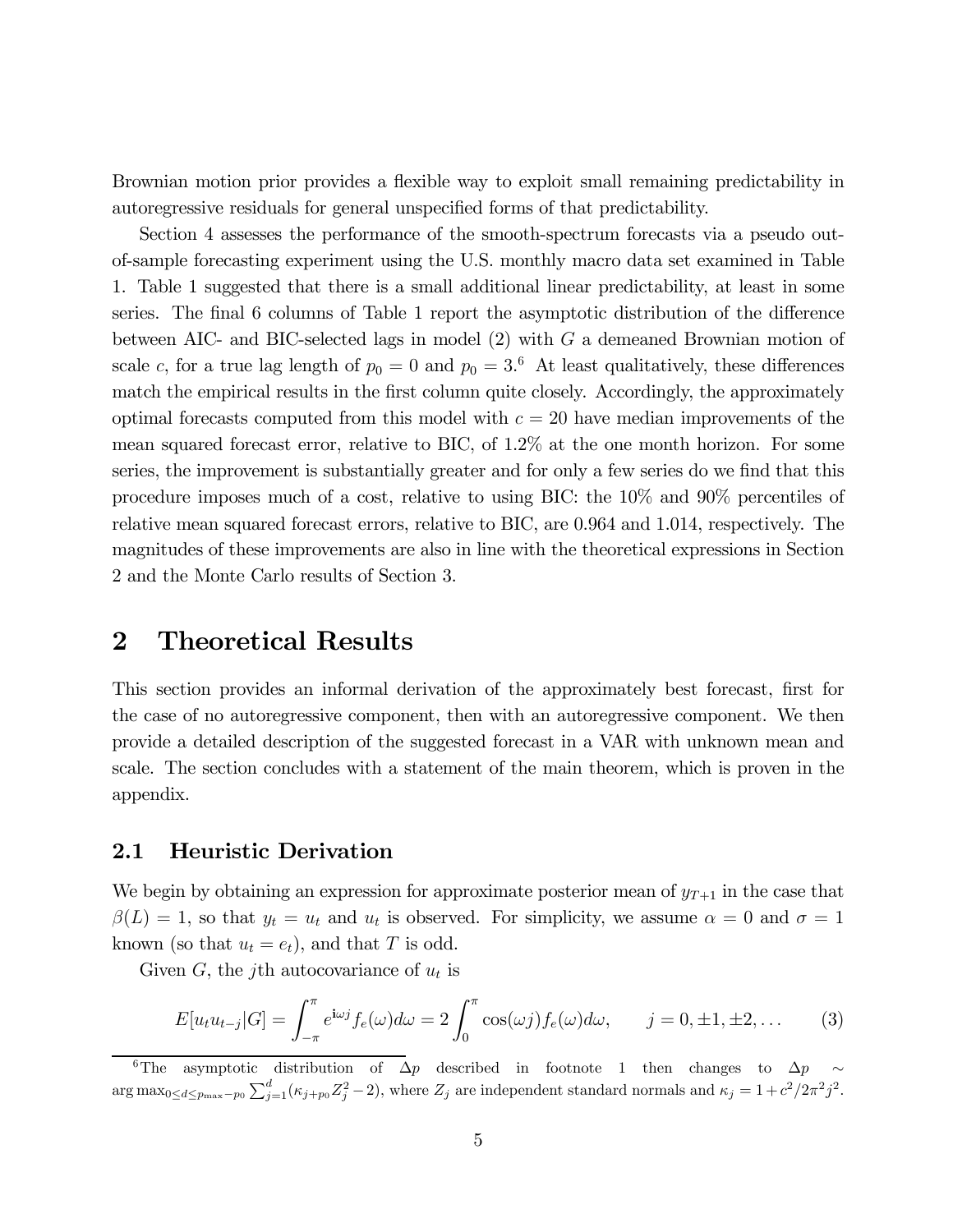with  $\mathbf{i} = \sqrt{-1}$ . Define the autocovariances, scaled by  $\sqrt{T}$ ,

$$
\gamma_j(G) = \begin{cases} \sqrt{T}(E[u_t^2|G] - 1) & \text{for } j = 0\\ \sqrt{T}E[u_t u_{t-j}|G] & \text{for } j = \pm 1, \pm 2, \dots \end{cases}
$$

Let  $\gamma(G) = (\gamma_1(G), \ldots, \gamma_T(G))'$ , and

$$
\Gamma(G) = \left( \begin{array}{cccc} \gamma_0(G) & \gamma_1(G) & \cdots & \gamma_{T-1}(G) \\ \gamma_1(G) & \gamma_0(G) & \cdots & \vdots \\ \vdots & \vdots & \ddots & \gamma_1(G) \\ \gamma_{T-1}(G) & \cdots & \gamma_1(G) & \gamma_0(G) \end{array} \right)
$$

so that with  $U_T$  the (reversed) vector of observations on  $u_t$ ,  $U_T = (u_T, \ldots, u_1)'$ , we have

$$
V(G) = E[U_T U'_T] = I + T^{-1/2} \Gamma(G).
$$

The dependence of  $\gamma(G)$ ,  $\Gamma(G)$  and  $V(G)$  on T is suppressed to simplify notation.

Given G, the optimal forecast of  $u_{T+1}$  is  $u_{T+1|T}(G) = T^{-1/2}\gamma(G)'V(G)^{-1}U_T$ . Thus  $u_{T+1|T}^* = T^{-1/2} E[\gamma(G)'V(G)^{-1}U_T]U_T$  is the exact posterior mean of  $u_{T+1}$ , where the expectation is taken over the posterior of G (or, equivalently, over the posterior of  $(\gamma(G), V(G))$ ). We are interested in obtaining a simple approximate expression  $u_{T+1|T}^p \approx u_{T+1|T}^*$ .

The derivation proceeds in four steps. The first is to approximate  $u_{T+1|T}(G)$ . Under the local model (2),

$$
f_e(\omega) = \frac{1}{2\pi} e^{T^{-1/2}G(\omega)} \approx \frac{1}{2\pi} (1 + T^{-1/2}G(\omega))
$$

so that

$$
\gamma_j(G) \approx \tilde{\gamma}_j(G) = \frac{1}{\pi} \int_0^{\pi} \cos(\omega j) G(\omega) d\omega.
$$
 (4)

Thus  $V(G) \approx I$ , so  $u_{T+1|T}(G) = T^{-1/2}\gamma(G)'V(G)^{-1}U_T \approx T^{-1/2}\gamma(G)'U_T$  and the posterior mean is approximately

$$
u_{T+1|T}^* \approx T^{-1/2} \gamma^{*'} U_T \tag{5}
$$

where  $\gamma^*$  is the posterior mean of  $\gamma(G)$ .

The second step is to approximate the exact Gaussian likelihood by the Whittle (1957, 1962) likelihood. Let  $z_j$  be the j<sup>th</sup> element of the periodogram,

$$
z_j = \left| \frac{1}{\sqrt{2\pi T}} \sum_{t=1}^T u_t e^{i\omega_j t} \right|^2
$$
, where  $\omega_j = 2\pi j/T$ ,  $j = 1, \dots, (T-1)/2$ .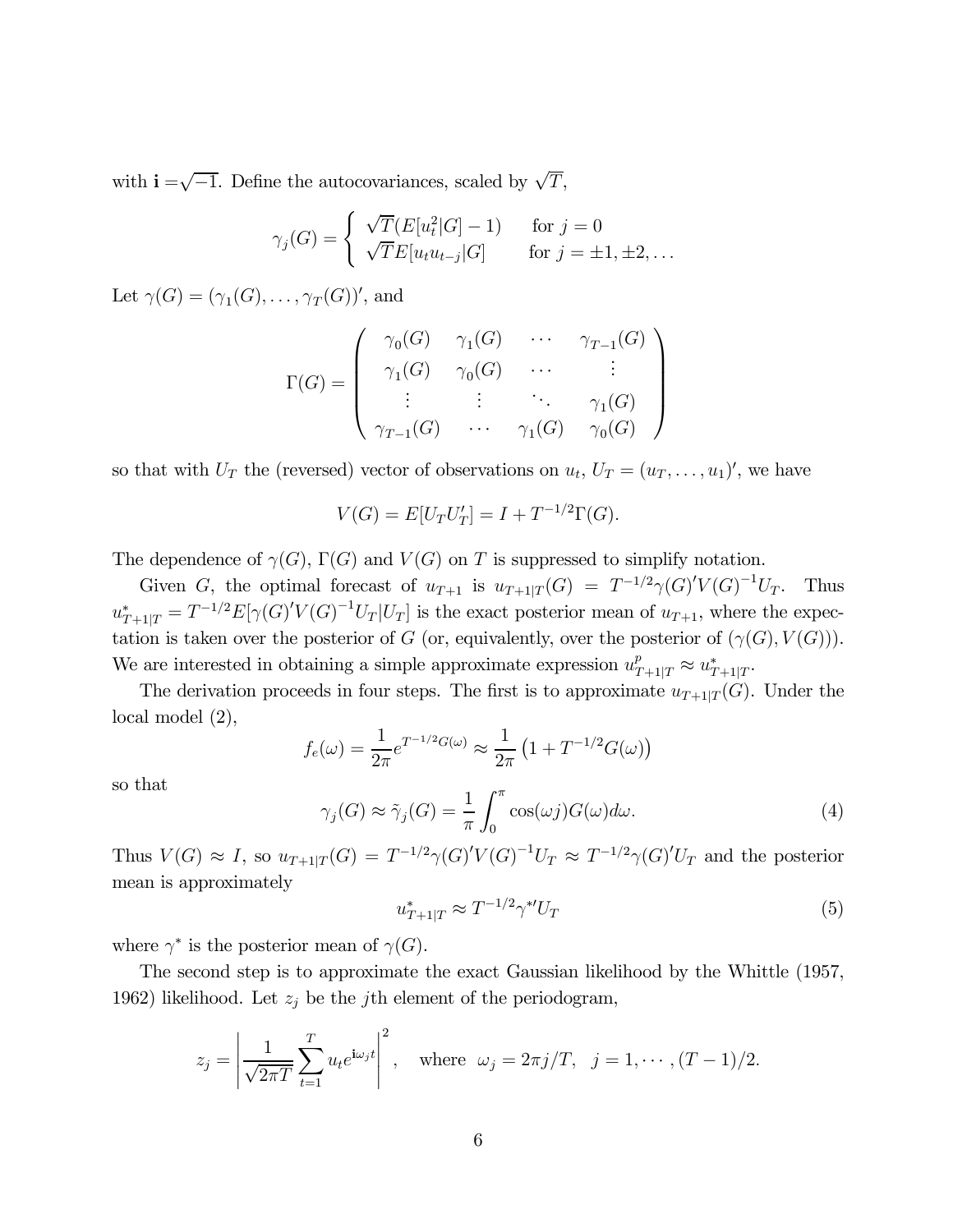The Whittle log-likelihood is

$$
\ln p(Y_T|G) \approx -\sum_{j=1}^{(T-1)/2} \ln f_e(\omega_j) - \sum_{j=1}^{(T-1)/2} \frac{z_j}{f_e(\omega_j)} = \sum_{j=1}^{(T-1)/2} l_j(T^{-1/2}\delta_j(G)) \tag{6}
$$

where  $\delta_j(G) = \sqrt{T}(2\pi f_e(\omega_j) - 1)$  and  $l_j(x) = -\ln(1+x) - \frac{2\pi z_j}{1+x} + \ln 2\pi$ . As noted in the introduction, the Whittle approximation is often employed to facilitate computation of posteriors in models with priors in the spectral domain. At the same time, direct use of (6) for inference about  $f_e(\omega_i)$  amounts to a non-parametric regression problem with log-chi squared distributed errors, which requires non-Gaussian posterior sampler techniques (cf. Carter and Kohn (1997)). What is more, the Whittle likelihood approximation potentially induces non-trivial errors in posterior means.

The third and key step of our approximation exploits the local embedding of  $f_e(\omega_j)$  to address both these issues. On the one hand, for nearly flat  $f_e(\omega)$ , the approximation (6) becomes highly accurate. On the other hand, since  $\delta_j(G) \approx G(\omega_j)$  is  $O(1)$  for fixed G, we can further approximate  $l_j$  by a second order Taylor series

$$
\sum_{j=1}^{(T-1)/2} l_j(\delta_j(G)) \approx \sum_{j=1}^{(T-1)/2} \left( l_j(0) + T^{-1/2} l'_j(0) \delta_j(G) + \frac{1}{2} T^{-1} l''_j(0) \delta_j(G)^2 \right)
$$
  

$$
= \sum_{j=1}^{(T-1)/2} \left( l_j(0) + T_j^{-1/2} \bar{z}_j \delta_j(G) - \frac{1}{2} T^{-1} (1 + 2 \bar{z}_j) \delta_j(G)^2 \right)
$$
(7)

where  $\bar{z}_j \equiv 2\pi z_j - 1$ . Because  $G(\omega)$  is continuous and  $\frac{1}{T} \sum_{j=1}^{(T-1)/2} \bar{z}_j \approx 0$ ,<br>  $\frac{1}{T} \sum_{j=1}^{(T-1)/2} \bar{z}_j \approx 0$ ,<br>  $\frac{1}{T} \sum_{j=1}^{(T-1)/2} \bar{z}_j \approx 0$ ,  $\frac{1}{T}\sum_{j=1}^{(T-1)/2}\bar{z}_j\delta_j(G)^2 \approx \frac{1}{T}\sum_{j=1}^{(T-1)/2}\bar{z}_jG(\omega_j)^2 \approx 0$  (see Müller and Petalas (2010)). Thus the term  $\bar{z}_j \delta_j(G)^2$  in (7) vanishes and, upon completing the square, we have

$$
\ln p(Y_T|G) \approx -\frac{1}{2} \sum_{j=1}^{(T-1)/2} \left(\bar{z}_j - T^{-1/2} \delta_j(G)\right)^2 + \text{function of } \{\bar{z}_j\}. \tag{8}
$$

The sample information about the spectral density of  $u_t$  (or, equivalently,  $G$ ) is thus captured asymptotically by the Gaussian pseudo-model

$$
\bar{Z}|\delta(G) \sim \mathcal{N}(T^{-1/2}\delta(G), I),\tag{9}
$$

where  $\bar{Z} = (\bar{z}_1, \ldots, \bar{z}_{(T-1)/2})'$  and  $\delta(G) = (\delta_1(G), \ldots, \delta_{(T-1)/2}(G))'$ . Note, however, that (9) is only an accurate approximation to the *likelihood* as a function of  $\delta(G)$ —the sampling distribution of the centred periodogram ordinates  $\bar{z}_i$  does not, of course, become approximately Gaussian, even asymptotically.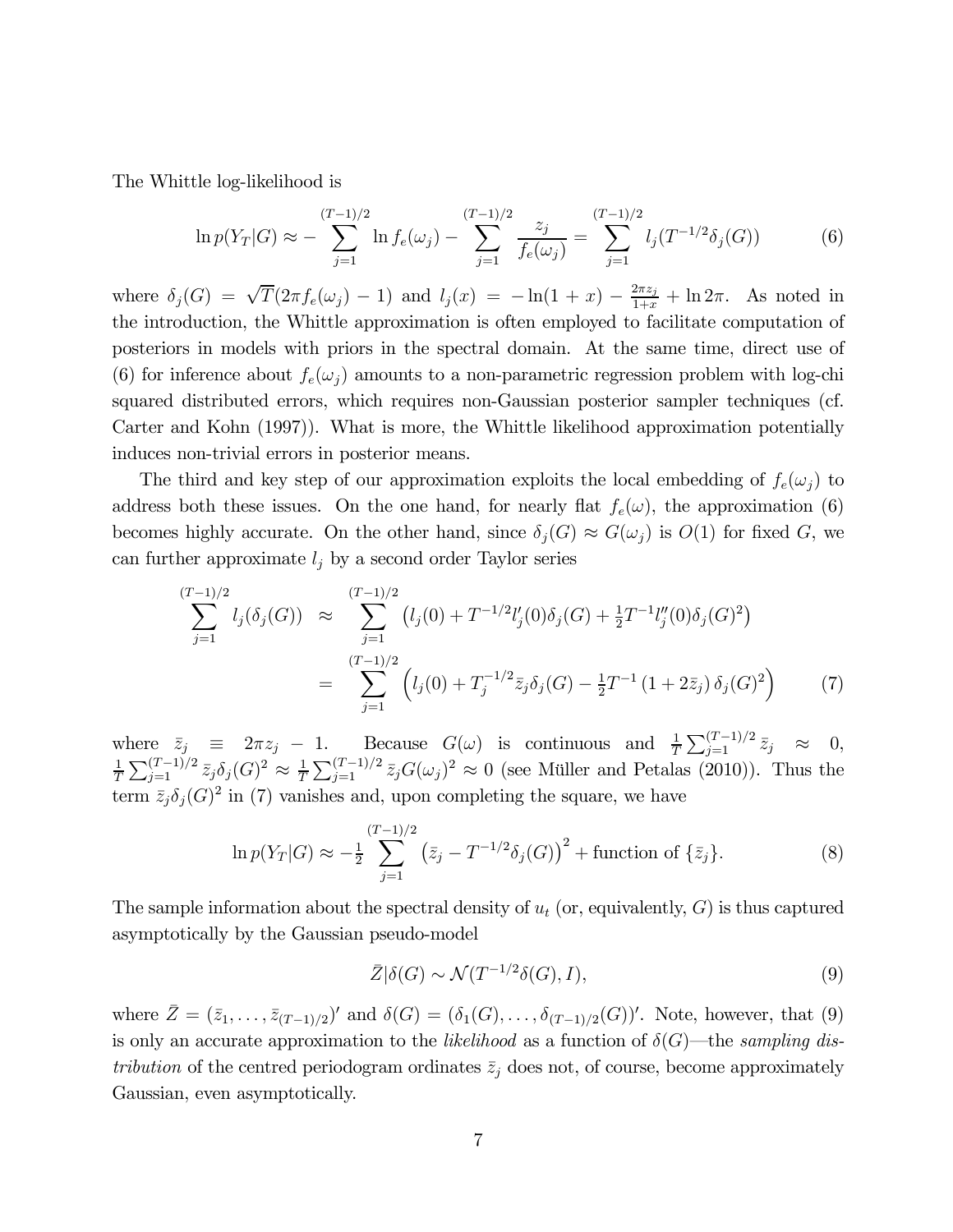The fourth step in the approximation is to use the pseudo-model in the frequency domain to obtain a corresponding time domain model and hence an approximate posterior of  $\gamma(G)$ . From (3),  $\gamma_j(G) \approx \frac{1}{\pi} \int_0^{\pi} \cos(\omega j) G(\omega) d\omega \approx \frac{2}{T} \sum_{l=1}^{(T-1)/2} \cos(\omega_l j) \delta_l(G) = T^{-1/2} q'_j \delta(G)$ , where  $q_j = 2T^{-1/2}(\cos(\omega_1 j), \cdots, \cos(\omega_{(T-1)/2} j))'$ . Thus  $\gamma(G) \approx T^{-1/2}Q'\delta(G)$ , where  $Q =$  $(q_1,\ldots,q_{(T-1)/2})$ . Similarly, let

$$
\hat{s}_j = T^{-1/2} \sum_{t=j+1}^T u_t u_{t-j} = 2T^{-1/2} \sum_{l=1}^{(T-1)/2} \cos(\omega_l j) \bar{z}_l
$$

so the vector of sample autocovariances of  $u_t$ , scaled by  $\sqrt{T}$ , is  $\hat{s} = Q'\overline{Z}$ . From (9) and  $Q'Q = I$ , we therefore have the approximate pseudo-model

$$
\hat{s}|\gamma(G) \sim \mathcal{N}(\gamma(G), I). \tag{10}
$$

The Gaussian prior for G implies via (4) an approximately Gaussian prior for  $\gamma(G)$ ,

$$
\gamma(G) \approx \mathcal{N}(0, \Sigma)
$$
, where  $\Sigma_{jl} = \frac{1}{\pi^2} \int_0^{\pi} \int_0^{\pi} \cos(rj) k_G(r, s) \cos(sl) dr ds$  (11)

and  $k_G(r, s) = E[G(r)G(s)]$  is the covariance kernel of the stochastic process G. Note that if

$$
G(s) = J(s) - \frac{1}{\pi} \int_0^{\pi} J(r) dr,
$$
\n(12)

that is G is the demeaned version of the stochastic process J, then  $\Sigma_{jl}$  in (11) can be alternatively computed with  $k_G(r, s)$  replaced by  $k_J(r, s) = E[J(r)J(s)]$ , since  $\int_0^{\pi} \cos(sj)ds =$ 0 for  $j = 1, 2, \ldots$ 

Combining (10) and (11), the approximate posterior mean of  $\gamma$  is

$$
\gamma^* \approx \gamma^p = \Sigma (I + \Sigma)^{-1} \hat{s} \tag{13}
$$

which can be seen as a generalized shrinkage estimator of  $\gamma$ . With (5), the approximate posterior mean of  $u_{T+1}$  is thus

$$
u_{T+1|T}^* \approx u_{T+1|T}^p = T^{-1/2} U_T' \gamma^p = T^{-1/2} \Sigma (I + \Sigma)^{-1} \hat{s}.
$$

We now present explicit expressions for  $\Sigma$  and for the approximate posterior mean  $\gamma^p =$  $(\gamma_1^p, \cdots, \gamma_T^p)'$  in three cases.

Demeaned Brownian motion. Let  $J(\omega) = cW(\omega)$ , where W is Brownian motion on  $[0, \pi]$ with  $E[W(\pi)^2]=1$ , and via (12), G is distributed as a demeaned Brownian motion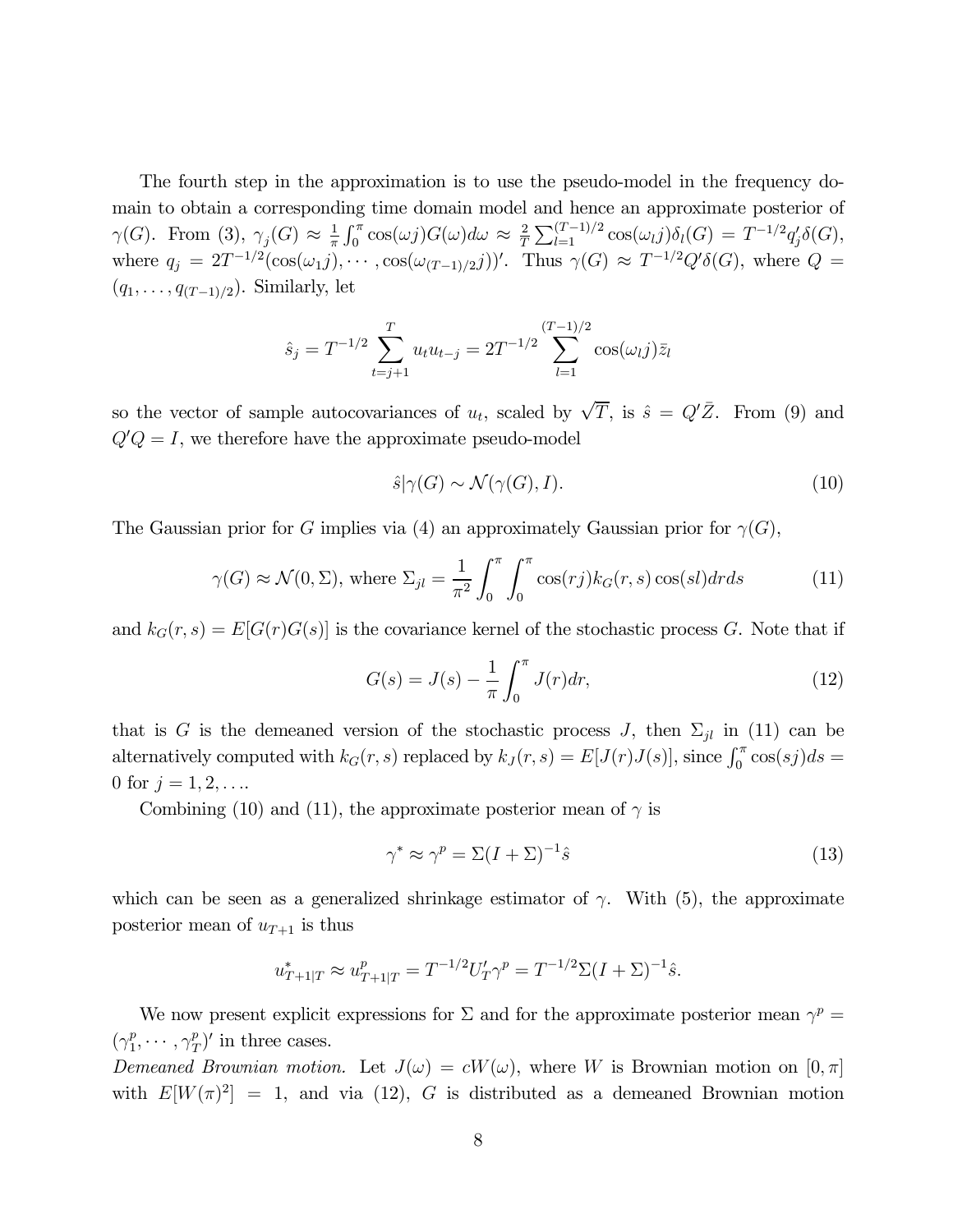$G(s) = cW^{\mu}(s) = cW(s) - \frac{c}{\pi} \int_0^{\pi} W(r) dr$ . Then  $k_J(r, s) = \frac{c^2}{\pi} \min(r, s)$  for  $r, s \ge 0$ , and direct evaluation of  $\Sigma_{jl}$  yields

$$
\Sigma_{jl} = \begin{cases} 0, \quad j \neq l \\ \frac{c^2}{2\pi^2 j^2}, \quad j = l \end{cases}, \text{ and } \gamma_j^p = \frac{c^2}{c^2 + 2\pi^2 j^2} \hat{s}_j \quad \text{(Brownian motion prior)}. \tag{14}
$$

Thus the approximate posterior mean of  $u_{T+1}$ ,  $u_{T|T+1}^p$ , is computed using shrinkage estimates of the autocovariances of  $u_t$ , with the shrinkage factor given in (14).

Demeaned integrated Brownian Bridge. Let  $J(\omega) = cIB(\omega)$ , where  $IB(\omega) = cIB(\omega)$ 1  $\frac{1}{\pi} \int_0^{\omega} (B(s) - \frac{s}{\pi} B(\pi)) ds$ , with W as above. Then

$$
\Sigma_{jl} = \left\{ \begin{array}{ll} 0, \;\; j \neq l \\ \frac{c^2}{2\pi^4 j^4}, \ \ j = l \end{array} \right. \, \text{, and } \gamma_j^p = \frac{c^2}{c^2 + 2\pi^4 j^4} \hat{s}_j \quad \text{(integrated Brownian Bridge prior)}.
$$

Demeaned Brownian motion restricted to a frequency band. A focus on deviations from the flat spectral density in a particular frequency band  $[\omega, \bar{\omega}]$ ,  $0 \leq \omega < \bar{\omega} \leq \pi$ , is obtained by G that are constant for  $\omega \notin [\underline{\omega}, \overline{\omega}]$ . To be specific, suppose the baseline model is assumed to be misspecified for frequencies lower than  $\bar{\omega}$  (i.e.  $\underline{\omega} = 0$ ). One suitable process is then given by

$$
J(\omega) = \begin{cases} \frac{c}{\sqrt{\bar{\omega}}} W(\omega) & \text{for } 0 \le \omega < \bar{\omega} \\ \frac{c}{\sqrt{\bar{\omega}}} W(\bar{\omega}) & \text{otherwise} \end{cases}
$$

where W is a standard Wiener process with  $E[W(\pi)^2]=1$ . The scaling by  $1/\sqrt{\bar{\omega}}$  ensures that the total variation in  $J$  is comparable to the demeaned Brownian motion case, since  $E[J(1)^2] = c^2$ . The covariance kernel of J is  $k_J(r, s) = c^2 \min(r, s, \bar{\omega})/\bar{\omega}$  for  $r, s \geq 0$ , and  $\Sigma$ has  $j, l$ th element

$$
\begin{cases}\n\frac{c^2}{\bar{\omega}\pi^2} \frac{j\cos(\bar{\omega}j)\sin(\bar{\omega}i) - l\cos(\bar{\omega}l)\sin(\bar{\omega}l)}{l^3 j - l j^3} & \text{for } j \neq l \\
\frac{c^2}{\bar{\omega}\pi^2} \frac{2\bar{\omega}j - \sin(2\bar{\omega}j)}{4j^3} & \text{for } j = j\n\end{cases}
$$
\n(Brownian motion prior on  $[0, \bar{\omega}])$ . (15)

We now discuss the extension to a baseline AR(p) model, but maintain  $\alpha = 0$  and  $\sigma = 1$ known. Suppose that  $\beta(L)$  is estimated as  $\beta(L)$  by OLS for a given lag length p, which is asymptotically equivalent to the posterior mean of a Bayes estimation with a non-dogmatic prior on  $\beta(L)$ . The task then is to forecast  $\hat{u}_{T+1}$ , where  $\hat{u}_t = \hat{\beta}(L)y_t$ , so  $\hat{u}_t$  is the AR(p) residual for  $t = 1, \ldots, T$ .

The approximate posterior mean of  $\hat{u}_{T+1}$ ,  $\hat{u}_{T+1|T}^p$ , is obtained following the steps for the case  $\beta(L)=1$ , except using the spectral density for the residuals. Because  $\hat{u}_t = \hat{\beta}(L)y_t$ , the spectral density of  $\hat{u}_t$  is,

$$
f_{\hat{u}}(\omega) = \frac{\left|\hat{\beta}(e^{\mathrm{i}\omega})\right|^2}{\left|\beta(e^{\mathrm{i}\omega})\right|^2} f_e(\omega) = \frac{1}{2\pi} \frac{\left|\hat{\beta}(e^{\mathrm{i}\omega})\right|^2}{\left|\beta(e^{\mathrm{i}\omega})\right|^2} e^{G(\omega)/\sqrt{T}}
$$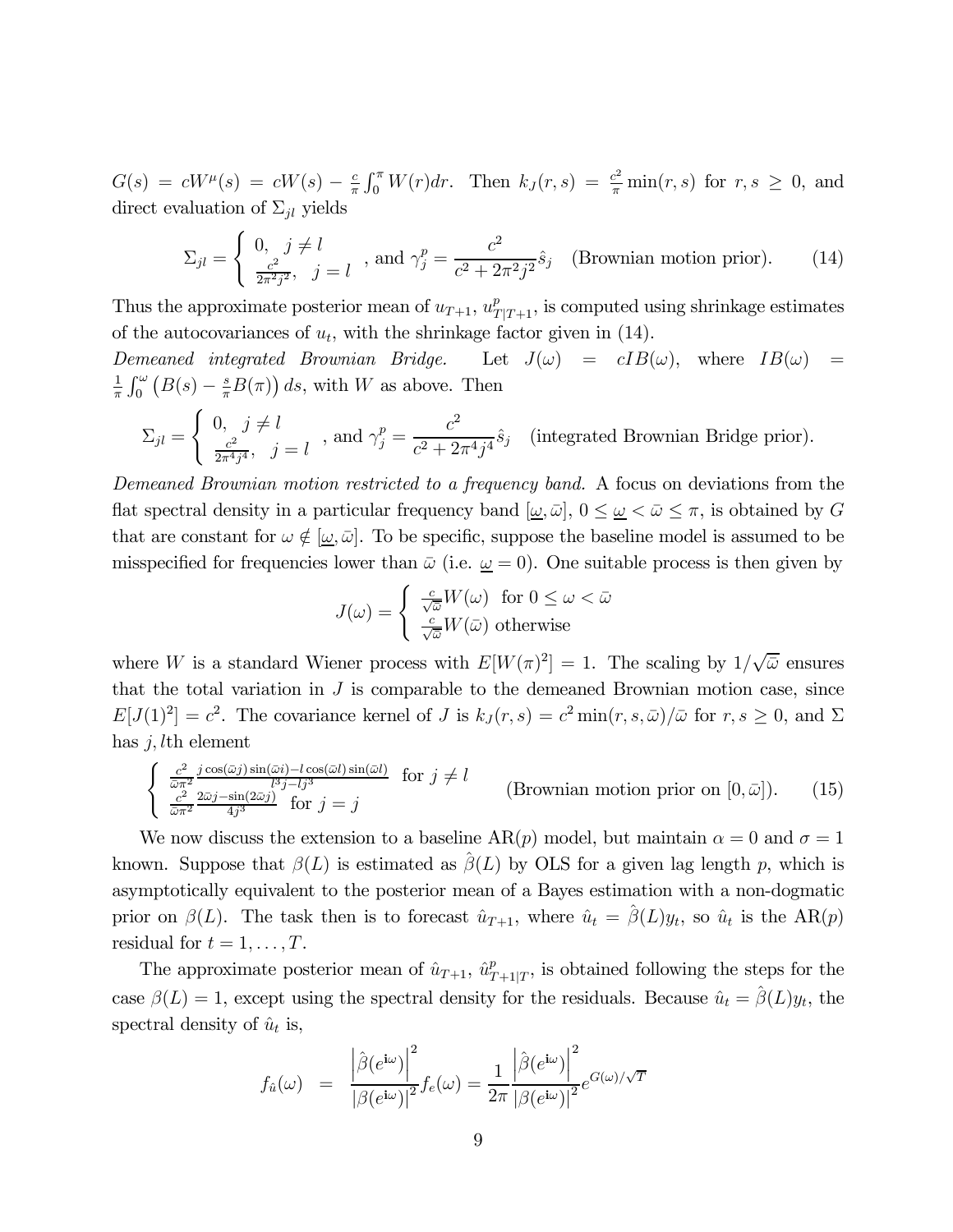$$
\approx \frac{1}{2\pi} [1 + T^{-1/2} \mu(\omega)' b + T^{-1/2} G(\omega)] + O(T^{-1})
$$

.

where  $b = T^{1/2}(\beta - \hat{\beta})$  is  $O_p(1)$  and

$$
\mu(\omega) = \left. \frac{\partial}{\partial \beta} \frac{\left| \hat{\beta} (e^{\mathrm{i} \omega}) \right|^2}{\left| \beta (e^{\mathrm{i} \omega}) \right|^2} \right|_{\beta = \hat{\beta}}
$$

As before, set  $\delta_j(G) = \sqrt{T}(2\pi f_{\hat{u}}(\omega_j) - 1)$ , so  $\delta_j(G) \approx \mu(\omega_j)' b + G(\omega_j)$ . With this redefined notation for  $\delta$ , the argument leading to (8) applies directly (because  $\delta_j$  remains  $O_p(1)$ , so after prewhitening, the relevant spectral density remains local-to-flat). Thus  $\hat{s}|\gamma_{\hat{u}}(G, b) \sim$  $\mathcal{N}(\gamma_{\hat{u}}(G,b), I)$ , where  $\hat{s}$  now collects the autocovariances of  $\hat{u}_t$  scaled by  $\sqrt{T}$ ,  $\gamma_{\hat{u}}(G,b)$  =  $T^{-1/2}Q'\delta(G) = mb + \gamma(G), m = T^{-1/2}Q'\mu$  and  $\mu = (\mu(\omega_1), \ldots, \mu(\omega_{(T-1)/2}))'$ . The  $T \times p$ matrix m has a simple form. Let  $\Psi(L) = \beta(L)^{-1}$  and  $\hat{\Psi}(L) = \hat{\beta}(L)^{-1}$ , so  $\hat{\Psi}_0 = 1$  and  $\hat{\Psi}_j$  is the j<sup>th</sup> term in the MA representation of  $\beta(L)$ . Then

$$
m = \left( \begin{array}{ccccc} 1 & 0 & 0 & \cdots & 0 \\ \hat{\Psi}_1 & 1 & 0 & \cdots & 0 \\ \hat{\Psi}_2 & \hat{\Psi}_1 & 1 & \cdots & 0 \\ \vdots & \vdots & \vdots & \ddots & \vdots \\ \hat{\Psi}_{T-1} & \hat{\Psi}_{T-2} & \hat{\Psi}_{T-3} & \cdots & \hat{\Psi}_{T-p} \end{array} \right)
$$

With an approximate  $\mathcal{N}(0, \Sigma)$  prior on  $\gamma(G)$ , where  $\Sigma$  is given in (11),  $\gamma_{\hat{u}}(G, b) = mb +$  $\gamma(G)$  implies  $\gamma_{\hat{u}}(G, b)|b \sim \mathcal{N}(mb, \Sigma)$ . Thus  $\hat{s}|\gamma_{\hat{u}}(G, b) \sim \mathcal{N}(\gamma_{\hat{u}}(G, b), I)$  yields

$$
\hat{s}|b \sim \mathcal{N}(mb, I + \Sigma),\tag{16}
$$

.

so  $E[\gamma_{\hat{u}}(G, b)|\hat{s}, b] = mb + \Sigma(I + \Sigma)^{-1}(\hat{s} - mb)$ . With a continuous prior on  $\beta$ , the prior on b is asymptotically flat, so that the posterior for  $b$  simply reflects the shape of the integrated likelihood (16),  $E[b|\hat{s}] = (m'(I + \Sigma)^{-1}m)^{-1}m'(I + \Sigma)^{-1}\hat{s}$ . Combining these expressions and using the identity  $I - \Sigma (I + \Sigma)^{-1} = (I + \Sigma)^{-1}$ , we obtain the approximate posterior mean,

$$
\gamma_{\hat{u}}^* \approx \gamma_{\hat{u}}^p = \Sigma (I + \Sigma)^{-1} \hat{s} + (I + \Sigma)^{-1} m (m'(I + \Sigma)^{-1} m)' (I + \Sigma)^{-1} \hat{s}.
$$

The approximate posterior mean  $\hat{u}_{T+1|T}^p$  of  $\hat{u}_{T+1}$  may then be computed analogously to (13), that is,  $\hat{u}_{T+1|T}^p = T^{-1/2} \hat{U}_T' \gamma_{\hat{u}}^p$ , where  $\hat{U}_T$  is the vector of  $AR(p)$  residuals,  $\hat{U}_T = (\hat{u}_T, \dots, \hat{u}_1)'$ , and the approximate posterior mean of  $y_{T+1}$  is then given by  $y_{T+1|T}^p = \hat{\beta}_1 y_T + \ldots + \hat{\beta}_p y_{T-p+1} +$  $\hat{u}_{T+1|T}^p$ .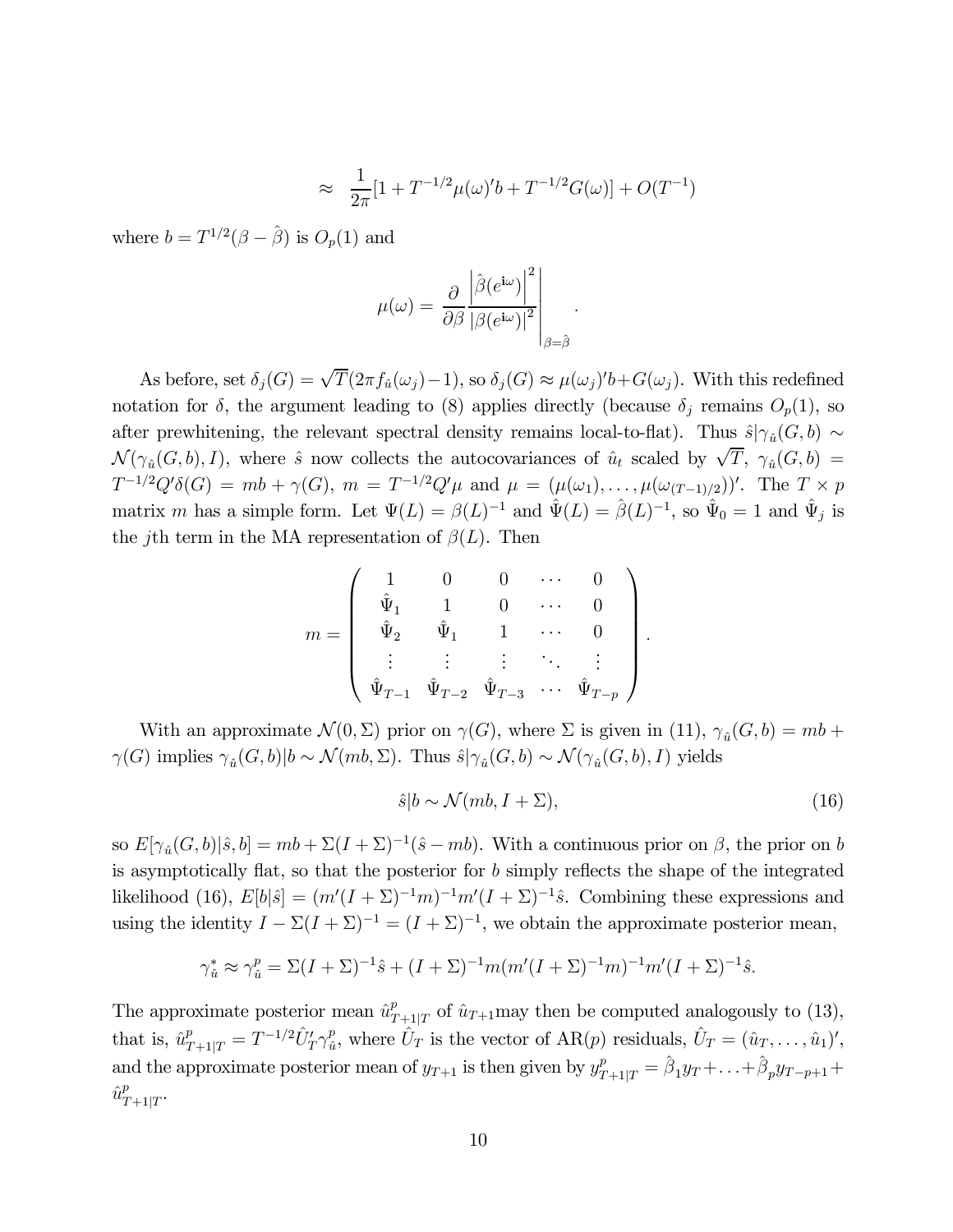#### Conditional heteroskedasticity

In the presence of conditional heteroskedasticity, the sampling distribution of  $\hat{s}$  has an asymptotic covariance matrix that is no longer proportional to the identity matrix. In general, we have  $T \text{Var}[\hat{s}_j] = \text{Var}[T^{-1/2} \sum_{t=j+1}^T u_t u_{t-j}] \approx E[u_t^2 u_{t-j}^2] = d_j$ , so that

$$
\hat{s}|\gamma \sim \mathcal{N}(\gamma, D) \tag{17}
$$

with  $D = diag(d_1, d_2, \dots, d_T)$ . The sampling distribution of  $\hat{s}$  thus differs from the pseudomodel (10). In analogy to results of Müller (2009) and Müller and Petalas (2010), one would therefore expect that one obtains better forecasts by employing the pseudo-model (17) that reflects the actual sample information about  $\gamma$ . Proceeding as above, in the case where  $\beta(L)=1$ , we obtain with  $\hat{s}_D = D^{-1/2}\hat{s}$ ,  $\gamma_D(G) = D^{-1/2}\gamma(G)$  and  $\Sigma_D = D^{-1/2}\Sigma D^{-1/2}$  that  $\gamma_D^p = \Sigma_D (I + \Sigma_D)^{-1} \hat{s}_D$ , so that now

$$
\gamma^{p} = D^{1/2} \gamma_{D}^{p} = D^{1/2} \Sigma_{D} (I + \Sigma_{D})^{-1} \hat{s}_{D}.
$$

Similarly, with a baseline AR(p) model and  $m_D = D^{-1/2}m$ , we have instead of (16) that

$$
\hat{s}_D | b \sim \mathcal{N}(T^{-1/2}m_D b, I + \Sigma_D),
$$

so that now

$$
\gamma_{\hat{u}}^p = D^{1/2} \gamma_{D, \hat{u}}^p
$$
  
= 
$$
D^{1/2} \Sigma_D (I + \Sigma_D)^{-1} \hat{s}_D + D^{1/2} (I + \Sigma_D)^{-1} m_D (m'_D (I + \Sigma_D)^{-1} m_D)^{-1} m'_D (I + \Sigma_D)^{-1} \hat{s}_D.
$$

The approximate posterior mean  $\gamma_{\hat{u}}^p$  is thus  $D^{1/2}\gamma_{D,\hat{u}}^p$ , where  $\gamma_{D,\hat{u}}^p$  is obtained by computing the posterior mean as before with  $\hat{s}$ ,  $\Sigma$  and  $m$  replaced by  $\hat{s}_D$ ,  $\Sigma_D$  and  $m_D$ . The matrix  $D$  is usually unknown, but can be estimated via  $\hat{d}_j = T^{-1} \sum_{t=j+1}^T u_t^2 u_{t-j}^2$  and  $\hat{D} = \text{diag}(\hat{d}_1, \hat{d}_2, \dots, \hat{d}_T)$ .

### 2.2 Suggested Forecast and Formal Results

Consider the VAR generalization of (1)

$$
y_t = \alpha + \beta_1 y_{t-1} + \ldots + \beta_p y_{t-p} + u_t
$$
  
=  $\alpha + \beta_1 y_{t-1} + \ldots + \beta_p y_{t-p} + Pe_t, t \ge 1$  (18)

where  $\{y_t\}_{t=-p+1}^T$  are observed  $k \times 1$  vectors,  $\{y_t\}_{t=-p+1}^0$  are fixed values independent of  $\theta = (\alpha, \beta_1, \cdots, \beta_p), \beta_j \in \mathbb{R}^{k \times k}, j = 1, \cdots, p, P$  is a full rank lower-triangular  $k \times k$  matrix, and  $\{e_t\}$  is a zero mean stationary Gaussian process. Suppose the spectral density of  $\{e_t\}$  is

$$
f_e(\omega) = \frac{1}{2\pi} \exp[T^{-1/2} G(\omega)]
$$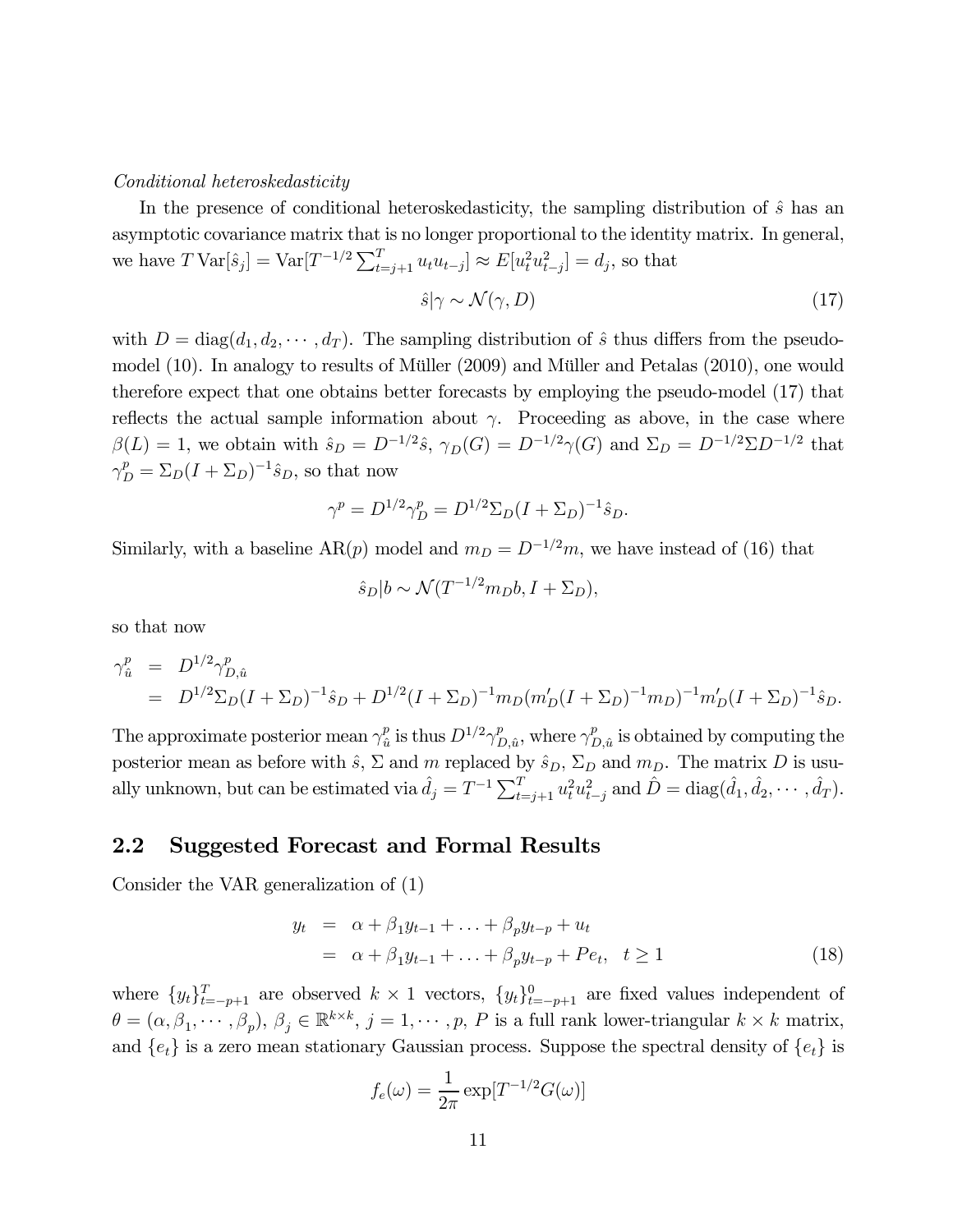where G is a fixed Hermitian  $k \times k$  matrix valued function on  $[-\pi, \pi]$  with  $G(-\omega) = G(\omega)'$  and  $\int_{-\pi}^{\pi} G(\omega) d\omega = 0$ , so that the jth autocovariance of  $e_t$  is given by  $E[e_t e'_{t-j}] = \int_{-\pi}^{\pi} e^{ij\omega} f_e(\omega) d\omega$ .

Let  $A^*$  be the conjugate transpose of a complex matrix A. We consider the following class of priors for G.

#### Condition 1 Under the prior measure,

(a)  $G(\omega)$  is a k × k Hermitian matrix for all  $\omega \in [-\pi, \pi]$ , and  $G(-\omega) = G(\omega)'$  a.s.;

(b)  $\int_{-\pi}^{\pi} G(\omega) d\omega = 0$  a.s.;

(c) vec( $G(\omega)$ ) is a k<sup>2</sup>×1 mean-zero complex Gaussian process on  $[-\pi, \pi]$ , with a.s. bounded sample paths and covariance kernel  $k_G(r, s) = E[\text{vec}(G(s)) \text{vec}(G(r))^*], r, s \in [-\pi, \pi];$ <br>
(d)  $k_2(r, s) = \frac{\partial^2 k_G(r, s)}{\partial r \partial s}$  exists and is continuous for all  $s \neq r$ ,

(d)  $k_2(r, s) = \frac{\partial^2 k_G(r, s)}{\partial r \partial s}$  exists and is continuous for all  $s \neq r$ ,<br>  $\int_{r}^{\pi} \int_{r}^{\pi} \varphi(r) * k_2(r, s) \varphi(s) ds dr < \infty$ .  $k_1(s) = \lim_{\epsilon \to 0} \left[ \frac{\partial k_G(r, s)}{\partial r} \right]_{r = s - \epsilon}^{\epsilon} - \frac{\partial k_G(r, s)}{\partial r} \left| \frac{\partial r}{\partial r} \right|_{r = s + \epsilon}$  $-\pi$  $\int_{-\pi}^{\pi} \varphi(r)^* k_2(r,s) \varphi(s) ds dr < \infty$ ,  $k_{\Delta}(s) = \lim_{\epsilon \to 0} [\partial k_G(r,s) / \partial r|_{r=s-\epsilon} - \partial k_G(r,s) / \partial r|_{r=s+\epsilon}]$ exists and  $\int_{-\pi}^{\pi} \varphi(s)^* k_{\Delta}(s) \varphi(s) ds < \infty$ , for all  $k^2 \times 1$  complex valued functions  $\varphi$  with  $\int_{-\pi}^{\pi} \varphi(s)^* \varphi(r) ds = 1.$ 

Parts (a) and (b) ensure that with prior probability one,  $e_t$  has a well defined spectral density, and  $V[e_t|e_{t-1}, e_{t-2}, \ldots] = I_k$ . Part (c) imposes a mean-zero Gaussian process prior for G. Loosely speaking, the differentiability assumptions on the covariance kernel  $k_G$  in part (d) ensure that under the prior, sample paths of G are at least as smooth as a Brownian motion. Note that a bounded modulus of the elements in  $k_2(r, s)$  and  $k_\Delta(s)$  over  $r, s \in [-\pi, \pi]$ is sufficient (but not necessary) for the existence of the integrals in part (d).

All priors satisfying Condition 1 imply an eventual decay in  $\tilde{\gamma}_j(G) = \frac{1}{2\pi} \int_{-\pi}^{\pi} e^{ijs} G(s) ds \to 0$ as  $j \to \infty$  almost surely. At the cost of a minor additional approximation error, one can therefore avoid large matrix inversions by explicitly setting  $\tilde{\gamma}_i(G)=0$  for  $j \geq N$  for some large enough N.<sup>7</sup> Thus, define the  $Nk^2 \times Nk^2$  matrix  $\Sigma$  with  $j,l$ th  $k^2 \times k^2$  block equal to

$$
\frac{1}{4\pi^2} \int_{-\pi}^{\pi} \int_{-\pi}^{\pi} e^{ijs} k_G(r,s) e^{-ilr} dr ds
$$
 (19)

so that  $\Sigma$  is the prior covariance matrix of  $vec(\gamma_1(G), \gamma_2(G), \cdots, \gamma_N(G))$  (cf. (4) of the heuristic discussion).

Condition 1 allows for a wide range of priors on the local-to-flat spectral density of  $e_t$ . Smoothness assumptions can be expressed continuously by letting  $G$  be a (demeaned) fractional Brownian with Hurst parameter  $H \geq 1/2$  (with the Brownian motion case  $H = 1/2$ the least smooth choice allowable under Condition 1 (d)), or integrated fractional Brownian motions. Condition 1 also covers the three priors for which  $\Sigma$  is worked out in Section 2.1.

<sup>&</sup>lt;sup>7</sup>We stress that N is not a bandwidth choice, but simply a device that simplifies exposition and computations.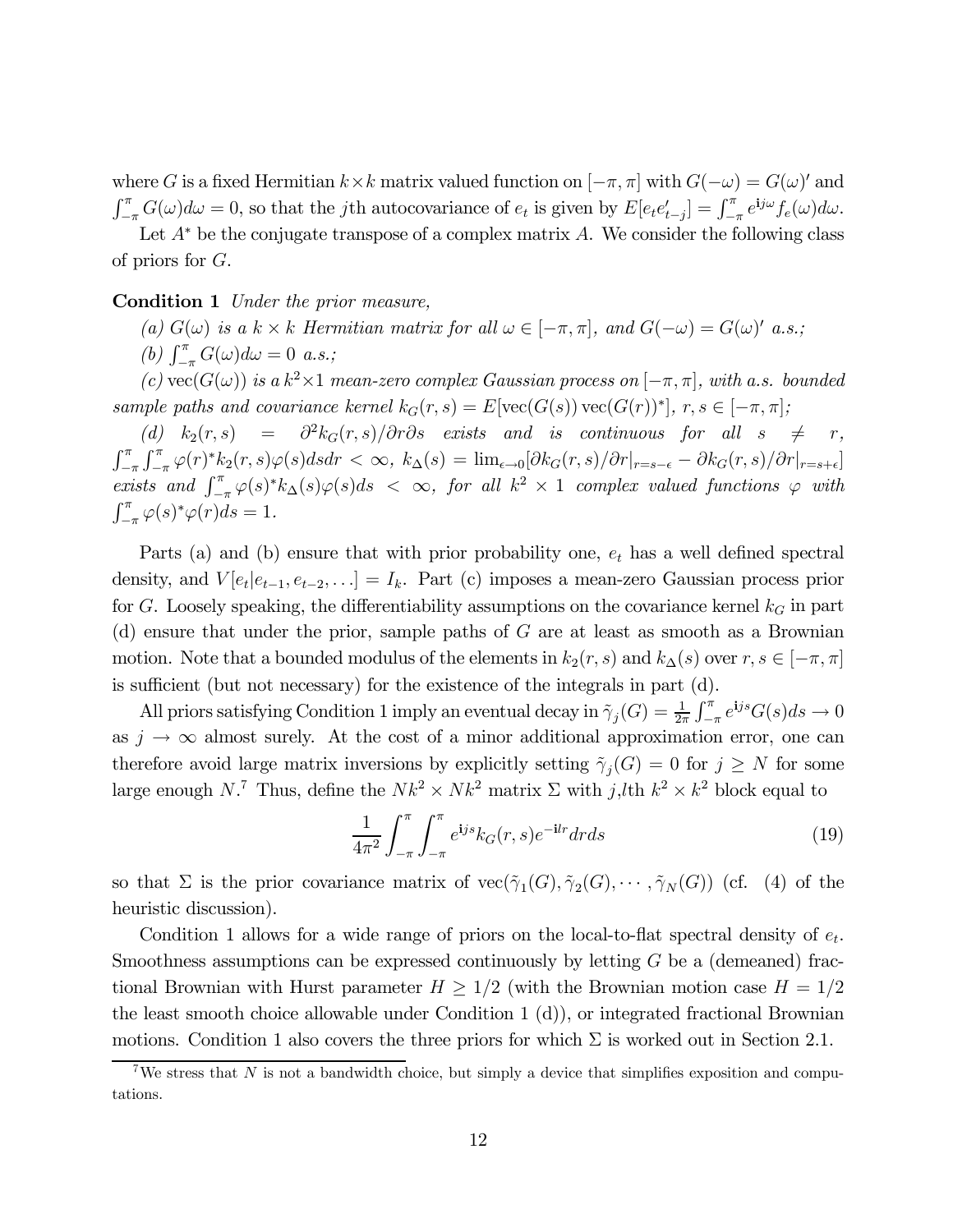When  $y_t$  is a vector, one can choose to treat all  $k^2$  elements of the autocovariance function of  $e_t$  symmetrically by letting the  $k^2$  elements of G be i.i.d. copies of the real scalar Gaussian process  $\bar{G}$  under the prior. With  $k_{\bar{G}}(r, s) = E[\bar{G}(r)\bar{G}(s)]$ , this leads to  $k_G(r, s) = k_{\bar{G}}(r, s) \otimes I_{k^2}$ , and  $\Sigma$  has a corresponding Kronecker structure  $\Sigma = \bar{\Sigma} \otimes I_{k^2}$ , where  $\bar{\Sigma}$  is a  $N \times N$  matrix with i, jth element constructed from  $k_{\bar{G}}$  as in (11). For example, with a demeaned Wiener process prior for  $\bar{G}$ , one obtains the diagonal  $Nk^2 \times Nk^2$  matrix  $\Sigma = (c^2/2\pi^2) \text{ diag}(1/1^2, 1/2^2, \cdots, 1/N^2) \otimes I_{k^2}.$ 

Alternatively, one might want to allow for relatively greater non-flatness in the k diagonal elements of the spectrum, as residual cross-equation correlations might be expected to be relatively smaller than residual autocorrelations in the individual series in  $e_t$ . It might also make sense in some applications to treat the individual series in  $e_t$  asymmetrically, based on assumptions about frequencies and magnitudes of cross equation correlations, or different smoothness properties of individual and cross spectra.

The approximately best  $\ell$  steps ahead forecast of  $y_t$  in the VAR system (18) under a Condition 1 prior is computed as follows: Let  $\hat{\alpha}$  and  $\hat{\beta}$  be the OLS estimates of  $\alpha$  and  $\beta$  from a regression of  $y_t$  on a constant and p lagged values, and denote by  $\hat{u}_t$  the OLS residuals. Let  $\hat{P}$  the  $k \times k$  lower diagonal matrix that satisfies  $\hat{P}\hat{P}' = T^{-1} \sum_{t=1}^{T} \hat{u}_t \hat{u}'_t$ , set  $\hat{e}_t = \hat{P}^{-1} \hat{u}_t$ , and let  $\hat{\Psi}_j, j = 1, 2, \ldots$  be  $k \times k$  matrices satisfying  $(I_k - \hat{\beta}_1 x - \cdots - \hat{\beta}_p x^p)^{-1} = I_k + \hat{\Psi}_1 x + \hat{\Psi}_2 x^2 + \ldots$ Define the  $Nk \times pk$  matrix

$$
\hat{\Psi} = \begin{pmatrix}\nI_k & 0 & 0 & \cdots & 0 \\
\hat{\Psi}'_1 & I_k & 0 & \cdots & 0 \\
\hat{\Psi}'_2 & \hat{\Psi}'_1 & I_k & \cdots & 0 \\
\vdots & \vdots & \vdots & \ddots & \vdots \\
\hat{\Psi}'_{N-1} & \hat{\Psi}'_{N-2} & \hat{\Psi}'_{N-3} & \cdots & \hat{\Psi}'_{N-k}\n\end{pmatrix},
$$

the  $Nk^2 \times pk^2$  matrix  $\hat{m} = \hat{\Psi} \otimes I_k$ , and the  $Nk^2 \times Nk^2$  block diagonal matrix  $\hat{D}$  with jth  $k^2 \times k^2$  block equal to  $T^{-1} \sum_{t=j+1}^T \hat{e}_{t-j} \hat{e}_{t-j} \otimes \hat{e}_t \hat{e}_t'$ . Further, define the  $Nk^2 \times 1$  vector  $\hat{s}$ , which is the vec of the  $k \times Nk$  matrix with jth  $k \times k$  block equal to  $T^{-1/2} \sum_{t=j+1}^{T} \hat{\hat{e}}_t \hat{\hat{e}}_{t-j}^{\hat{e}},$  $j = 1, \cdots, N$ , and the  $Nk^2 \times 1$  vector

$$
\gamma^{p} = \Sigma(\hat{D} + \Sigma)^{-1}\hat{\hat{s}} + \hat{D}(\hat{D} + \Sigma)^{-1}\hat{m}(\hat{m}'(\hat{D} + \Sigma)^{-1}\hat{m})^{-1}\hat{m}'(\hat{D} + \Sigma)^{-1}\hat{\hat{s}}.
$$

Let  $\gamma_j^p$ ,  $j = 1, \dots, N$  be the  $k \times k$  matrices such that  $\text{vec}(\gamma_1^p, \gamma_2^p, \dots, \gamma_N^p) = \gamma^p$  and define

$$
\hat{u}_{T+l|T}^p = T^{-1/2} \hat{P} \sum_{t=0}^{N-l} \gamma_{t+l}^p \hat{e}_{T-t}, \quad l = 1, \cdots, \ell.
$$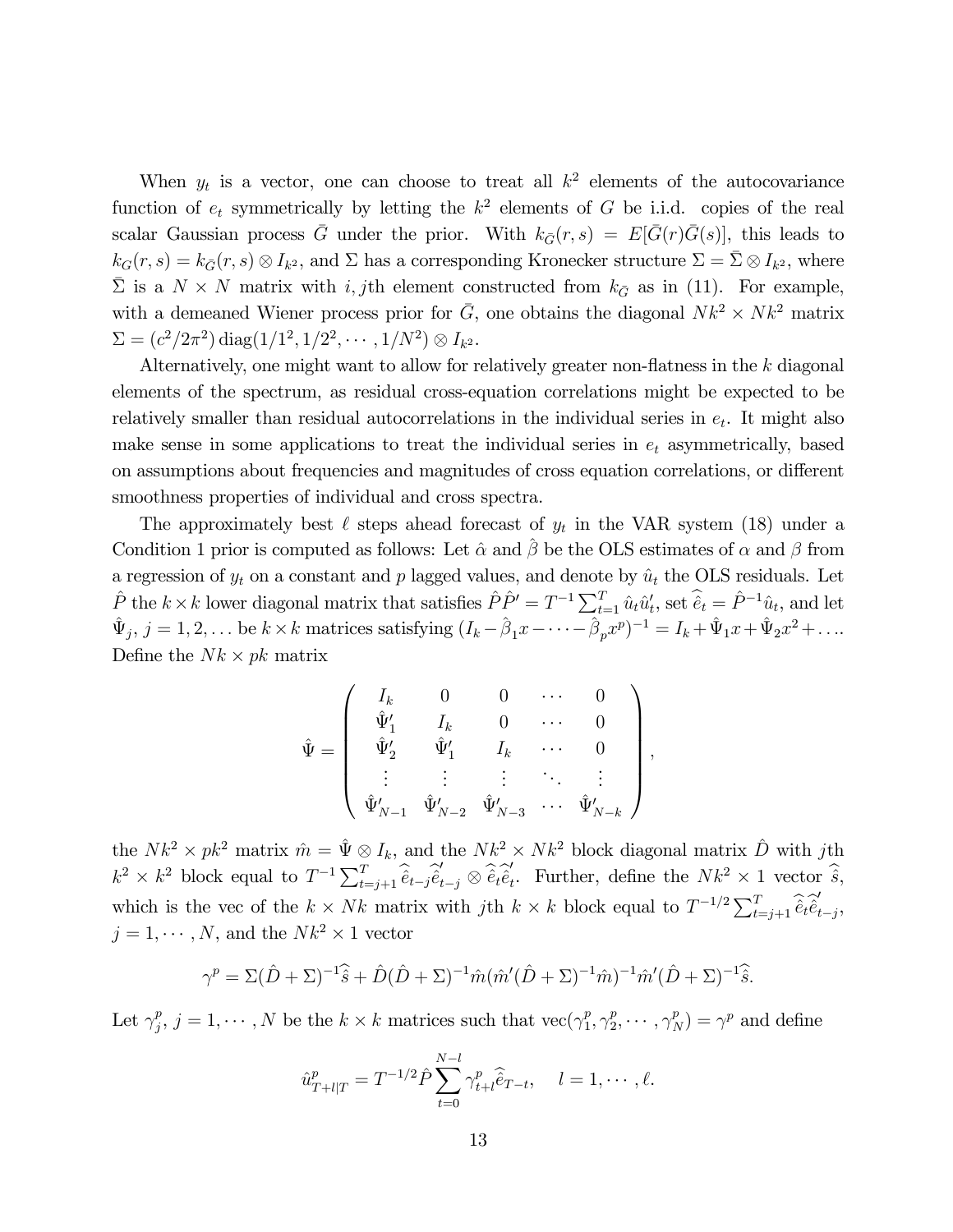The approximately best forecast of  $y_{T+\ell}, y_{T+\ell|T}^p$ , then is obtained by iterating the VAR (18) forward by  $\ell$  periods, using the OLS estimates for  $\alpha$  and  $\beta(L)$ , with future disturbances set equal to  $\hat{u}_{T+l|T}^p$ .

These calculations are quite insensitive to  $N$ , as long as  $N$  is not chosen too small. A reasonable default is  $N = |T^{3/4}|$ . If conditional heteroskedasticity is not a concern, then  $\hat{D}$ can be set equal to  $I_{Nk^2}$ . Also, if P is known (or partially known), then  $\hat{P}$  can be replaced by the true  $P$  (or any other consistent estimator).

The main result of the paper is as follows.

**Theorem 1** Suppose that  $\{y_t\}_{t=1}^T$  is generated from (18) with G any fixed and bounded function, and  $\theta = \theta^0$  so that (18) is causal. Assume further that the prior on G satisfies Condition 1, and the prior on  $\theta = (\alpha, \beta_1, \dots, \beta_p)$  is a sample size independent, bounded Lebesgue probability density w satisfying  $\sup_{t\geq 1} \int E_{\theta}[||y_t||^2] w(\theta) d\theta < \infty$  when  $G = 0$ . Let  $y^*_{T+\ell|T}$  be the posterior mean for  $y_{T+\ell}$  under this prior, assuming knowledge of P. If  $w(\theta^0) > 0$  and w is continuous at  $\theta_0$ , and  $N \to \infty$  with  $N/T \to 0$ , then

$$
T^{1/2}||y^*_{T+\ell|T} - y^p_{T+\ell|T}|| \xrightarrow{p} 0.
$$

Moreover, if the prior is a mixture of n Gaussian processes as above, with kernels

$$
k_{G(i)}(r,s) = E[(\text{vec } G_{(i)}(r))(\text{vec } G_{(i)}(s))^*],
$$

 $i = 1, \dots, n$  and mixture weights  $p_i \geq 0$ ,  $\sum_{i=1}^n p_i = 1$ , then the same results holds with  $y_{T+\ell|T}^p$ a corresponding convex combination of n versions of  $y^p_{T+\ell|T}$ , computed using  $\Sigma_{(i)}$  (with j, lth block as in (19) with  $k_G$  replaced by  $k_{G(i)}$  instead of  $\Sigma$ , with weights proportional to

$$
p_i \det(\hat{D} + \Sigma_{(i)})^{-1/2} \det(\hat{m}'(\hat{D} + \Sigma_{(i)})^{-1}\hat{m})^{-1/2} \times \exp[-\frac{1}{2}\hat{s}(\hat{D} + \Sigma_{(i)})^{-1}\hat{s} + \frac{1}{2}\hat{s}'(\hat{D} + \Sigma_{(i)})^{-1}\hat{m}(\hat{m}'(\hat{D} + \Sigma_{(i)})^{-1}\hat{m}')^{-1}\hat{m}'(\hat{D} + \Sigma_{(i)})^{-1}\hat{s}].
$$

# 3 Monte Carlo Results

This section reports selected results from a Monte Carlo study of the forecasting performance of the approximate posterior mean in the univariate case. We report the results of three experiments. In all three experiments, the results for multi-step ahead forecasts are for cumulative values, that is, forecasts of  $y_{T+1} + \cdots + y_{T+\ell}$ .

The first experiment checks the results of the theorem in a special case by quantifying the discrepancy between the exact  $(y^*_{T+1|T})$  and approximate  $(y^p_{T+1|T})$  posterior mean of  $y_{T+1}$  in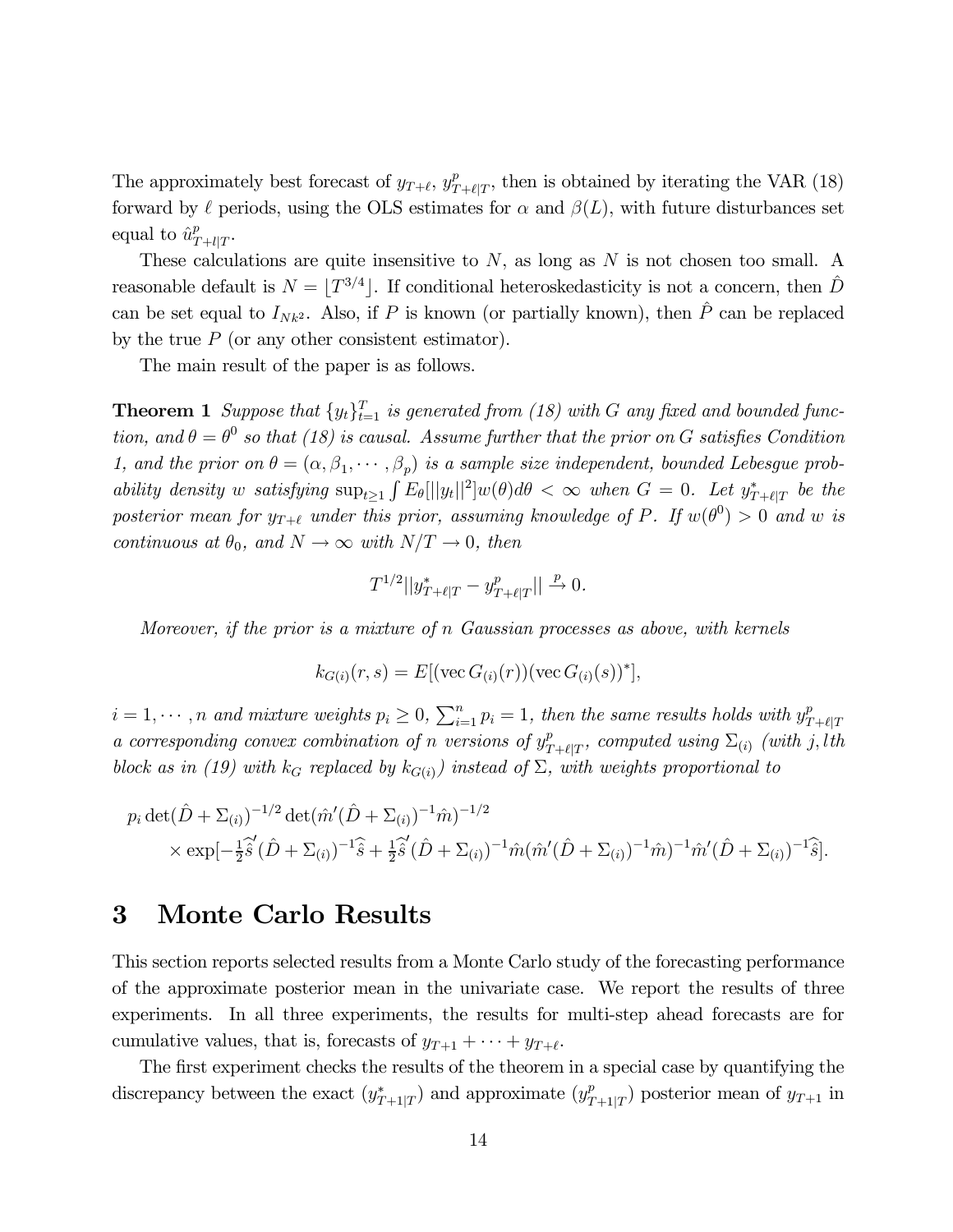the case that the prior  $G$  is correctly specified demeaned Brownian motion. The data were generated as in (1) and (2), with  $\beta(L)=1$ . The estimators were implemented including an intercept and a fixed number p of autoregressive lags,  $p = 0, \ldots, 6$ . In all the Monte Carlo work the approximate posterior mean  $y_{T+1|T}^p$  was computed as described in Section 2.2 using the demeaned Brownian motion prior (so  $\Sigma$  is given by (14)), and  $D = I_N$ .

The results of this first experiment are reported in Table 2. The entries are  $T(MSFE_{posterior mean} - MSFE_{AR})/MSFE_{AR}$ , that is, the scaled relative increase of the mean squared forecast error of the approximate and exact posterior mean, relative to the MSFE of the simple AR forecast with the same lag length. A value less than zero indicates an improvement upon the AR forecast. The scaling by  $T$  is such that the entries of Table 2 stabilize as  $T \to \infty$ . To get some sense for the magnitude of the entries, note that estimating an AR(p) by OLS for forecasting an exact AR(p<sub>0</sub>) (i.e.  $G = 0$ ) with  $p_0 < p$  leads to an asymptotic scaled relative deterioration of  $p-p_0$  over a forecast using the more parsimonious  $AR(p_0)$  model. Roughly speaking, the entries of Table 2 (and Figures 1-4 below) are thus in units of "unnecessarily estimated parameters".

As can be seen in Table 2, consistent with Theorem 1, the discrepancy between the scaled MSFEs for the exact and approximate posterior means tends to zero as T increases. In addition, the smaller c and the larger  $p$  and  $T$ , the more accurate the approximate posterior mean. Intuitively, estimating  $\beta(L)$  soaks up some of the variability of G, making the quadratic approximation of the log-likelihood more accurate. The exact posterior mean is only a substantially better forecast for large c and very small  $p$ , which is unlikely to be a much of a concern in practice, as highly variable realizations of G would lead one to include some AR lags in small samples.

The second experiment examines the performance of the posterior mean forecast using the prior  $G \sim cW^{\mu}$  and some lag-length selection for the AR(p) under a data generating process where  $\beta(L)=1$  and  $G \sim c_0 W^{\mu}$ . Specifically, for a given Monte Carlo draw,  $y_{T+\ell|T}^p$ was computed with either no autoregressive component, or with an  $AR(p)$  with BIC-selected lag length (AR(BIC)), with  $0 \le p \le 4$ ), for c on a unit grid of 0 to 20 and for  $\ell = 1, 2, 3$ , and 4. In addition, the Bayes model averaging (BMA) forecast was computed using an equal weighted prior over the grid of c, weighted by the normalized Bayes factor given in Theorem 1. The unadjusted  $\ell$ -step ahead iterated OLS AR(BIC) forecast was also retained. This exercise was repeated on a grid of  $c_0$  and evaluated for  $T = 200$ , with 20,000 Monte Carlo repetitions.

Figures 1 and 2 plot  $T(MSFEF - MSFEBIC)/MSFEBIC$ , where MSFEf is a candidate forecast, similar to the entries of Table 2. Each line in the plot corresponds to the relative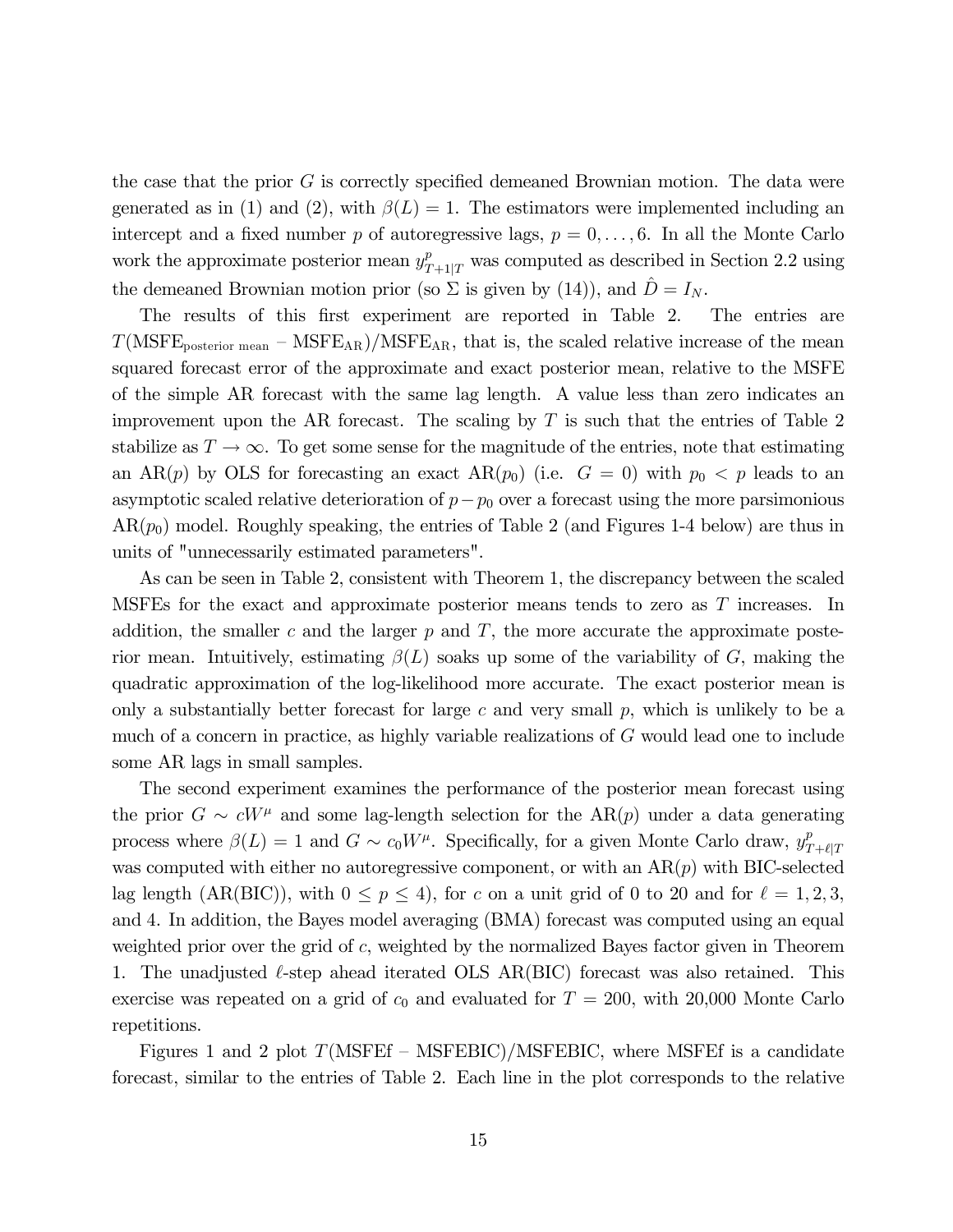MSFE of a given forecast (a given value of c) as a function of the true DGP  $c_0$ . The lower envelope of these lines maps out the forecast gains possible using the Bayes procedure with correct  $c_0$  (up to our asymptotic approximation), and each forecasting procedure achieves this envelope when  $c = c_0$ . Figure 1 shows the results when no AR component is estimated, Figure 2 shows the results when an AR(BIC) component is estimated. Evidently improvements over the benchmark linear forecast are obtained for a wide range of  $c \neq c_0$ . The main case in which  $y_{T+\ell|T}^p$  is worse than BIC is when  $c_0$  is very small (recall that  $c_0 = 0$  corresponds to no residual predictability), especially when  $c$  is large. This is not surprising since larger values of  $c$  yield less shrinkage and introduce more estimation error which, when  $c_0 = 0$ , simply adds noise to the forecast. The BMA forecast is never very far from the envelope and is only worse than the AR forecast for  $c_0 \leq 2.5$ . These conclusions hold whether  $p = 0$  (no AR term is estimated; Figure 1) or an AR(BIC) is estimated (Figure 2), although not surprisingly the magnitude of the gains is less when an AR term is estimated. The magnitude of the forecasting gains depend on the true amount of residual predictability; when an AR(BIC) term is estimated, a typical value for the relative scaled MSFE gains is  $-1.5$ , which corresponds to percentage MSFE improvements of 1.5% with  $T = 100$  or 0.75% with  $T = 200$ .

The third experiment examines the performance using the prior  $G = cW^{\mu}$  under a nonstochastic local-to-flat spectral density. Specifically, data are generated according to a MA(1), with MA coefficients on a grid from  $-4/\sqrt{T}$  to  $4/\sqrt{T}$ . The AR(BIC), approximate  $y_{T+\ell|T}^p$ , BMA, and AR(AIC) forecasts ( $\ell = 1$  and 4 are reported here) were computed, where the maximum AIC and BIC lag lengths were  $0 \le p \le 4(T/100)^{1/3}$ . This experiment was repeated for  $T = 50, 100, 200,$  and 400, with 20,000 Monte Carlo repetitions each.

The results are summarized in Figures 3 and 4, which (like Figures 1 and 2) plot  $T(MSFEf)$ — MSFEBIC)/MSFEBIC, where MSFEf is the MSFE of the candidate forecast. Consistent with the theory, if there is no residual predictability then the Bayes procedures simply add noise. For moderate amounts of residual predictability, the Bayes procedures improve upon the AR(BIC) forecast. The BMA forecasts improve upon AR(BIC) for all values of the MA coefficient except for those very close to zero, in which case the BMA procedure produces only a very small deterioration of the forecast. AR(AIC) improves upon AR(BIC) for larger amounts of predictability, but BMA uniformly improves upon AR(AIC).

# 4 Empirical Analysis

This section reports the results of an empirical comparison of the pseudo out-of-sample forecasting performance of the univariate posterior mean forecasts  $y_{T+\ell|T}^p$ , relative to unadjusted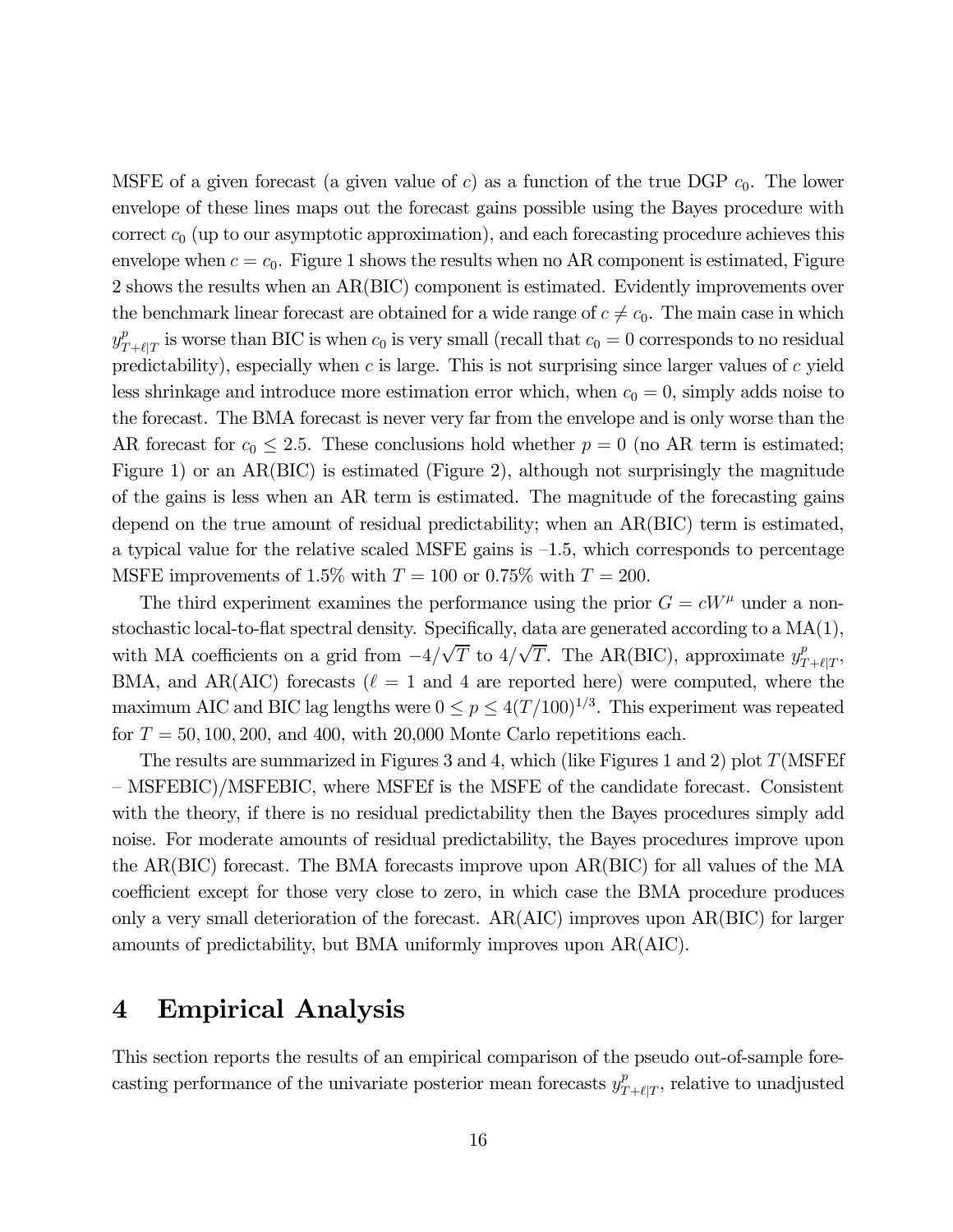AR forecasts. The data set consists of monthly data on 132 U.S. monthly macroeconomic time series, including data on real output, employment, wages and prices, monetary variables, interest rates and exchange rates, and miscellaneous other indicators of monthly economic activity from 1959:1 — 2003:12. The data set and data transformations are taken from Stock and Watson (2005) and the reader is referred to that article for details. As in Stock and Watson (2005), for variables transformed to growth rates or changes,  $\ell$ -step ahead forecasts are forecasts of cumulative changes, for example, of cumulative employment growth over the next  $\ell$  months, or of the cumulative change in the rate of price inflation over the next  $\ell$ months. Nominal series, such as prices, are modeled in changes of inflation, and the  $\ell$ -step ahead forecasts are of average inflation over the next  $\ell$  months.

Forecasts were computed recursively with the first forecast date being the earliest date that 198 observations on the transformed variable were observed (so for real variables the first forecast date is 1975:7). The final forecast date is  $2003:12 - \ell$ , and forecasts were computed for horizons  $\ell$  up to 12 months ahead. At each date, the AR forecasts and AR component of the posterior mean forecasts were computed using lag length estimated by BIC, where  $0 \leq p \leq 18$ . We consider two types of priors on G for the posterior mean forecasts: First, a demeaned Brownian motion of scale  $c$  (cf.  $(14)$ ), and second, a sum of an independent demeaned Brownian motion of scale  $c$ , and a (demeaned) truncated Brownian motion that varies only over frequencies below  $\bar{\omega} = 2\pi/96$  of fixed scale 20 (cf. (15)). The latter is motivated by an expectation that the baseline AR model exhibits relatively more pronounced misspecification below business cycle frequencies (=cycles with periods of 96 months or more). The posterior mean forecasts were computed for  $c$  fixed and equal to  $c = 0, 10, 20, 30$ , and two BMA forecasts for  $0 \le c \le 20$  and for  $0 \le c \le 40$ .

The results for the full data set are summarized in Table 3. All posterior mean procedures provide improvements over the AR(BIC) forecasts, with mean and median relative MSFE over the 132 series below unity at all horizons. The improvements are rather insensitive to the choice of c and to the use of BMA averaging instead of a fixed c. Imposing additional misspecification below business cycle frequencies leads to further improvements in forecast performance at longer horizons. The mean relative reduction in the MSFE in the one month ahead BMA ( $0 \leq c \leq 40$ ) forecast is 0.011. Because of the recursive design, the sample size varies, but the average sample size is approximately 350. The improvement of 0.011 thus corresponds roughly to a scaled improvement of  $350\times0.011 = 3.8$  in the units of Table 2 and Figures 1-4, and is at the upper end of the range of improvements reported there.

For some series, the improvements are even greater and, in the context of the literature that has used this data set, are in fact quite substantial: 10% of the series have relative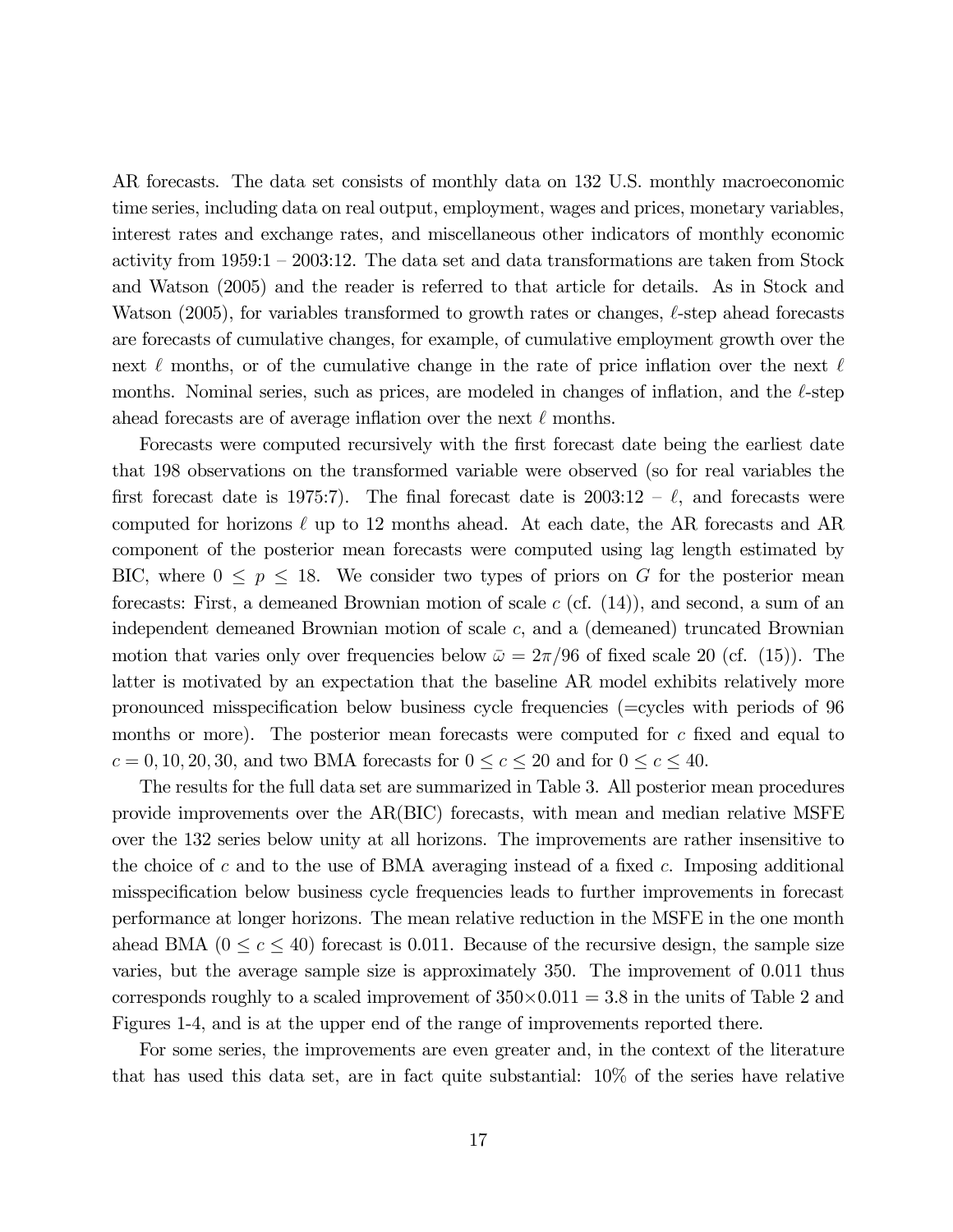reductions in MSFEs of 6% or more for most of the posterior mean forecasting procedures at the six month horizon. At the same time, the cost from using the procedure is small, for example the 90% percentile of relative MSFEs is at most 1.011 at all horizons reported for all the demeaned Wiener process BMA procedures. At longer horizons, also AR(AIC) outperforms  $AR(BIC)$ , with very large improvements at the  $10\%$  percentile. At the same time, the cost associated with using AIC is also large in the sense that for some series using the additional lags results in a marked deterioration of the AR(AIC) forecasts, with 90% percentiles exceeding 1.077 at the four reported horizons. Interestingly, in results not reported here, it appears that the residual predictability found in Table 3 is particularly pronounced in the nominal series.

# 5 Conclusion

This paper develops a framework to study slight misspecifications of finite order VARs by modeling driving disturbances with a local-to-flat spectral density. We focus on the impact of the misspecification on forecasts, and derive a computationally straightforward modification of standard VAR based forecasts that effectively exploits this residual predictability in large samples. Monte Carlo and empirical evidence suggests that the large sample results provide meaningful approximations for practically relevant sample sizes.

The suggested framework and some of our theoretical results could also be applied to study other issues involving slightly misspecified VARs. For instance, our likelihood approximations naturally lead to computationally straightforward tests of the null hypothesis of correct specification that maximize weighted average power in large samples. One could also consider the problem of the estimation of the spectral density, or the impact of the slight misspecification on standard large-sample inference about the VAR parameters, in analogy to Müller and Petalas (2010) and Li and Müller (2009). A potentially difficult but interesting extension could be a combination of locally varying VAR parameters as in Stock and Watson (1996) with the slight misspecification in the spectral domain considered here.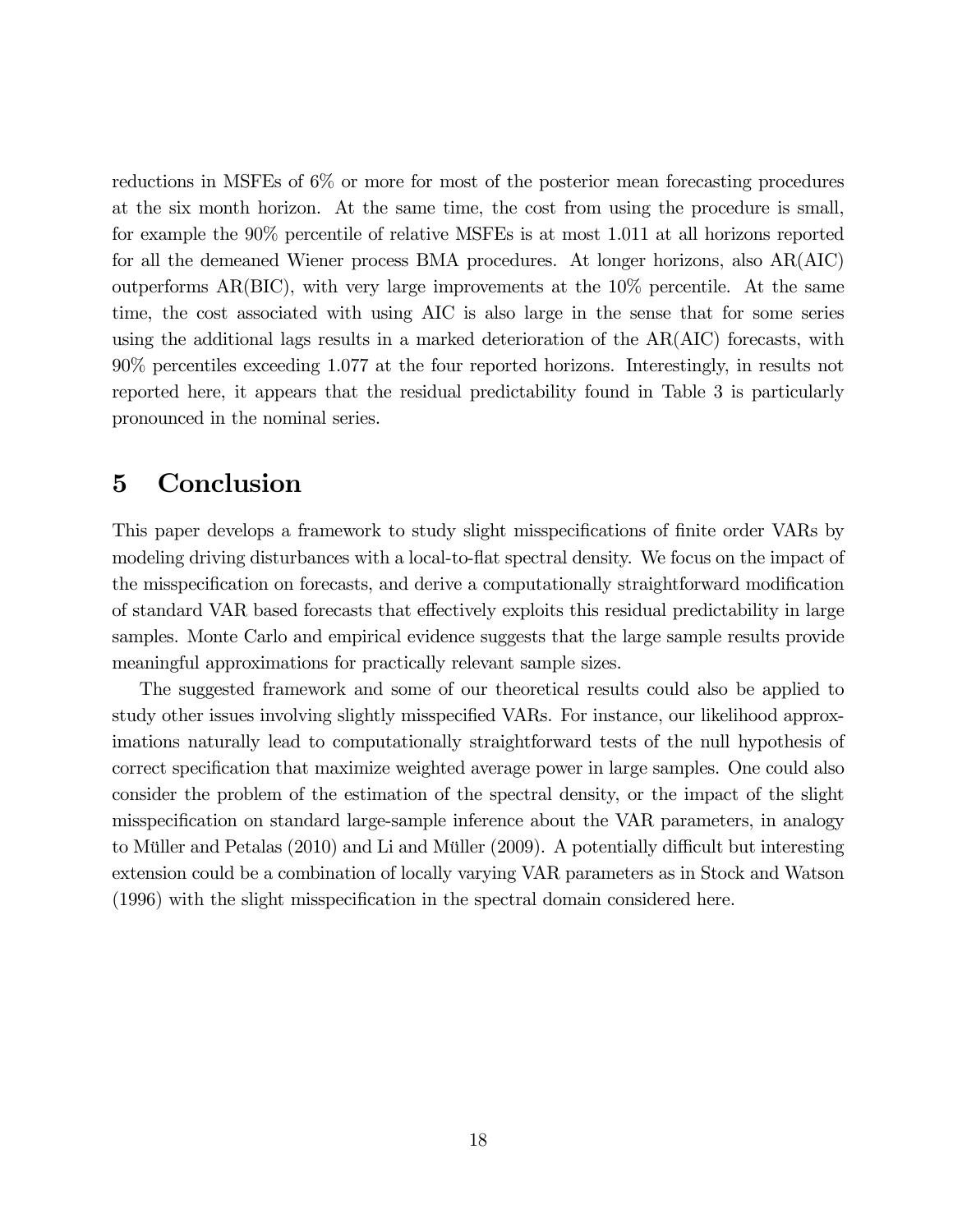# A Appendix: Proof of Theorem 1

Notation and Preliminaries: Let  $|A| = \sqrt{\text{tr } A^* A}$ , and denote by  $||A||^2$  the largest eigenvalue of  $A^*A$ , so that  $||\cdot||$  is a submultiplicative matrix norm, and  $||A|| \leq |A|$ . Recall the following identities for conformable matrices  $A, B, C, D$ :

$$
(A \otimes B)(C \otimes D) = AC \otimes BD \tag{20}
$$

$$
\text{vec}(ABC) = (C' \otimes A)\,\text{vec}\,B\tag{21}
$$

$$
||A \otimes B|| = ||A|| \cdot ||B|| \tag{22}
$$

$$
||A - B|| \le |A - B| = ||\text{vec}(A - B)||. \tag{23}
$$

Let  $\Gamma(G)$  be the  $kT \times kT$  symmetric block Toeplitz matrix with jth  $k \times k$  block in the lower block diagonals equal to

$$
\gamma_j(G) = \frac{T^{1/2}}{2\pi} \int_{-\pi}^{\pi} e^{i\omega j} (\exp[T^{-1/2}G(\omega)] - I_k) d\omega, \quad j \ge 0
$$
\n(24)

and  $\gamma(G)$  is the  $k^2(T + \ell) \times 1$  vector that is the vec of the  $k \times (T + \ell)k$  matrix with blocks  $\gamma_j(G)$ ,  $j = 1, \dots, T + \ell$ . Let  $V(G) = I_{kT} + T^{-1/2}\Gamma(G)$ , so that  $e = (e'_1, e'_2, \dots, e'_T)' \sim \mathcal{N}(0, V(G)),$ conditional on G.

Similarly, let  $\Gamma(G)$  be the  $kT \times kT$  symmetric block Toeplitz matrix with jth  $k \times k$  block in the lower block diagonals equal to

$$
\tilde{\gamma}_j(G) = \frac{1}{2\pi} \int_{-\pi}^{\pi} e^{i\omega j} G(\omega) d\omega, \ j \ge 0
$$
\n(25)

and  $\tilde{\gamma}(G)$  is the  $k^2N \times 1$  vector that is the vec of the  $k \times Nk$  matrix with blocks  $\tilde{\gamma}_j(G), j = 1, \cdots, N$ . Note that  $\tilde{\gamma}_0(G) = 0$  from  $\int_{-\pi}^{\pi} G(\omega) d\omega = 0$ . Also, let  $D_{\Gamma}(G) = \Gamma(G) - \tilde{\Gamma}(G)$ .

Let  $\Lambda$  be the  $Nk^2 \times Nk^2$  diagonal matrix diag(1, 1/2, 1/3,  $\cdots$ , 1/N)  $\otimes I_{k^2}$ . Note that by (22) and Lemma 4 (ii),  $||\Lambda^{-1}\Sigma\Lambda^{-1}|| = O(1)$ . Define the  $T \times (kp+1)$  matrix

$$
\bar{X} = \left(\begin{array}{ccccc} 1 & y'_0 & y'_{-1} & \cdots & y'_{-p+1} \\ 1 & y'_1 & y'_0 & \cdots & y'_{-p+2} \\ \vdots & \vdots & \vdots & \ddots & \vdots \\ 1 & y'_{T-1} & y'_{T-2} & \cdots & y'_{T-p} \end{array}\right)
$$

and note that with  $\theta^0 = (\alpha^0, \beta_1^0, \beta_2^0, \cdots, \beta_p^0) = (\alpha^0, \beta^0),$ 

$$
P^{-1}(y_1, \dots, y_T) = P^{-1}\theta^0 \bar{X}' + (e_1, \dots, e_T)
$$
  

$$
(I_T \otimes P^{-1})y = (\bar{X} \otimes P^{-1}) \operatorname{vec} \theta^0 + e
$$
  

$$
= X \operatorname{vec} \theta^0 + e
$$

where  $y = \text{vec}(y_1, \dots, y_T)$  and  $X = \overline{X} \otimes P^{-1}$ .

Let  $\mu(\theta) = \lim_{t \to \infty} E_{\theta}[y_t]$ , and denote by  $w_{\mu}: \mathbb{R}^{(k+1)\times p} \mapsto \mathbb{R}$  the prior density of  $(\mu(\theta), \beta)$ induced by w. Let  $\mu^0 = \mu(\theta^0)$ . It is clear that the posterior mean of  $y_{T+\ell}$  is equal to the sum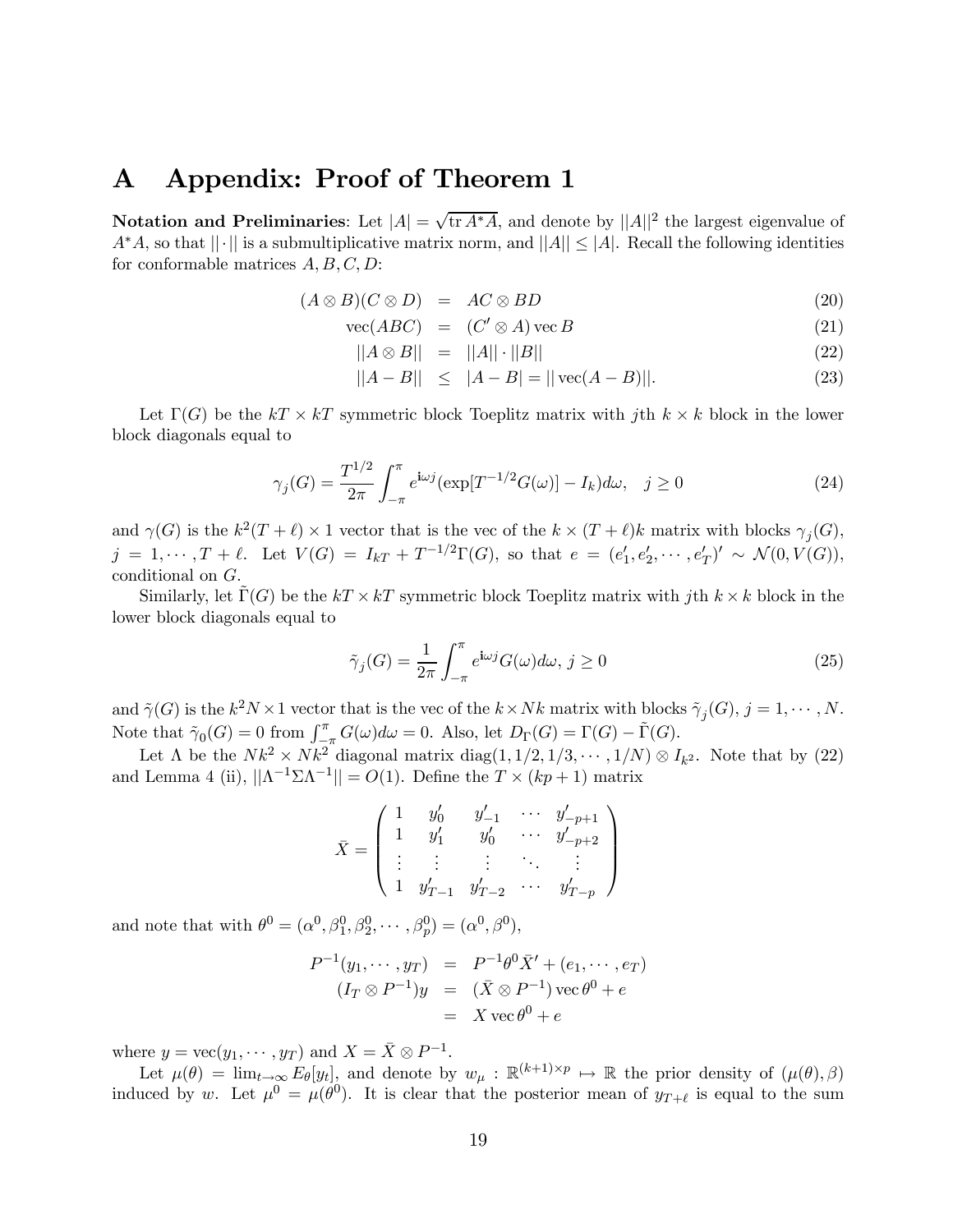of  $\mu^0$  and the posterior mean of  $y_{T+\ell} - \mu^0$  given data  $\{y_t - \mu^0\}_{t=-p+1}^T$ , where the latter posterior is computed using the prior  $w^0$  on  $\theta$  such that the prior  $w^0_\mu$  on  $(\mu(\theta), \beta)$  induced by  $w^0$  satisfies  $w^0_\mu((\mu,\beta)) = w_\mu((\mu+\mu^0,\beta))$ , for all  $(\mu,\beta)$ . Also note that  $y^p_{T+\ell|T}$  is equivariant to translations of  ${y_t}_{t=-p+1}^T$ . It thus suffices to show the result for  $y_{T+\ell} - \mu^0$  given data  ${y_t - \mu^0}_{t=-p+1}^T$  and using prior  $w^0$ . Noting that  $w^0((0, \beta^0)) = w((\alpha^0, \beta^0))$ , this amounts to showing the result for  $\alpha^0 = 0$  and prior w<sup>0</sup>. Thus, from now on, we will assume  $\alpha^{0} = 0$  and replace w with  $w^{0}$ . Note that  $\theta \mapsto (\mu(\theta), \beta)$ is a continuous and invertible function at  $\theta^0$ , so that  $w^0(\theta)$  is continuous and positive at  $(0, \beta^0)$ , since w is continuous and positive at  $\theta^0$  by assumption.

All subsequent convergences and expectations with respect to the data are for the model where  $(I_T \otimes P^{-1})y \sim \mathcal{N}(X \operatorname{vec} \theta^0, I_{Tk})$ . Corresponding convergences in probability under the data generating process assumed in the Theorem follow from contiguity, which is shown for a fixed  $G$  in Dzhaparidze (1986), Theorem 4, page 64 for the univariate case. For brevity, we omit the conceptually straightforward extension of the contiguity proof.

Let  $h = (a', b')' = T^{1/2} \text{vec}(\theta - \theta^0)$ , where a is  $k \times 1$ . The log-likelihood ratio of the model where  $(I_T \otimes P^{-1})y \sim \mathcal{N}(X \operatorname{vec} \theta, V(\hat{G})^{1/2})$  to the model where  $(I_T \otimes P^{-1})y \sim \mathcal{N}(X \operatorname{vec} \theta^0, I_{Tk})$ , evaluated at  $(I_T \otimes P^{-1})y = X$  vec  $\theta^0 + e \sim \mathcal{N}(X \operatorname{vec} \theta^0, I_{Tk}),$  is

$$
\ln L_T(G, h) = -\frac{1}{2} \ln \det V(G) - \frac{1}{2} (e - T^{-1/2} X h)' V(G)^{-1} (e - T^{-1/2} X h) + \frac{1}{2} e' e
$$
  
=  $-\frac{1}{2} \ln \det V(G) - \frac{1}{2} e' (V(G)^{-1} - I_{kT}) e + T^{-1/2} e' V(G)^{-1} X h - \frac{1}{2} T^{-1} h' X' V(G)^{-1} X h.$ 

Let  $A(b)$  be the  $pk \times pk$  companion matrix of the VAR with parameter  $\beta$  satisfying vec  $\beta = \text{vec } \beta^0 +$  $T^{-1/2}b$ ,

$$
A(b) = \left( \begin{array}{cccc} \beta_1 & \beta_2 & \cdots & \beta_{p-1} & \beta_p \\ I_k & 0 & \cdots & 0 & 0 \\ 0 & I_k & \cdots & 0 & 0 \\ \vdots & \vdots & \ddots & \vdots & \vdots \\ 0 & 0 & \cdots & I_k & 0 \end{array} \right)
$$

define  $Y_T = \text{vec}(y_T, y_{T-1}, \dots, y_{T-p+1})$  and  $J_1$  as the first k columns of  $I_{pk}$ . Note that  $y_{T+\ell}$  can be written as

$$
y_{T+\ell} = \sum_{l=1}^{\ell} J'_1 A(b)^{\ell-l} J_1 (Pe_{T+l} + T^{-1/2} a) + J'_1 A(b)^{\ell} Y_T.
$$

Let R be the  $Tk \times Tk$  matrix such that  $vec(e_T, e_{T-1}, \dots, e_1) = Re$ . Note that  $E[Ree'R'] =$  $RV(G)R' \neq V(G)$ , but  $R^{-1} = R' = R$ , and  $||R|| = 1$ . Since

$$
\begin{pmatrix} e_{T+l} \\ Re \end{pmatrix} \sim \mathcal{N} \left( 0, \begin{pmatrix} I_k + T^{-1/2} \gamma_0(G) & T^{-1/2} (\gamma_l(G), \cdots, \gamma_{T+l-1}(G)) \\ T^{-1/2} (\gamma_l(G), \cdots, \gamma_{T+l-1}(G))' & RV(G)R \end{pmatrix} \right),
$$

we have, using (21)

$$
E[e_{T+l}|e] = T^{-1/2}(\gamma_l(G), \cdots, \gamma_{T+l-1}(G))(RV(G)R)^{-1}Re
$$
  
= 
$$
T^{-1/2}((RV(G)R)^{-1}Re \otimes I_k)'(\Delta_l \gamma(G))
$$
  
= 
$$
T^{-1/2}e_{T+l|T}(G)
$$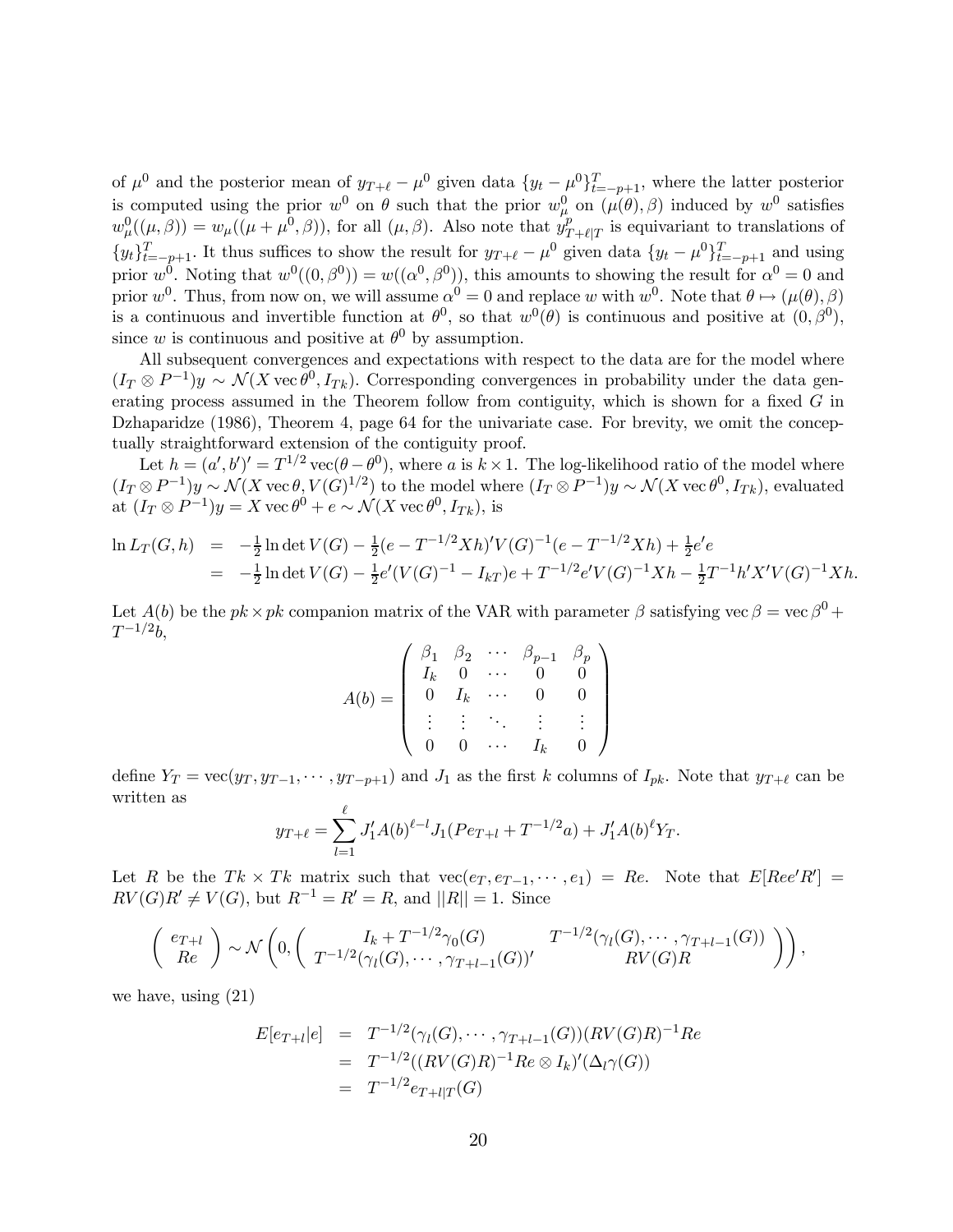where  $\Delta_l$  is the  $Tk^2 \times (T + \ell)k^2$  matrix such that  $\Delta_l \gamma(G) = \text{vec}(\gamma_l(G), \cdots, \gamma_{T+l-1}(G))$ . Conditional on  $(h, G, e)$ , the difference between the posterior mean of  $y_{T+\ell}$  and  $J'_1A(0)^{\ell}Y_T$ , multiplied by  $T^{1/2}$ , is

$$
f_T(G, h) = T^{1/2} J'_1(A(b)^{\ell} - A(0)^{\ell}) Y_T + \sum_{l=1}^{\ell} J'_1 A(b)^{\ell-l} J_1(a + Pe_{T+l|T}(G))
$$
  

$$
= T^{1/2} J'_1(A(b)^{\ell} - A(0)^{\ell}) Y_T + \sum_{l=1}^{\ell} (J_1(a + P((RV(G)R)^{-1} Re \otimes I_k)'(\Delta_l \gamma(G))) \otimes J_1)' \operatorname{vec}(A(b)^{\ell-l})
$$

where the second equality uses (21). Let  $\hat{e} = e - T^{-1/2} X \hat{h}$ , where

$$
\hat{h} = (\hat{a}', \hat{b}')' = (T^{-1}X'X)^{-1}T^{-1/2}X'e.
$$

We will use the approximation

$$
\tilde{f}_T(G, h) = T^{1/2} J'_1(A(\hat{b})^{\ell} - A(0)^{\ell}) Y_T + \sum_{l=1}^{\ell} ((A(\hat{b})^{l-1} \tilde{Y}_T)' \otimes J'_1 A(\hat{b})^{\ell-l} J_1)(b - \hat{b})
$$
  
+ 
$$
\sum_{l=1}^{\ell} J_1(a + P(\tilde{R}\hat{e} \otimes I_k)'(\tilde{\Delta}_l \tilde{\gamma}(G)) \otimes J_1)' \operatorname{vec}(A(\hat{b})^{\ell-l})
$$

where the  $Nk \times kT$  matrix  $\tilde{R}$  satisfies  $\tilde{R}\tilde{e} = \text{vec}(\hat{e}_T, \hat{e}_{T-1}, \cdots, \hat{e}_{T-N+1}), \tilde{\Delta}_l$  is the  $Nk^2 \times Nk^2$  matrix such that  $\tilde{\Delta}_l \tilde{\gamma}(G) = \text{vec}(\tilde{\gamma}_l(G), \cdots, \tilde{\gamma}_N(G), 0, \cdots, 0)$  (so that  $\tilde{\Delta}_l = \tilde{\Delta}_l \otimes I_{k^2}$  with  $\bar{\Delta}_l$  a  $N \times N$  matrix with ones on the  $(l-1)$ th upper diagonal, and zero elsewhere), and

$$
\tilde{Y}_T = Y_T - (1, \dots, 1)' \otimes (T^{-1/2} \sum_{t=0}^{N-1} \hat{\Psi}_t a) - A(\hat{b})^N Y_{T-N}
$$

with  $Y_{T-N} = \text{vec}(y_{T-N}, y_{T-N-1}, \dots, y_{T-N-p+1})$ . Note that  $\tilde{f}_T(G, h)$  is linear in  $\tilde{\gamma}(G)$  and h.

Let  $\hat{s}$  be the  $Nk^2 \times 1$  vector which is the vec of the  $k \times Nk$  matrix with blocks  $\hat{s}_j = T^{-1} \sum_t \hat{e}_t \hat{e}'_{t-j}$ ,  $j = 1, \dots, N$ . Define m to be the  $Nk^2 \times pk^2$  matrix with  $k^2 \times pk^2$  blocks equal to

$$
m_j = (P'\Psi'_{j-1}, P'\Psi'_{j-2}, \cdots, P'\Psi'_{j-p}) \otimes P^{-1}
$$

for  $j = 1, \dots, N$ , where  $(I_k - \beta_1^0 x - \dots - \beta_p^0 x^p)^{-1} = \sum_{j=-\infty}^{\infty} \Psi_j x^j$  (so that  $\Psi_j = 0$  for  $j < 0$ , and  $\Psi_0 = I_k$ ). Note that

$$
m'm = \left(\sum_{j=1}^{N} \begin{pmatrix} \Psi_{j-1}P \\ \Psi_{j-2}P \\ \vdots \\ \Psi_{j-p}P \end{pmatrix} \begin{pmatrix} \Psi_{j-1}P \\ \Psi_{j-2}P \\ \vdots \\ \Psi_{j-p}P \end{pmatrix}'\right) \otimes (P^{-1}P^{-1})
$$
(26)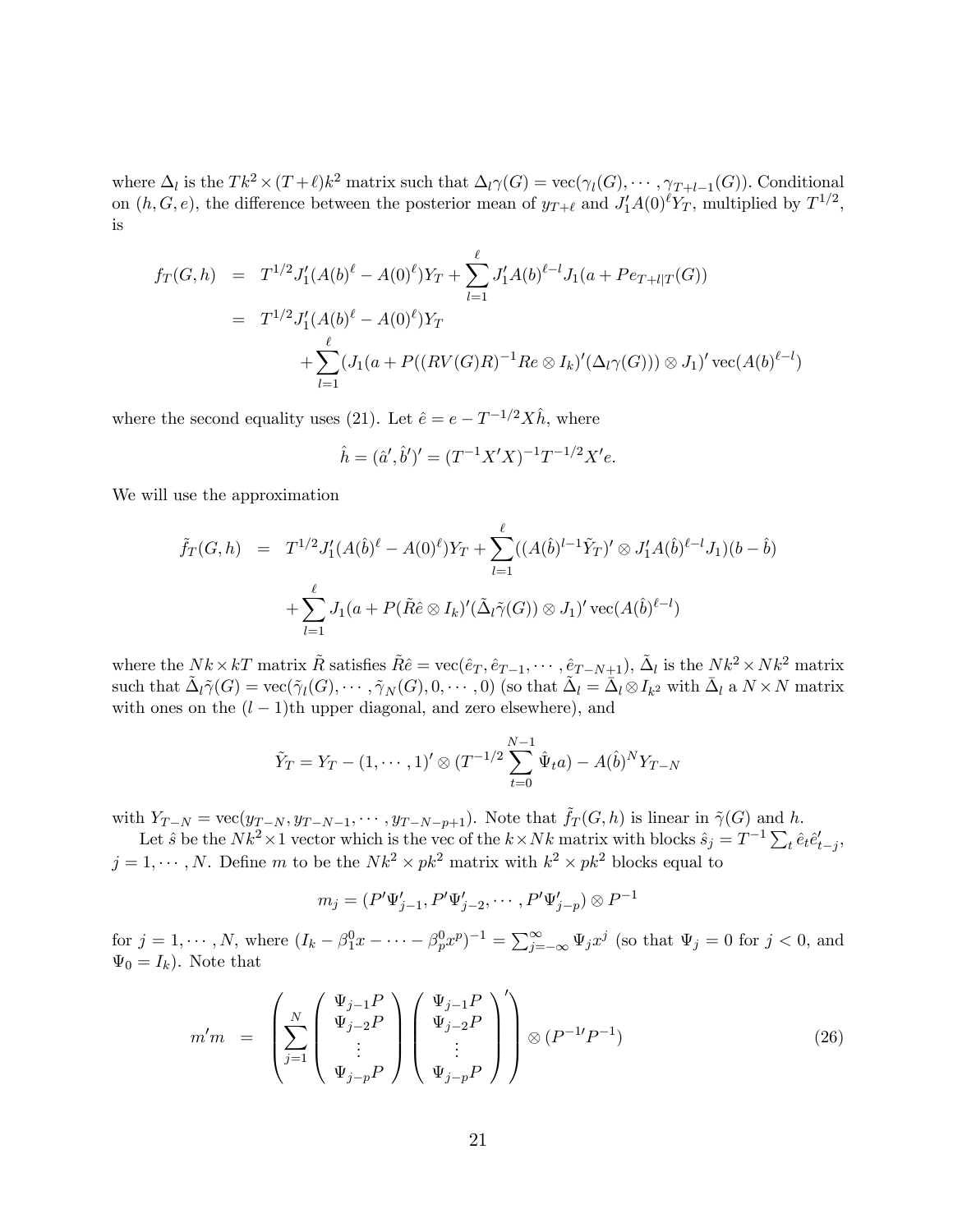$$
\stackrel{N\to\infty}{\to} \lim_{t\to\infty} \left( \begin{array}{cccc} E[y_t y_t'] & E[y_t y_{t-1}'] & \cdots & E[y_t y_{t-p+1}'] \\ E[y_{t-1} y_t'] & E[y_t y_t'] & \cdots & E[y_t y_{t-p+2}'] \\ \vdots & \vdots & & \vdots \\ E[y_{t-p+1} y_t'] & E[y_{t-p+2} y_t'] & \cdots & E[y_t y_t'] \end{array} \right) \otimes \Omega^{-1}.
$$

where  $\Omega = PP'$ , and it is not difficult to see that  $\hat{m}'\hat{m} - m'm \stackrel{p}{\rightarrow} 0$ . Also, by Lemma 8 (ii),  $\hat{m}'\hat{s} \stackrel{p}{\rightarrow} 0$ . Define  $\hat{M} = (I + \Sigma)^{-1} \hat{m}$  and  $\hat{S} = (I + \Sigma)^{-1} \hat{s}$ .

Note that by Lemma 5 (i),

$$
\tilde{f}_T(G,h) = T^{1/2} J'_1(A(\hat{b})^{\ell} - A(0)^{\ell}) Y_T + \sum_{l=1}^{\ell} J'_1 A(\hat{b})^{\ell-l} J_1[a + P(\tilde{R}\hat{e} \otimes I_k)'\tilde{\Delta}_l(\tilde{\gamma}(G) + \hat{m}(b - \hat{b}))].
$$

The approximation of the likelihood proceeds as follows

$$
\ln L_T(G, h) = -\frac{1}{2} \ln \det V(G) - \frac{1}{2} e'(V(G)^{-1} - I)e + T^{-1/2} e'V(G)^{-1} Xh - \frac{1}{2} T^{-1} h' X' V(G)^{-1} Xh
$$
  
\n
$$
\approx \frac{1}{2} T^{-1/2} e' \tilde{\Gamma}(G) e - \frac{1}{2} T^{-1/2} \operatorname{tr} \tilde{\Gamma}(G) - \frac{1}{4} T^{-1} \operatorname{tr} \tilde{\Gamma}(G)^2 + T^{-1/2} e' Xh
$$
  
\n
$$
-T^{-1} e' \tilde{\Gamma}(G) Xh - \frac{1}{2} T^{-1} h' X' Xh
$$
  
\n
$$
\approx \frac{1}{2} T^{-1/2} \tilde{e}' \tilde{\Gamma}(G) \hat{e} - \frac{1}{2} T^{-1/2} \operatorname{tr} \tilde{\Gamma}(G) - \frac{1}{4} T^{-1} \operatorname{tr} \tilde{\Gamma}(G)^2 - T^{-1} (h - \hat{h})' X' \tilde{\Gamma}(G) e
$$
  
\n
$$
+T^{-1} \hat{h}' X' Xh - \frac{1}{2} T^{-1} h' X' Xh
$$
  
\n
$$
\approx \hat{s}' \tilde{\gamma}(G) - \frac{1}{2} \tilde{\gamma}(G)' \tilde{\gamma}(G) - (b - \hat{b})' \hat{m}' \tilde{\gamma}(G) + \hat{b}' \hat{m}' \hat{m} b - \frac{1}{2} b' \hat{m}' \hat{m} b + \hat{a}' \Omega^{-1} a - \frac{1}{2} a' \Omega^{-1} a
$$
  
\n
$$
\approx -\frac{1}{2} ||\hat{s} - \tilde{\gamma}(G) - \hat{m}(b - \hat{b})||^2 - \frac{1}{2} (a - \hat{a})' \Omega^{-1} (a - \hat{a}) + \frac{1}{2} ||\hat{s}||^2 + \frac{1}{2} \hat{b}' \hat{m}' \hat{m} \hat{b} + \frac{1}{2} \hat{a}' \Omega^{-1} \hat{a}
$$
  
\n
$$
= \ln \tilde{L}_T(G, h).
$$

so that the approximate log-likelihood ln  $\tilde{L}_T(G, h)$  is quadratic in  $(h, \tilde{\gamma}(G))$ .

Define  $S_T(G) = 1[\sup_{-\pi \le \omega \le \pi} ||G(\omega)|| \le T^{\kappa}]$  for some  $0 < \kappa < 1/6$ . Let  $E_y$  stand for integration over the sampling distribution of e (and y, X, etc.) in the model where  $(I_T \otimes P^{-1})y \sim$  $\mathcal{N}(X \text{ vec } \theta^0, I_{Tk})$  and  $e \sim \mathcal{N}(0, I_{Tk}), E_G$  integration over  $G, E_h$  integration over  $\mathcal{N}(\hat{h}, C_T^{-1}I_{pk^2+k}),$ where  $C_T$  is defined in Lemma 7. Also, let  $w_c^0(h) = w^0(\theta)$ , where  $\text{vec } \theta = \text{vec}(\theta^0) + T^{-1/2}h$ .

Additional Lemmata: The proof of Theorem 1 below makes use of the following Lemmata. Their proofs are collected in the supplementary material section.

**Lemma 1** (i) Let  $x_1$  and  $\tilde{x}_1$  be sequences (in T) of random vectors, and let  $x_j$  and  $\tilde{x}_j$ ,  $j = 2, \dots, l$ be sequences (in T) of scalar random variables, and denote by  $E_c$  a conditional expectation.

(i) If  $E_c||\tilde{x}_1||^2 = O_p(1)$ ,  $E_c||x_1 - \tilde{x}_1||^2 \stackrel{p}{\rightarrow} 0$ , and for all  $K \in \mathbb{N}$  and  $j \geq 2$ ,  $E_c|\tilde{x}_j|^K = O_p(1)$  and  $E_c|x_j - \tilde{x}_j|^K \stackrel{p}{\to} 0$ , then  $E_c||\prod_{j=1}^l x_j - \prod_{j=1}^l \tilde{x}_j||^{4/3} \stackrel{p}{\to} 0$ .

(ii) For all 
$$
j \ge 2
$$
, if  $E_c[\tilde{x}_j \overset{\tilde{K}}{\rightarrow} 1]$  for all  $K \in \mathbb{N}$ , then  $E_c[\tilde{x}_j - 1]^{K} \overset{p}{\rightarrow} 0$  for all  $K \in \mathbb{N}$ .

**Lemma 2** (i)  $T^{K}E_{G}(1 - S_{T}(G)) \rightarrow 0$  for all finite K. (ii)  $E_G \int (1 - \mathcal{S}_T(G)) w_c^0(h) ||f_T(G, h)|| L_T(G, h) dh \to 0.$  $(iii)$   $S_T(G)||D_{\Gamma}(G)|| \leq 2T^{-1+\kappa}$  a.s. and  $S_T(G)T^{-1}$  tr  $D_{\Gamma}(G)^2 \leq 4kT^{-2+4\kappa}$  a.s.  $(iv)$   $S_T(G)||\tilde{\Gamma}(G)|| \leq T^{\kappa}$  a.s. and  $S_T(G)||\Gamma(G)|| \leq 2T^{\kappa}$  a.s.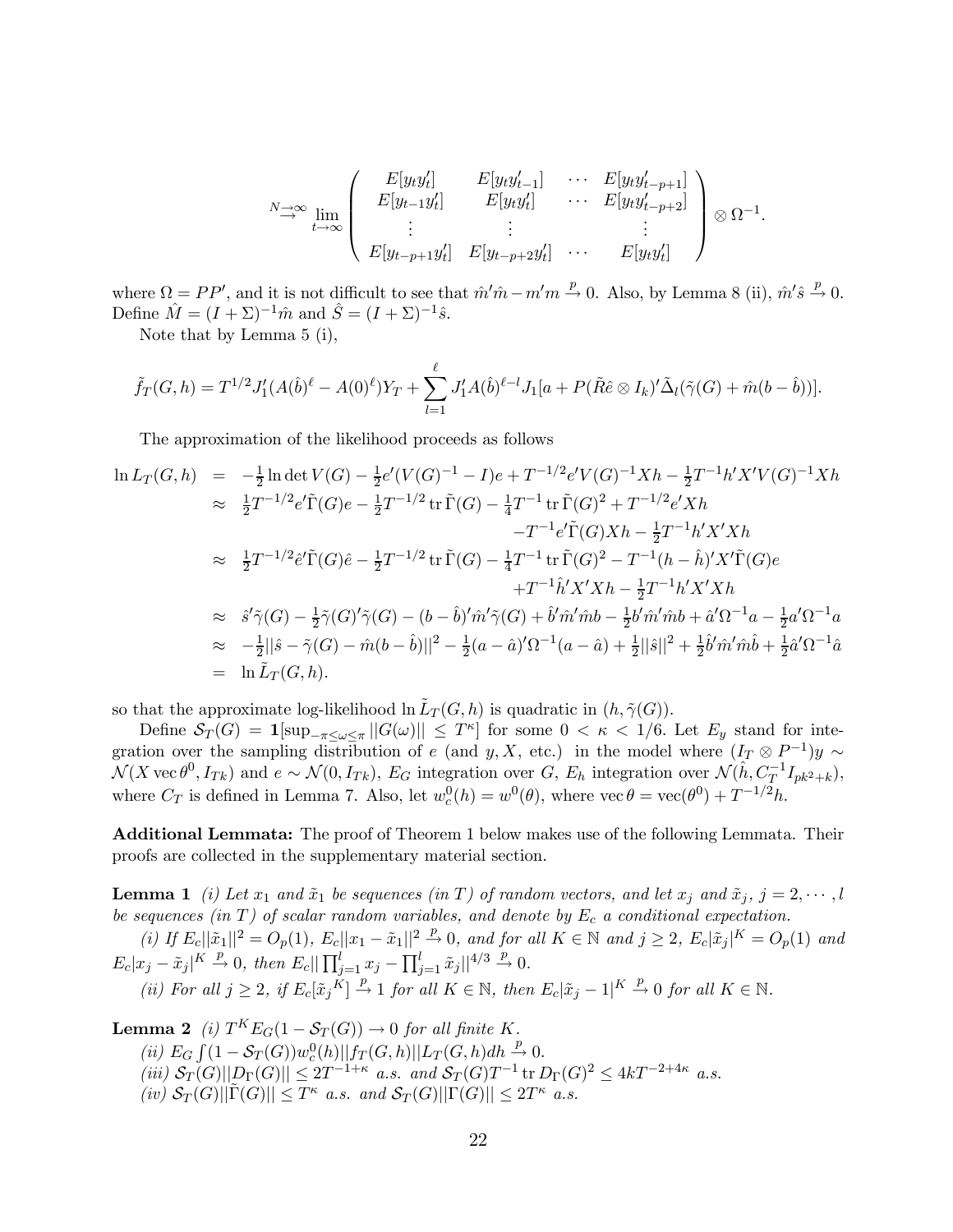(v)  $S_T(G) ||V(G)^{-1}|| \leq 1 + 4T^{\kappa-1/2}$  a.s. for  $T > 64$ .  $(v_i)$   $S_T(G)$ || $\gamma(G) - \tilde{\gamma}(G)$ ||  $\leq 2kT^{-1+2\kappa}$  a.s.  $(vii)$   $S_T(G)||\gamma(G)|| \leq 2kT^{\kappa}$  a.s. (viii)  $E_GS_T(G)\sum_{j=N+1}^T|\gamma_j(G)|^2\to 0.$ 

**Lemma 3** For any fixed  $K > 0$ ,

$$
E_h E_G S_T(G) \exp[K\xi_T(G,h)] \xrightarrow{p} 1
$$

where 
$$
\xi_T(G, h)
$$
 is one of the following expressions:  
\n(i)  $\ln \det V(G) - T^{-1/2} \operatorname{tr} \Gamma(G) + \frac{1}{2}T^{-1} \operatorname{tr} \Gamma(G)^2$   
\n(ii)  $e'(V(G)^{-1} - I)e - e'(-T^{-1/2}\Gamma(G) + T^{-1}\Gamma(G)^2)e$   
\n(iii)  $T^{-1/2}e'V(G)^{-1}Xh - (T^{-1/2}e'Xh - T^{-1}e'\Gamma(G)Xh)$   
\n(iv)  $T^{-1}h'X'V(G)^{-1}Xh - T^{-1}h'X'Xh$   
\n(v)  $T^{-1}e'\Gamma(G)^2e - T^{-1} \operatorname{tr} \Gamma(G)^2$   
\n(vi)  $T^{-1/2}e'D_{\Gamma}(G)e - T^{-1/2} \operatorname{tr} D_{\Gamma}(G)$   
\n(vii)  $T^{-1} \operatorname{tr} \Gamma(G)^2 - T^{-1} \operatorname{tr} \Gamma(G)^2$   
\n(viii)  $T^{-1}e'D_{\Gamma}(G)Xh$   
\n(ix)  $T^{-3/2}h'X'\Gamma(G)Xh$   
\n(x)  $T^{-3/2}h'X'\Gamma(G)X\hat{h}$   
\n(xi)  $T^{-1}\frac{1}{2}\operatorname{tr} \Gamma(G)^2 - \tilde{\gamma}(G)'\tilde{\gamma}(G)$   
\n(xii)  $T^{-1}h'X'Xh - a'\Omega^{-1}a - b'm'mb$   
\n(xiii)  $T^{-1}h'X'Xh - \hat{a}'\Omega^{-1}a - \hat{b}'m'mb$   
\n(xiv)  $T^{-1}(h - \hat{h})'X'\Gamma(G)e - (b - \hat{b})'m'\tilde{\gamma}(G)$   
\n(xv)  $\hat{s}'\hat{m}(b - \hat{b})$   
\n(xvi)  $\ln w_c^0(h) - \ln w_c^0(0)$ 

**Lemma 4** (*i*) tr  $\Sigma = O(1)$ . (ii)  $||\Lambda^{-1}\Sigma\Lambda^{-1}|| = O(1)$ .

Lemma  $\mathbf{5}_{\bullet}(i) \sum_{l=1}^{\ell} ((A(\hat{b})^{l-1}\tilde{Y}_T)^{\prime} \otimes J_{1}^{\prime}A(\hat{b})^{\ell-l}J_{1})(b - \hat{b}) = \sum_{l=1}^{\ell} J_{1}^{\prime}A(\hat{b})^{\ell-l}J_{1}P(\tilde{R}\hat{e} \otimes I)^{\prime}\tilde{\Delta}_{l}\hat{m}(b - \hat{b}).$  $(iii)P(\tilde{R}\hat{e}\otimes I)'$  $(\hat{\Delta}_l(\hat{s}-\hat{S}+\hat{M}(\hat{m}'\hat{M})^{-1}\hat{m}'\hat{S}) = P(\tilde{R}\hat{e}\otimes I_k)'\tilde{\Delta}_l[(I_N\otimes P'\hat{P}^{-1}\hat{S})\otimes (I_N\hat{D})]\tilde{E}(\hat{D}+\hat{S})$  $(\Sigma)^{-1}\widehat{s}+\widehat{D}\widehat{M}(\widehat{m}'\widehat{M})^{-1}\widehat{m}'\widehat{S}]+o_p(1)$  for  $l=1,\cdots,\ell$ , where  $\widehat{M}=(\widehat{D}+\Sigma)^{-1}\widehat{m}$  and  $\widehat{S}=(\widehat{D}+\Sigma)^{-1}\widehat{\widehat{s}}$ .

**Lemma 6** (i)  $E_h E_G || \tilde{f}_T(G, h) ||^2 = O_p(1)$ . (*ii*)  $E_h E_G S_T(G) ||f_T(G, h) - \tilde{f}_T(G, h)||^2 \xrightarrow{p} 0.$ 

**Lemma 7** (i)  $E_G \exp[K_s^s \tilde{\gamma}(G)] = O_p(1)$  for any fixed  $K \in \mathbb{R}$ . (ii)  $E_G \tilde{L}_T(G, h)^4 \leq \tilde{\zeta}_T \exp[-\frac{1}{2}4C_T ||h - \hat{h}||^2]$  uniformly in h, where  $C_T$ ,  $C_T^{-1}$  and  $\tilde{\zeta}_T$  are  $O_p(1)$ and do not depend on h.

**Lemma 8** (i)  $\hat{s}' \Lambda^2 \hat{s} = O_p(1)$ . (*ii*)  $\hat{m}'\hat{s} \stackrel{p}{\rightarrow} 0$ .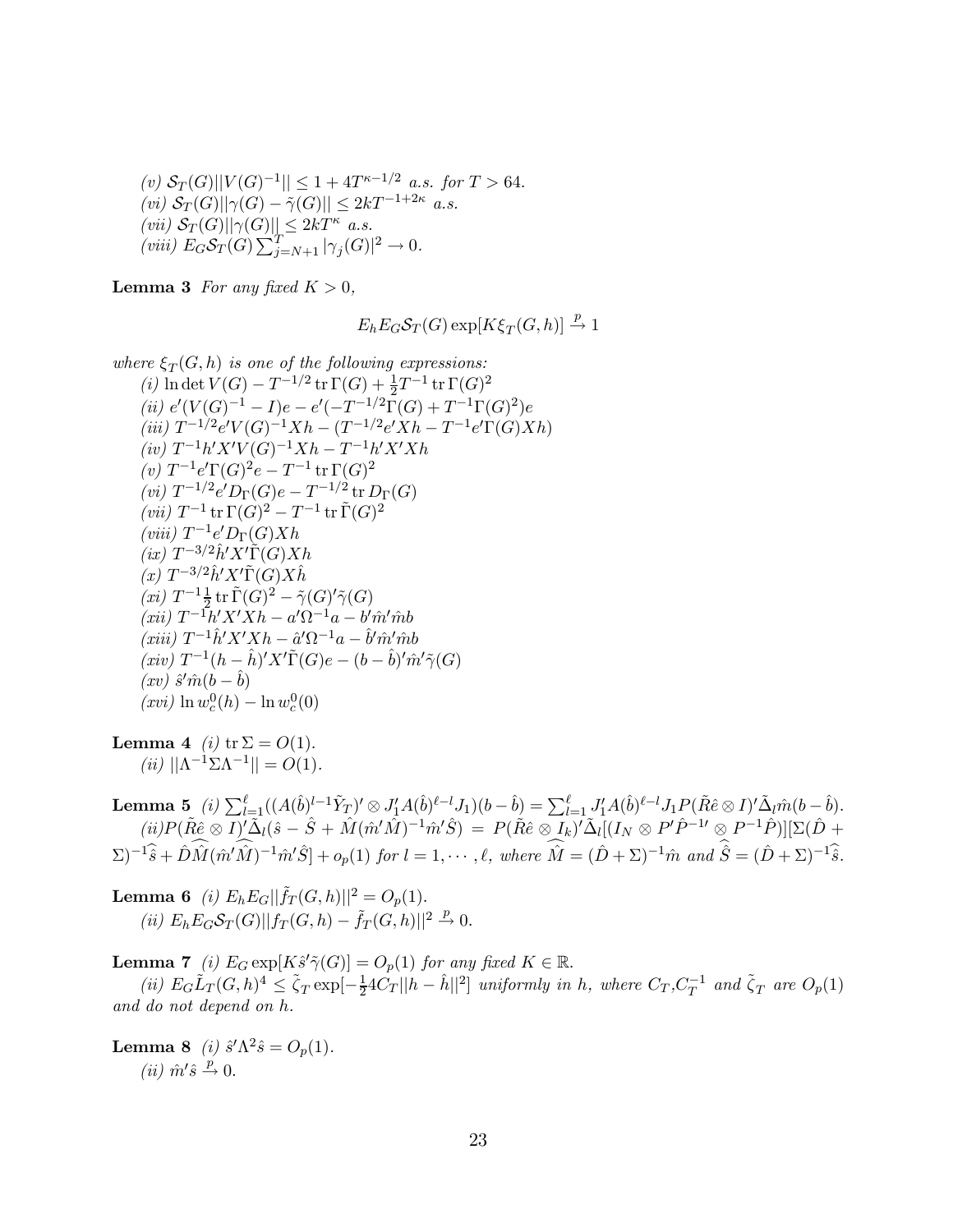Lemma 9

$$
b^{p} = \frac{E_{G} \int b\tilde{L}_{T}(G,h)dh}{E_{G} \int \tilde{L}_{T}(G,h)dh} = (\hat{m}'\hat{M})^{-1}\hat{m}'\hat{S}
$$
  

$$
\gamma^{p} = \frac{E_{G} \int \tilde{\gamma}(G)\tilde{L}_{T}(G,h)dh}{E_{G} \int \tilde{L}_{T}(G,h)dh} = \hat{s} - \hat{S} + (\hat{M} - \hat{m})b^{p}
$$
  

$$
a^{p} = \frac{E_{G} \int a\tilde{L}_{T}(G,h)dh}{E_{G} \int \tilde{L}_{T}(G,h)dh} = \hat{a}
$$
  

$$
\frac{E_{G} \int \tilde{L}_{T}(G,h)dh}{\int \tilde{L}_{T}(0,h)dh} = \det(I + \Sigma)^{-1/2} \det(\hat{m}'\hat{M})^{-1/2} \exp[-\frac{1}{2}\hat{s}'\hat{S} + \frac{1}{2}\hat{S}'\hat{m}(\hat{m}'\hat{M})^{-1}\hat{m}'\hat{S}]
$$

where  $\hat{S} = (I + \Sigma)^{-1}\hat{s}$  and  $\hat{M} = (I + \Sigma)^{-1}\hat{m}$ .

#### Proof of Theorem 1:

We start with the first claim. We show

$$
\frac{E_G \int w_c^0(h) f_T(G, h) L_T(G, h) dh}{E_G \int w_c^0(h) L_T(G, h) dh} - \frac{E_G \int w_c^0(0) \tilde{f}_T(G, h) \tilde{L}_T(G, h) dh}{E_G \int w_c^0(0) \tilde{L}_T(G, h) dh} \xrightarrow{p} 0
$$
\n(27)

via

$$
E_G \int ||w_c^0(h) f_T(G, h) L_T(G, h) - w_c^0(0) \tilde{f}_T(G, h) \tilde{L}_T(G, h) || dh \xrightarrow{p} 0
$$
 (28)

$$
E_G \int |w_c^0(h)L_T(G,h) - w_c^0(0)\tilde{L}_T(G,h)| dh \xrightarrow{p} 0.
$$
\n(29)

These imply (27) if we can show that  $\tilde{d}_T^{-1} = O_p(1)$  with  $\tilde{d}_T = E_G \int \tilde{L}_T(G, h) dh$ . Write  $E_h^*$  for the integration over the ball in  $\mathbb{R}^{pk^2+k}$  of volume 1 and centered at zero, so that  $\tilde{d}_T \geq E_h^* E_G \tilde{L}_T(G, h)$ . Then

$$
\tilde{d}_T^{-1} \le \frac{1}{E_h^* E_G \tilde{L}_T(G, h)} \le \exp[-E_h^* E_G \ln \tilde{L}_T(G, h)]
$$

where the second inequality follows from Jensen, and

$$
-2E_h^* E_G \ln \tilde{L}_T(G, h) = E_G \tilde{\gamma}(G)'\tilde{\gamma}(G) + E_h^*(b'\hat{m}'\hat{m}b) + E_h^*(a'\Omega^{-1}a)
$$
  
= tr  $\Sigma + \text{tr}(\hat{m}'\hat{m}E_h^*[hh']) + \text{tr}(\Omega^{-1}E_h^*(aa')) = O_p(1)$ 

using Lemma 4 (i). We are thus left to show (28) and (29). We focus on (28), which is strictly more difficult.

Now

$$
\int E_G||w_c^0(h)f_T(G,h)L_T(G,h) - w_c^0(0)\tilde{f}_T(G,h)\tilde{L}_T(G,h)||dh
$$
  

$$
\leq \int E_G||\mathcal{S}_T(G)w_c^0(h)f_T(G,h)L_T(G,h) - w_c^0(0)\tilde{f}_T(G,h)\tilde{L}_T(G,h)||dh
$$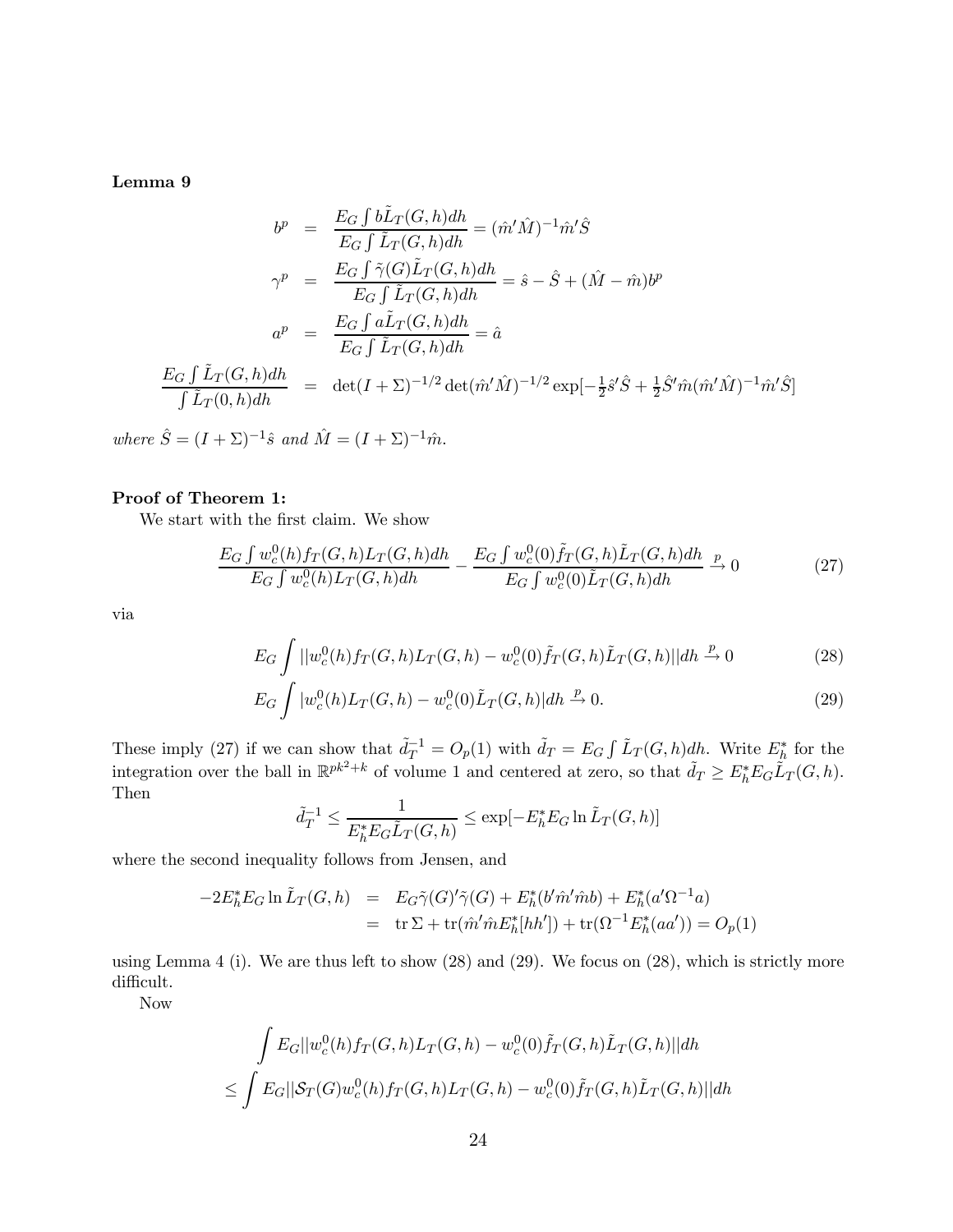$$
+ \int E_G(1 - S_T(G))w_c^0(h)||f_T(G,h)||L_T(G,h)dh.
$$

The last term converges in probability to zero by Lemma 2 (ii). By Hoelder, Lemma 7 (ii), Jensen and Minkowksi, we obtain

$$
\int E_G||S_T(G)w_c^0(h)f_T(G,h)L_T(G,h) - w_c^0(0)\tilde{f}_T(G,h)\tilde{L}_T(G,h)||dh
$$
\n
$$
\leq \int (E_G(\tilde{L}_T(G,h)^4))^{1/4} \cdot (E_G||S_T(G)w_c^0(h)f_T(G,h)\frac{L_T(G,h)}{\tilde{L}_T(G,h)} - w_c^0(0)\tilde{f}_T(G,h)||^{4/3})^{3/4}dh
$$
\n
$$
= \zeta_T E_h(E_G||S_T(G)w_c^0(h)f_T(G,h)\frac{L_T(G,h)}{\tilde{L}_T(G,h)} - w_c^0(0)\tilde{f}_T(G,h)||^{4/3})^{3/4}
$$
\n
$$
\leq \zeta_T(E_hE_G||S_T(G)w_c^0(h)f_T(G,h)\frac{L_T(G,h)}{\tilde{L}_T(G,h)} - w_c^0(0)\tilde{f}_T(G,h)||^{4/3})^{3/4}
$$
\n
$$
\leq \zeta_T(E_hE_G||S_T(G)w_c^0(h)f_T(G,h)\frac{L_T(G,h)}{\tilde{L}_T(G,h)} - w_c^0(0)S_T(G)\tilde{f}_T(G,h)||^{4/3})^{3/4}
$$
\n
$$
+ \zeta_T w_c^0(0)(E_GE_h||(1 - S_T(G))\tilde{f}_T(G,h)||^{4/3})^{3/4}
$$

where  $\zeta_T = O_p(1)$ , and by Hoelder and Lemmas 2 (i) and 6 (i),

$$
(E_G E_h || (1 - S_T(G)) \tilde{f}_T(G, h) ||^{4/3})^{3/4} \leq (E_G (1 - S_T(G)))^{1/4} \cdot (E_h E_G || \tilde{f}_T(G, h) ||^2)^{1/2} \xrightarrow{p} 0.
$$

Now apply Lemma 1 with  $E_c = E_h E_G$ ,  $x_1 = \mathcal{S}_T(G)\mathcal{U}_T(h)f_T(G,h)$ ,  $\tilde{x}_1 = \mathcal{S}_T(G)\mathcal{U}_T(h)\tilde{f}_T(G,h)$ ,  $x_2 = w_c^0(0), \, \tilde{x}_2 = w_c^0(h), \, \tilde{x}_j = \mathcal{S}_T(G)$  for  $j > 2$  and  $x_j$  various products in  $\mathcal{S}_T(G) L_T(G, h) / L_T(G, h)$ and  $\tilde{x}_j = 1$ , so that Lemmas 3 and 6 imply

$$
E_h E_G \mathcal{S}_T(G) ||w_c^0(h) f_T(G, h) \frac{L_T(G, h)}{\tilde{L}_T(G, h)} - w_c^0(0) \tilde{f}_T(G, h) ||^{4/3} \xrightarrow{p} 0
$$

as was left to be shown. We therefore established (27).

Now by Lemma 9,

$$
\frac{E_G \int w_c^0(0) \tilde{f}_T(G, h) \tilde{L}_T(G, h) dh}{E_G \int w_c^0(0) \tilde{L}_T(G, h) dh} - T^{1/2} J'_1(A(\hat{b})^{\ell} - A(0)^{\ell}) Y_T
$$
\n
$$
= \sum_{l=1}^{\ell} J'_1 A(\hat{b})^{\ell-l} J_1[\hat{a} + P(\tilde{R}\hat{e} \otimes I)' \tilde{\Delta}_l(\gamma^p + \hat{m}b^p)]
$$
\n
$$
= \sum_{l=1}^{\ell} J'_1 A(\hat{b})^{\ell-l} J_1[\hat{a} + P(\tilde{R}\hat{e} \otimes I)' \tilde{\Delta}_l(\hat{s} - \hat{S} + \hat{M}(\hat{m}'\hat{M})^{-1}\hat{m}'\hat{S})]
$$

and the first claim follows from Lemma 5 (ii).

The second claim of Theorem 1 follows from the same arguments as in the proof of Theorem 4 of Müller and Petalas (2010), using (29) and the last claim of Lemma 9.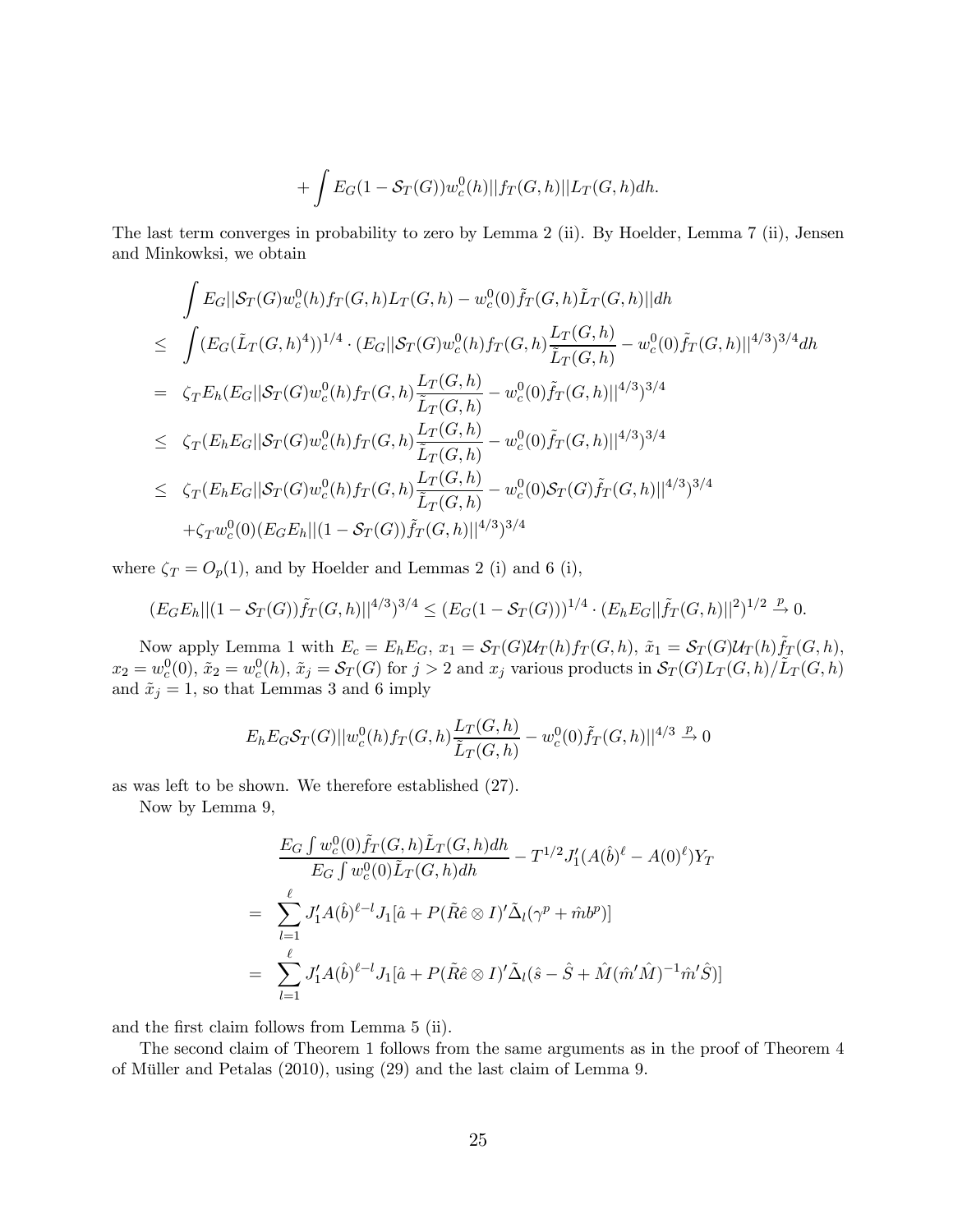# References

- BROCKWELL, P. J., AND R. A. DAVIS (1991): Time Series: Theory and Methods. Springer, New York, second edn.
- Carter, C. K., and R. Kohn (1997): "Semiparametric Bayesian Inference for Time Series with Mixed Spectra," Journal of the Royal Statistical Society Series B, 59, 255–268.
- CHERNOFF, H., AND S. ZACKS (1964): "Estimating the Current Mean of a Normal Distribution Which is Subject to Changes in Time," Annals of Mathematical Statistics, 35, 999—1028.
- Choudhuri, N., S. Ghosal, and A. Roy (2004a): "Bayesian Estimation of the Spectral Density of a Time Series," Journal of the American Statistical Association, 99, 1050—1059.
- (2004b): "Contiguity of the Whittle Measure for a Gaussian Time Series," Biometrika, 91, 211—218.
- Clements, M. P., and D. F. Hendry (1998): Forecasting Economic Time Series. Cambridge University Press, Cambridge, UK.
- DAVIES, R. B. (1973): "Asymptotic Inference in Stationary Gaussian Time-Series," Advances in Applied Probability, 5, 469—497.
- DOAN, T., R. LITTERMAN, AND C. SIMS (1984): "Forecasting and Conditional Projection Using Realistic Prior Distributions," Econometric Reviews, 3, 1—100.
- DZHAPARIDZE, K. (1986): Parameter Estimation and Hypothesis Testing in Spectral Analysis of Stationary Time Series. Springer, New York.
- GOLUBEV, G. K., M. NUSSBAUM, AND H. H. ZHOU (2010): "Asymptotic Equivalence of Spectral Density Estimation and Gaussian White Noise," The Annals of Statistics, 38, 181—214.
- Ing, C., and C. Wei (2005): "Order Selection for Same-Realization Predictions in Autoregressive Processes," The Annals of Statistics, 33, 2423—2474.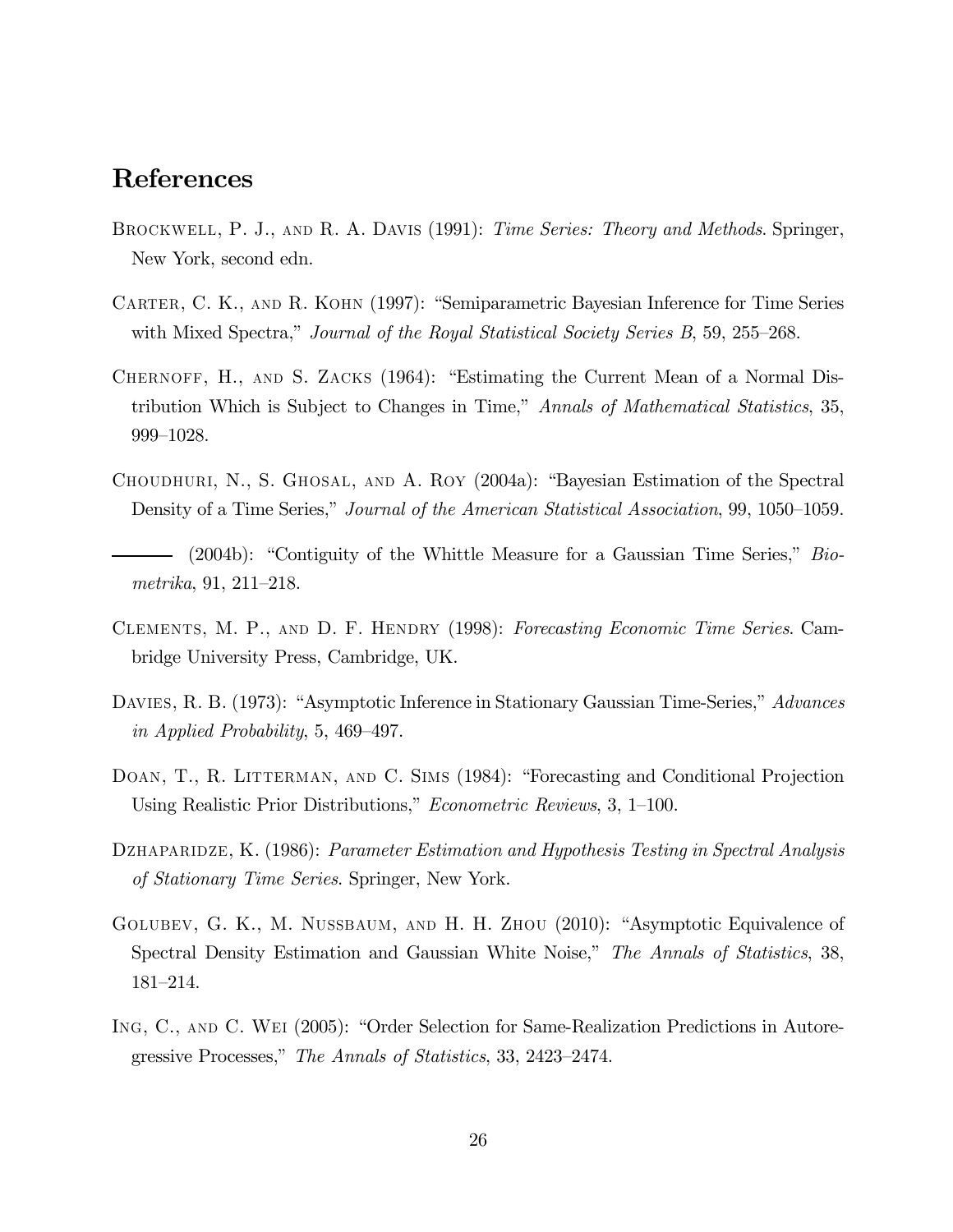- Li, H., and U. K. Müller (2009): "Valid Inference in Partially Unstable General Method of Moment Models," Review of Economic Studies, 76, 343—365.
- Liseo, B., D. Marinucci, and L. Petrella (2001): "Bayesian Semiparametric Inference on Long-Range Dependence," Biometrika, 88, 1089—1104.
- LÜTKEPOHL, H. (2005): New Introduction to Multiple Time Series Analysis. Springer, Berlin.
- McCoy, E. J., and D. A. Stephens (2004): "Bayesian Time Series Analysis of Periodic Behaviour and Spectral Structure," International Journal of Forecasting, 20, 713—730.
- Müller, U. K. (2009): "Risk of Bayesian Inference in Misspecified Models, and the Sandwich Covariance Matrix," *Working paper, Princeton University.*
- Müller, U. K., and P. Petalas (2010): "Efficient Estimation of the Parameter Path in Unstable Time Series Models," Review of Economic Studies, 77, 1508—1539.
- PESARAN, M. H., D. PETTENUZZO, AND A. TIMMERMANN (2006): "Forecasting Time Series Subject to Multiple Structural Breaks," Review of Economic Studies, 73, 1057—1084.
- Rosen, O., D. Stoffer, and S. Wood (2009): "Local Spectral Analysis Via a Bayesian Mixture of Smoothing Splines," Journal of the American Statistical Association, 104, 249— 262.
- SCHORFHEIDE, F. (2005): "VAR Forecasting under Misspecification," Journal of Econometrics, 128, 99—136.
- Shibata, R. (1980): "Asymptotically Efficient Selection of the Order of the Model for Estimating Parameters of a Linear Process," The Annals of Statistics, 8, 147—164.
- Stock, J. H., and M. W. Watson (1996): "Evidence on Structural Instability in Macroeconomic Time Series Relations," Journal of Business and Economic Statistics, 14, 11—30.

<sup>(2005): &</sup>quot;Implications of Dynamic Factor Models for VAR Analysis," manuscript, Harvard University.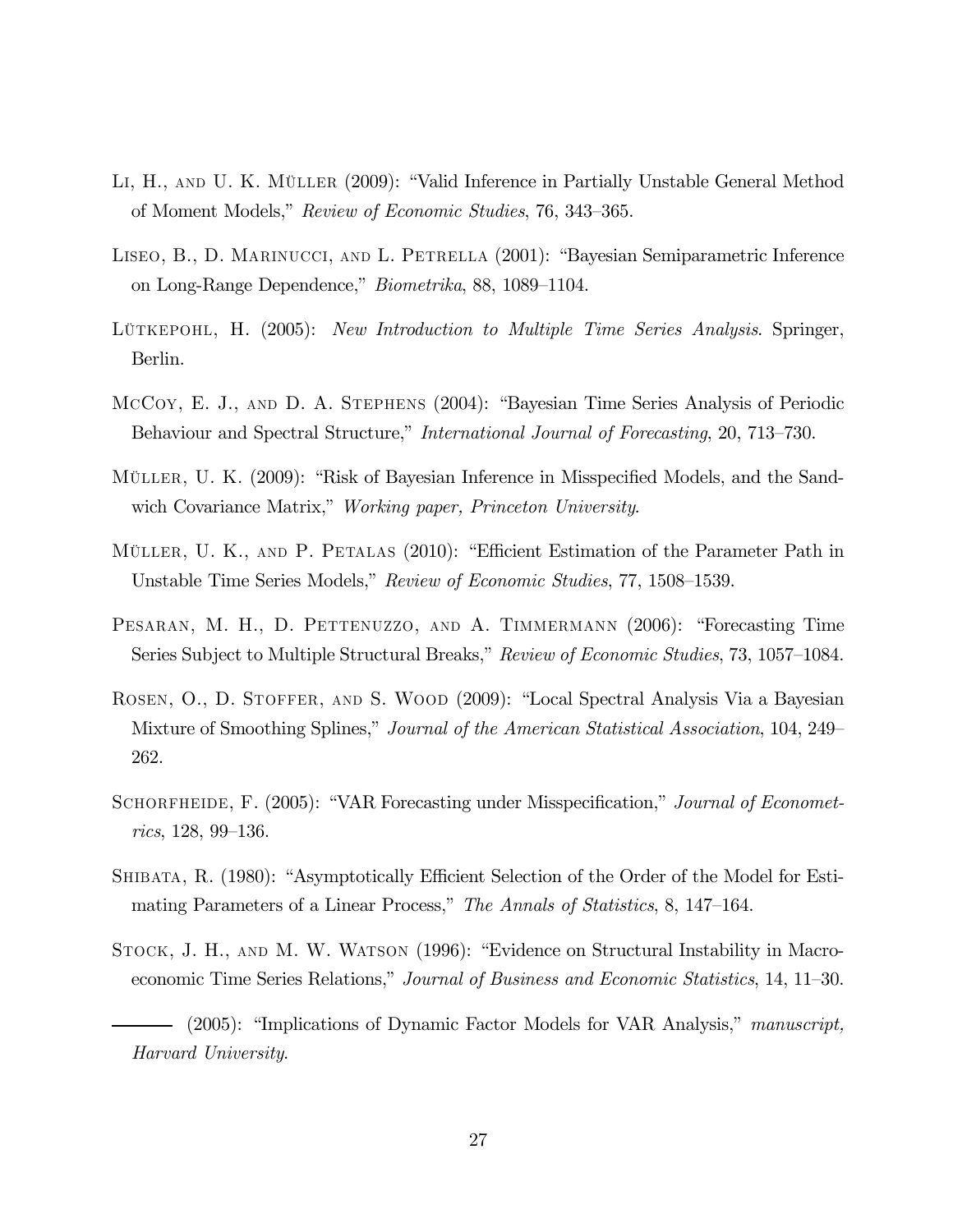WHITTLE, P. (1957): "Curve and Periodogram Smoothing," Journal of the Royal Statistical Society Series B, 19, 38—63.

(1962): "Gaussian Estimation in Stationary Time Series," Bulletin of the International Statistical Institute, 39, 105—129.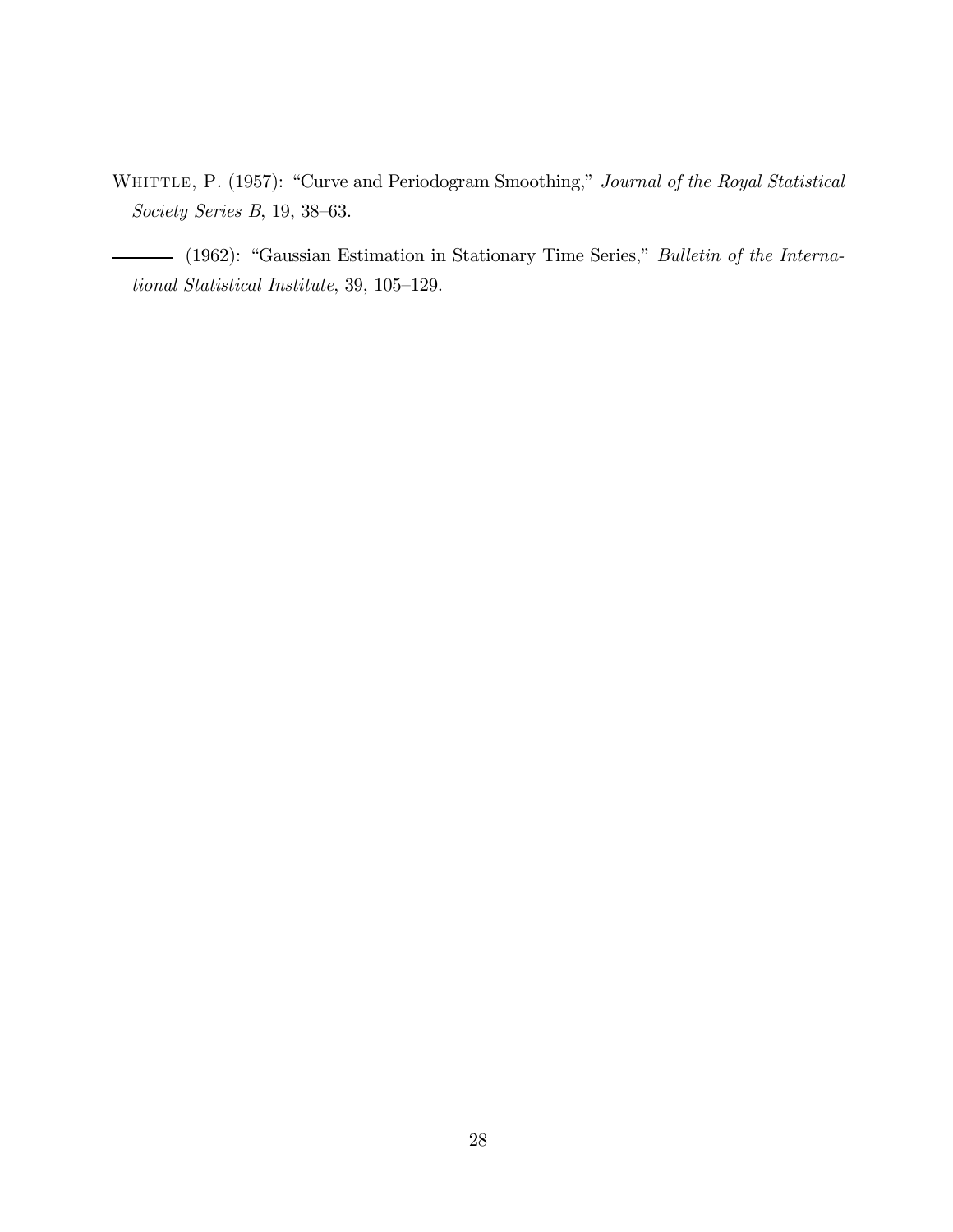### **Table 1**

### **Distributions of Estimated Lag Differences, AIC – BIC:**

**Empirical (132 monthly U.S. macroeconomic time series) and Asymptotic** 

| $\hat{p}_{AIC}$ – $\hat{p}_{BIC}$ | <b>Empirical</b> | <b>Asymptotic</b> |        |        |           |        |        |        |
|-----------------------------------|------------------|-------------------|--------|--------|-----------|--------|--------|--------|
|                                   |                  | $p_0 = 0$         |        |        | $p_0 = 3$ |        |        |        |
|                                   |                  | AR(0)             | $c=10$ | $c=20$ | $c = 40$  | $c=10$ | $c=20$ | $c=40$ |
| 0                                 | 0.205            | 0.714             | 0.462  | 0.185  | 0.021     | 0.646  | 0.482  | 0.169  |
| 1                                 | 0.098            | 0.114             | 0.196  | 0.175  | 0.043     | 0.132  | 0.157  | 0.116  |
| 2                                 | 0.083            | 0.056             | 0.114  | 0.157  | 0.070     | 0.071  | 0.101  | 0.112  |
| 3                                 | 0.098            | 0.034             | 0.071  | 0.122  | 0.089     | 0.044  | 0.070  | 0.103  |
| 4                                 | 0.068            | 0.023             | 0.045  | 0.093  | 0.100     | 0.030  | 0.049  | 0.089  |
| 5                                 | 0.030            | 0.016             | 0.031  | 0.069  | 0.100     | 0.021  | 0.035  | 0.079  |
| 6                                 | 0.038            | 0.011             | 0.022  | 0.051  | 0.094     | 0.015  | 0.027  | 0.067  |
| 7                                 | 0.045            | 0.008             | 0.016  | 0.037  | 0.086     | 0.011  | 0.020  | 0.057  |
| 8                                 | 0.045            | 0.006             | 0.011  | 0.028  | 0.075     | 0.008  | 0.015  | 0.046  |
| 9                                 | 0.030            | 0.005             | 0.008  | 0.021  | 0.064     | 0.006  | 0.012  | 0.039  |
| 10                                | 0.015            | 0.003             | 0.006  | 0.016  | 0.054     | 0.005  | 0.009  | 0.032  |
| 11                                | 0.053            | 0.003             | 0.005  | 0.012  | 0.046     | 0.004  | 0.008  | 0.026  |
| $\geq$ 12                         | 0.189            | 0.008             | 0.014  | 0.035  | 0.157     | 0.008  | 0.016  | 0.065  |

Notes: Entries are the probability of observing the indicated difference between AIC and BIC. The empirical distribution is computed from the data set described in Section 4 consisting of 132 U.S. monthly macroeconomic time series, 1959:1 – 2003:12, with the regressions all run on a balanced panel with  $T = 510$  observations, and  $0 \le p \le p_{\text{max}} = 18$ for both AIC and BIC. The "Asymptotic AR(0)" reports the asymptotic distribution of  $\hat{p}_{AIC}$  –  $\hat{p}_{BIC}$  in model (1) with white noise  $u_t$ , and the remaining columns report the asymptotic distribution in model (1) and (2) with *G* distributed as *c* times a demeaned Brownian motion.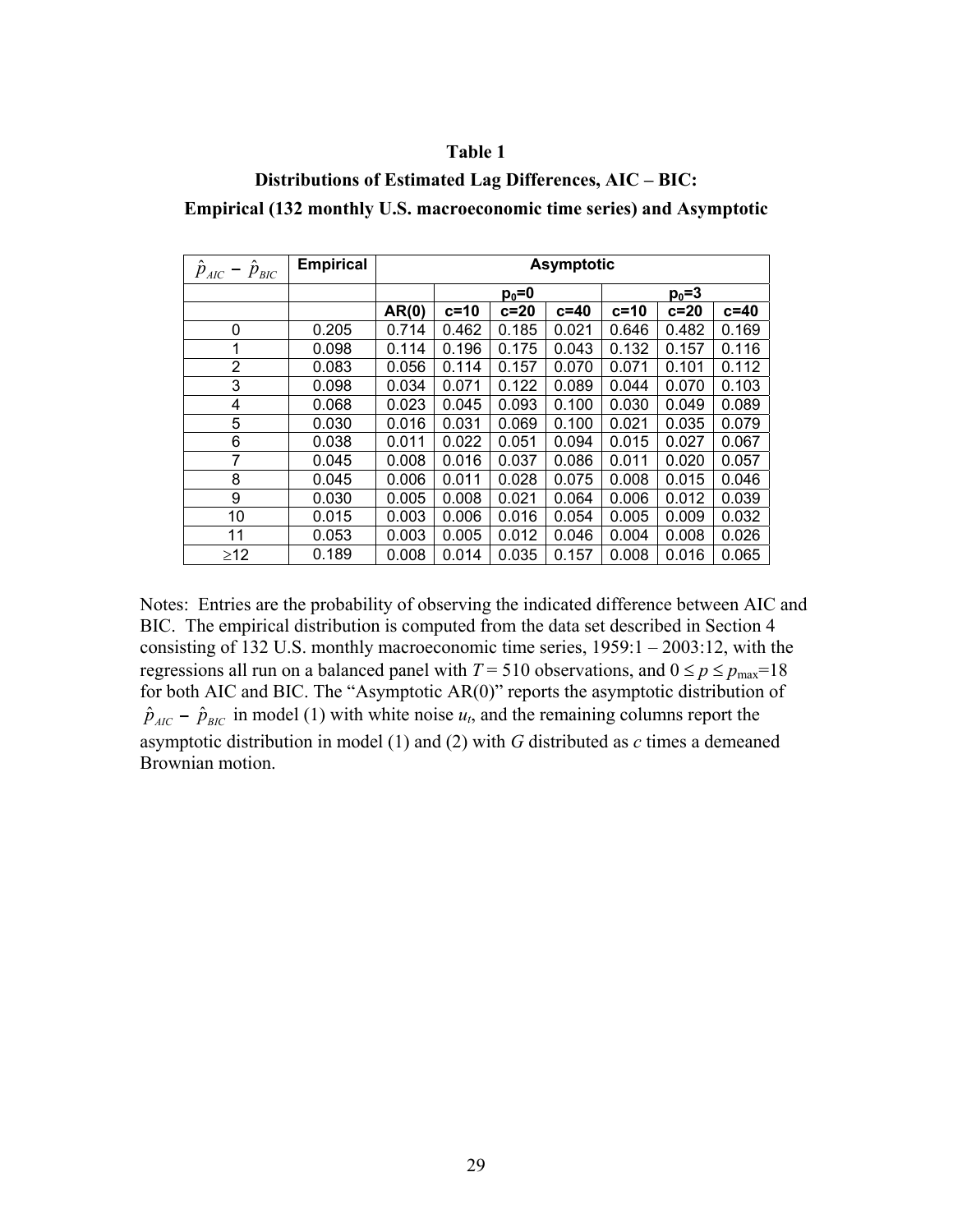#### **Table 2**

#### **Mean Square Forecast Errors of**

**Approximate and Small Sample Exact Bayes Procedures** 

|                                         | $p=0$                     | $p=1$   | $p=2$   | $p=3$  | $p=6$             |  |  |  |  |
|-----------------------------------------|---------------------------|---------|---------|--------|-------------------|--|--|--|--|
| $T=100, c=10$                           |                           |         |         |        |                   |  |  |  |  |
| Exact Bayes y* <sub>T+1 T</sub>         | $-4.6$                    | $-1.0$  | $-0.4$  | $-0.4$ | $-0.2$            |  |  |  |  |
| Approx. y <sup>p</sup> <sub>T+1 T</sub> | $-4.1$                    | $-1.0$  | $-0.3$  | $-0.2$ | $-0.1$            |  |  |  |  |
| <b>Difference</b>                       | $-0.6$                    | 0.0     | $-0.1$  | $-0.2$ | $-0.2$            |  |  |  |  |
| $T=100, c=20$                           |                           |         |         |        |                   |  |  |  |  |
| Exact Bayes y* <sub>T+1 T</sub>         | $-22.2$                   | $-8.9$  | $-5.0$  | $-2.3$ | $-0.4$            |  |  |  |  |
| Approx. y <sup>p</sup> <sub>T+1 T</sub> | $-7.5$                    | $-7.2$  | $-4.2$  | $-2.0$ | $-0.3$            |  |  |  |  |
| <b>Difference</b>                       | $-14.7$                   | $-1.7$  | $-0.7$  | $-0.3$ | $-0.2$            |  |  |  |  |
| $T=100, c=30$                           |                           |         |         |        |                   |  |  |  |  |
| Exact Bayes y*T+1 T                     | $-49.1$                   | $-22.6$ | $-10.1$ | $-6.6$ | $-2.0$            |  |  |  |  |
| Approx. y <sup>p</sup> <sub>T+1 T</sub> | 31.9                      | $-8.6$  | $-7.0$  | $-4.9$ | $-1.5$            |  |  |  |  |
| <b>Difference</b>                       | $-81.1$                   | $-13.9$ | $-3.1$  | $-1.7$ | $-0.5$            |  |  |  |  |
| $T=200, c=10$                           |                           |         |         |        |                   |  |  |  |  |
| Exact Bayes y* <sub>T+1 T</sub>         | $-5.4$                    | $-0.9$  | $-0.3$  | $-0.4$ | $-0.2$            |  |  |  |  |
| Approx. y <sup>p</sup> <sub>T+1 T</sub> | $-5.2$                    | $-0.9$  | $-0.3$  | $-0.3$ | $-0.\overline{1}$ |  |  |  |  |
| <b>Difference</b>                       | $-0.2$                    | 0.0     | 0.0     | 0.0    | $-0.1$            |  |  |  |  |
|                                         | $\overline{T=200}$ , c=20 |         |         |        |                   |  |  |  |  |
| Exact Bayes y* <sub>T+1 T</sub>         | $-25.5$                   | $-7.7$  | $-2.9$  | $-2.1$ | $-0.5$            |  |  |  |  |
| Approx. $y_{T+1 T}^p$                   | $-18.6$                   | $-6.8$  | $-2.8$  | $-2.1$ | $-0.4$            |  |  |  |  |
| <b>Difference</b>                       | $-6.9$                    | $-1.0$  | $-0.1$  | 0.0    | $-0.1$            |  |  |  |  |
|                                         | $T=200, c=30$             |         |         |        |                   |  |  |  |  |
| Exact Bayes y*T+1 T                     | $-55.7$                   | $-21.0$ | $-10.6$ | $-6.8$ | $-1.8$            |  |  |  |  |
| Approx. $y_{T+1 T}^p$                   | $-14.6$                   | $-14.2$ | $-8.6$  | $-6.0$ | $-1.7$            |  |  |  |  |
| <b>Difference</b>                       | $-41.1$                   | $-6.8$  | $-2.1$  | $-0.8$ | $-0.1$            |  |  |  |  |
|                                         | $T = 400, c = 10$         |         |         |        |                   |  |  |  |  |
| Exact Bayes y* <sub>T+1 T</sub>         | $-6.2$                    | $-1.0$  | $-0.4$  | 0.0    | 0.0               |  |  |  |  |
| Approx. y <sup>p</sup> <sub>T+1 T</sub> | $-6.1$                    | $-1.0$  | $-0.4$  | 0.0    | 0.0               |  |  |  |  |
| <b>Difference</b>                       | $-0.1$                    | 0.0     | 0.0     | 0.0    | 0.0               |  |  |  |  |
| $T = 400, c = 20$                       |                           |         |         |        |                   |  |  |  |  |
| Exact Bayes y*T+1 T                     | $-29.0$                   | $-7.1$  | $-2.8$  | $-1.4$ | $-0.3$            |  |  |  |  |
| Approx. $y_{T+1 T}^p$                   | $-24.6$                   | $-7.0$  | $-3.0$  | $-1.4$ | $-0.3$            |  |  |  |  |
| <b>Difference</b>                       | $-4.4$                    | $-0.1$  | 0.2     | 0.0    | 0.0               |  |  |  |  |
| $\overline{T=400}$ , c=30               |                           |         |         |        |                   |  |  |  |  |
| Exact Bayes y* <sub>T+1 T</sub>         | $-64.8$                   | $-20.9$ | $-7.1$  | $-6.4$ | $-1.6$            |  |  |  |  |
| Approx. y <sup>p</sup> <sub>T+1 T</sub> | $-39.9$                   | $-17.5$ | $-7.1$  | $-6.3$ | $-1.7$            |  |  |  |  |
| <b>Difference</b>                       | $-24.9$                   | $-3.3$  | 0.0     | $-0.2$ | 0.1               |  |  |  |  |

Notes to Table 2: Entries are Monte Carlo estimates of *T*(MSFE*posterior mean* – MSFE*AR*)/MSFE*AR*, where MSFE*AR* is the one-step ahead mean square forecast error of the  $AR(p)$  model estimated by OLS (where  $p$  is given in the column heading), and MSFE<sub>posterior mean is the small sample exact ( $y_{T+1|T}^*$ ) and approximate ( $y_{T+1|T}^p$ ) posterior</sub> mean of  $y_{T+1|T}$ , respectively (computed using  $AR(p)$  residuals, for p given in the column heading), along with the difference of these two numbers. For the exact Bayes posterior, the prior on the AR( $p$ ) coefficients and the constant is  $N(0, I_{p+1})$ , independent of *G*. Based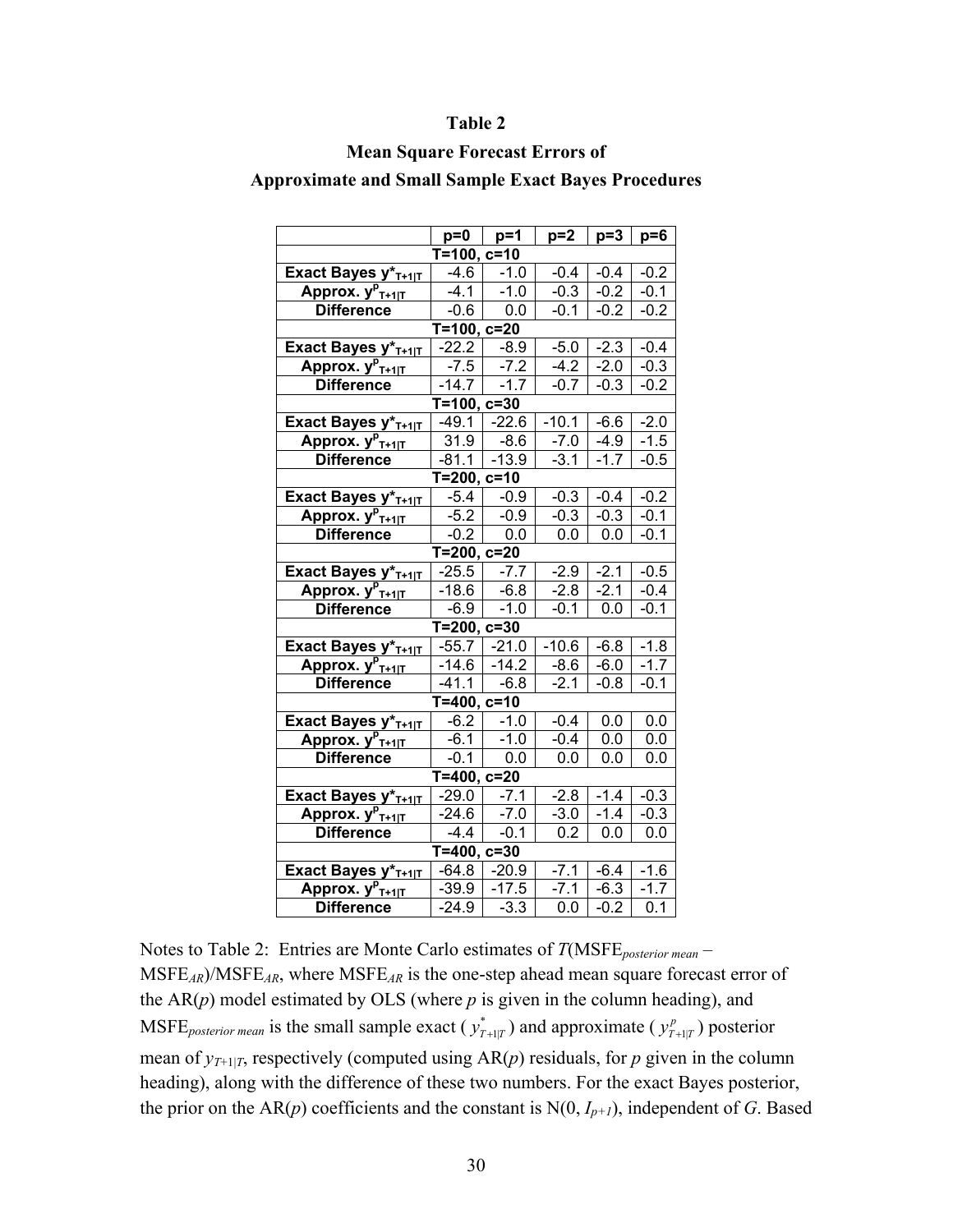on 1000 Monte Carlo draws, with analytical integration over  $y_{T+1}$  -  $y_{T+1|T}^*$ . The exact Bayes procedure is implemented via importance sampling over *G* (discretely approximated with 2,000 steps) using the exact (not Whittle) likelihood, with the prior as proposal, using up to 1,000,000 draws.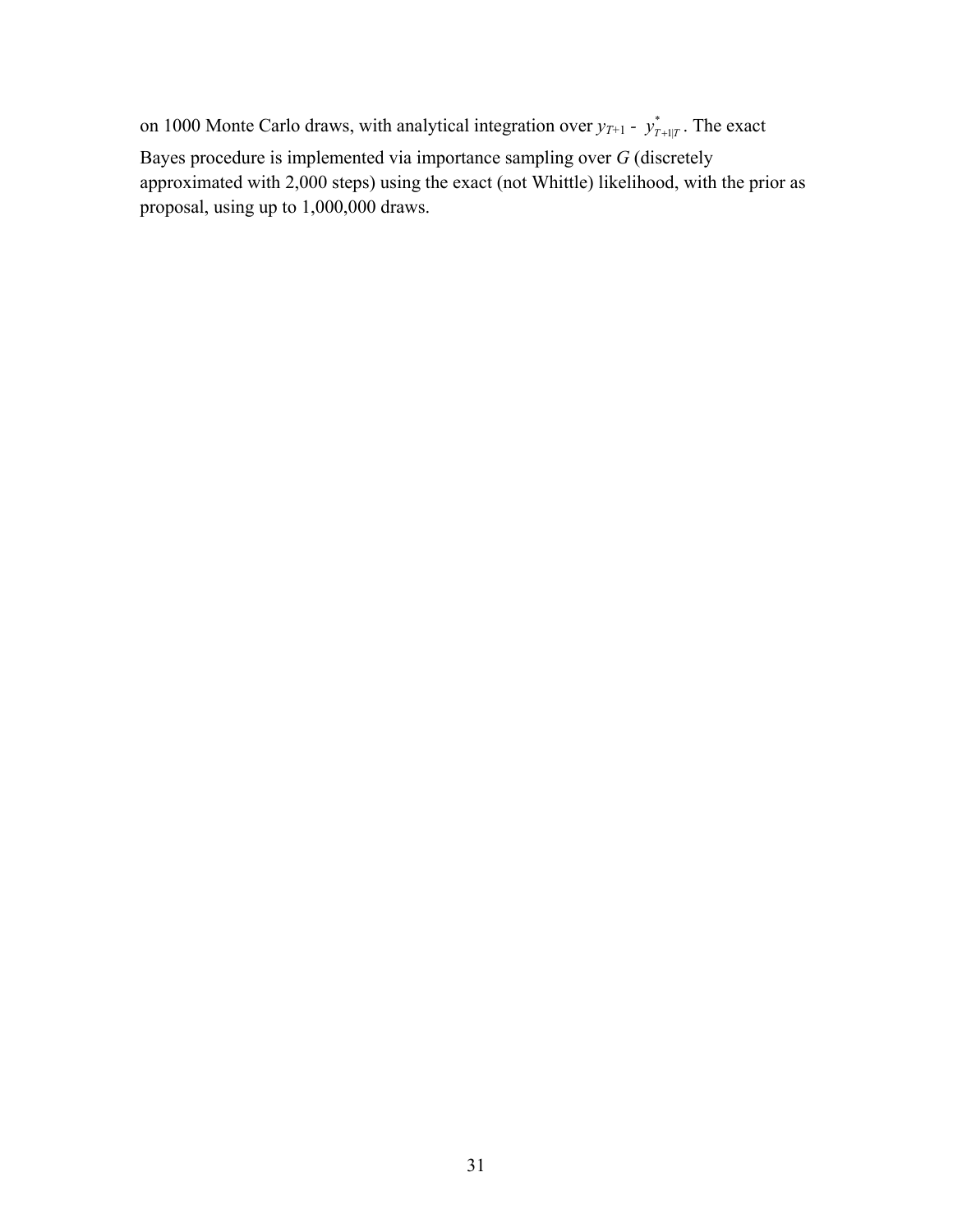#### **Table 3**

### **Pseudo Out-of-Sample Mean Square Forecast Errors of Univariate Approximate Posterior Mean Forecasts, Relative to BIC, for 132 Monthly U.S. Macro Time Series, 1959:1 – 2003:12**

|                     | <b>AIC</b>                                                                                     | A. Demeaned Brownian motion prior |          |          |       |        | <b>B. Additional Below Business</b><br><b>Cycle Frequency</b><br><b>Misspecification</b> |          |          |        |
|---------------------|------------------------------------------------------------------------------------------------|-----------------------------------|----------|----------|-------|--------|------------------------------------------------------------------------------------------|----------|----------|--------|
| $\boldsymbol{\ell}$ |                                                                                                | $c = 10$                          | $c = 20$ | $c = 30$ | BMA,  | BMA,   | $c = 0$                                                                                  | $c = 20$ | $c = 30$ | BMA,   |
|                     |                                                                                                |                                   |          |          | 0≤c≤2 | 0≤c≤40 |                                                                                          |          |          | 0≤c≤40 |
|                     |                                                                                                |                                   |          |          | 0     |        |                                                                                          |          |          |        |
|                     | Mean<br>1.025<br>0.992<br>0.988<br>0.988<br>0.989<br>0.998<br>0.987<br>0.988<br>0.988<br>0.991 |                                   |          |          |       |        |                                                                                          |          |          |        |
| 3                   | 1.010                                                                                          | 0.987                             | 0.977    | 0.975    | 0.984 | 0.978  | 0.996                                                                                    | 0.975    | 0.973    | 0.976  |
| 6                   | 0.982                                                                                          | 0.983                             | 0.968    | 0.963    | 0.978 | 0.970  | 0.992                                                                                    | 0.963    | 0.958    | 0.966  |
| 12                  | 0.977                                                                                          | 0.983                             | 0.968    | 0.962    | 0.978 | 0.969  | 0.987                                                                                    | 0.959    | 0.954    | 0.962  |
|                     | <b>Median</b>                                                                                  |                                   |          |          |       |        |                                                                                          |          |          |        |
| 1                   | 1.002                                                                                          | 0.992                             | 0.988    | 0.988    | 0.991 | 0.989  | 1.000                                                                                    | 0.987    | 0.987    | 0.988  |
| 3                   | 1.002                                                                                          | 0.991                             | 0.987    | 0.985    | 0.992 | 0.988  | 0.999                                                                                    | 0.984    | 0.983    | 0.986  |
| 6                   | 0.997                                                                                          | 0.988                             | 0.980    | 0.976    | 0.989 | 0.982  | 0.998                                                                                    | 0.974    | 0.969    | 0.976  |
| 12                  | 0.995                                                                                          | 0.990                             | 0.983    | 0.982    | 0.990 | 0.987  | 0.997                                                                                    | 0.973    | 0.971    | 0.975  |
| 10% Percentile      |                                                                                                |                                   |          |          |       |        |                                                                                          |          |          |        |
|                     | 0.956                                                                                          | 0.981                             | 0.964    | 0.953    | 0.976 | 0.964  | 0.992                                                                                    | 0.960    | 0.951    | 0.962  |
| 3                   | 0.892                                                                                          | 0.963                             | 0.933    | 0.914    | 0.955 | 0.934  | 0.981                                                                                    | 0.925    | 0.912    | 0.933  |
| 6                   | 0.858                                                                                          | 0.955                             | 0.909    | 0.888    | 0.940 | 0.925  | 0.964                                                                                    | 0.900    | 0.880    | 0.913  |
| 12                  | 0.836                                                                                          | 0.956                             | 0.905    | 0.873    | 0.938 | 0.911  | 0.933                                                                                    | 0.869    | 0.849    | 0.876  |
| 90% Percentile      |                                                                                                |                                   |          |          |       |        |                                                                                          |          |          |        |
| 1                   | 1.135                                                                                          | 1.006                             | 1.014    | 1.023    | 1.006 | 1.011  | 1.004                                                                                    | 1.012    | 1.020    | 1.012  |
| 3                   | 1.150                                                                                          | 1.004                             | 1.012    | 1.020    | 1.005 | 1.008  | 1.011                                                                                    | 1.012    | 1.018    | 1.011  |
| 6                   | 1.091                                                                                          | 1.003                             | 1.008    | 1.015    | 1.003 | 1.006  | 1.018                                                                                    | 1.015    | 1.023    | 1.016  |
| 12                  | 1.077                                                                                          | 1.003                             | 1.009    | 1.019    | 1.003 | 1.008  | 1.029                                                                                    | 1.026    | 1.034    | 1.023  |

Notes: Entries are the relative mean square forecast error of cumulative *ℓ*-step ahead approximate posterior mean forecasts ( $y_{T+1|T}^p + ... + y_{T+\ell|T}^p$ ) for real series, and of average inflation over the next *ℓ* months for nominal series, relative to the BIC forecast with the same lag length. The posterior mean forecast in Panel A was computed using the value of *c* (or BMA-weighted average over *c*) given in the column heading, using the demeaned Brownian motion prior; Panel B uses the prior corresponding to the sum of demeaned Brownian motion of scale *c* plus a demeaned truncated Brownian motion with variation below frequencies corresponding to cycles of 96 months with fixed scale 20. Lag lengths were chosen by BIC, with  $0 \le p \le 18$ . MSFEs were computed using recursive forecasts, with the first forecast made when there were 198 observations on the transformed variable (for real series, 1975:7) and the final forecast made in  $2003:12 - \ell$ .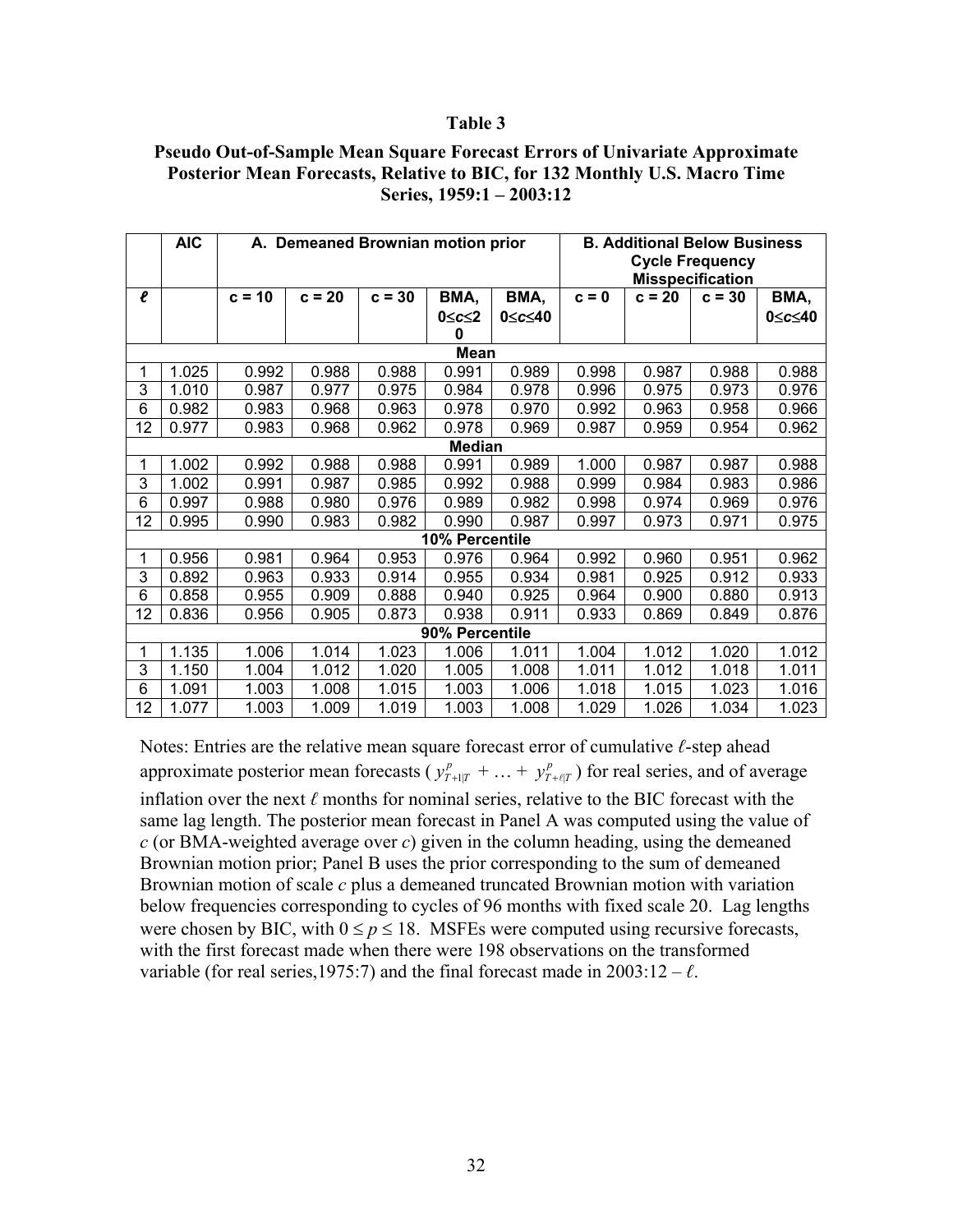

Monte Carlo estimates of *T* (MSFE*posterior mean* – MSFE*BIC*)/MSFE*BIC* for cumulative forecasts,  $\ell = 1, \ldots, 4$ Experiment 2: Estimator prior  $cW^{\mu}$ , DGP prior  $c_0W^{\mu}$  for  $c, c_0 = 0, ..., 20, T = 200$ No estimated AR component Dashed lines: MSFEs for fixed-*c* estimators; Solid line: BMA forecast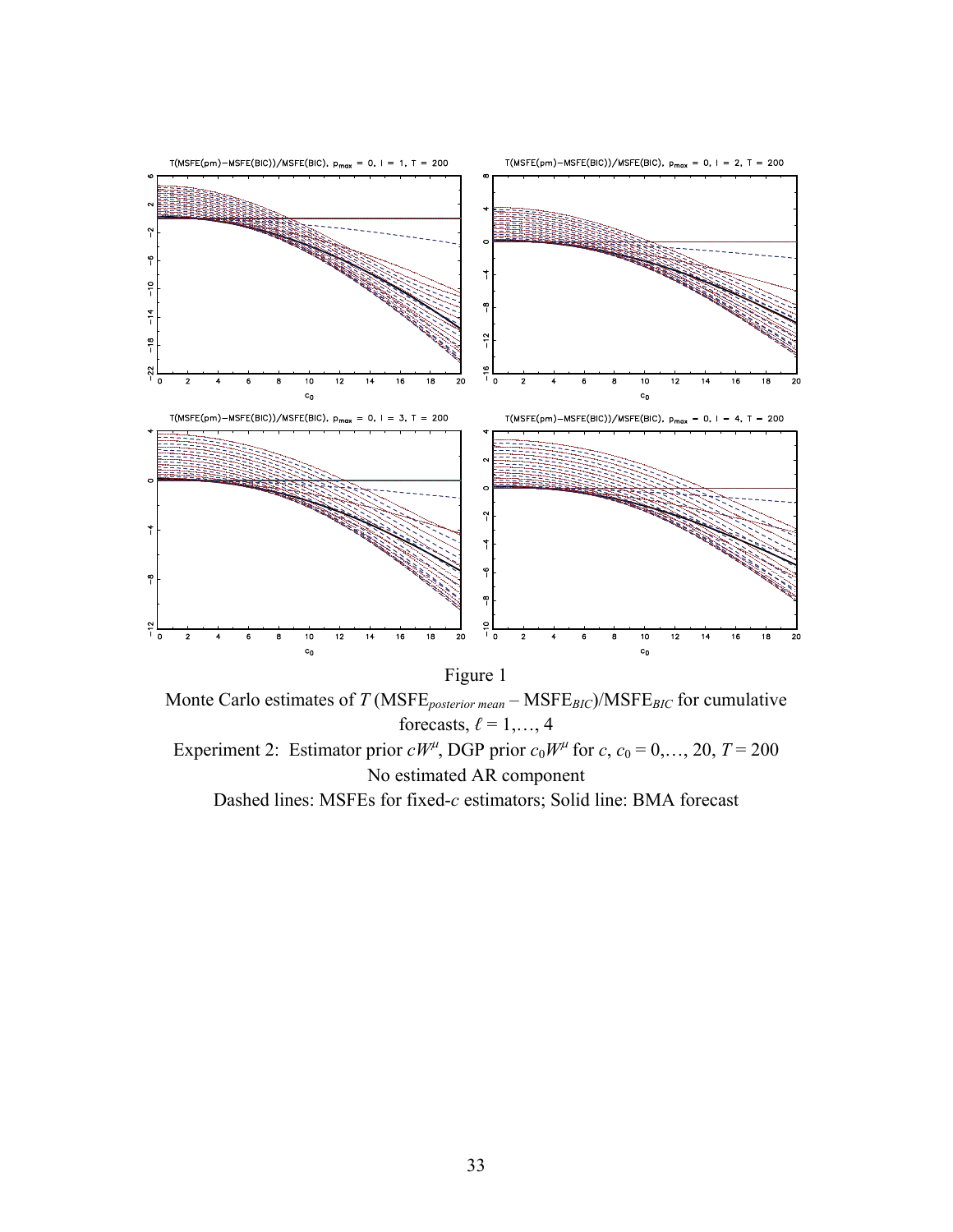

Figure 2

Monte Carlo estimates of *T*(MSFE*posterior mean* – MSFE*BIC*)/MSFE*BIC* for cumulative forecasts,  $\ell = 1, \ldots, 4$ Experiment 2: Estimator prior  $cW^{\mu}$ , DGP prior  $c_0W^{\mu}$  for  $c, c_0 = 0, ..., 20, T = 200$ AR(BIC) component,  $0 \le p \le 4$ 

Dashed lines: MSFEs for fixed-*c* estimators; Solid line: BMA forecast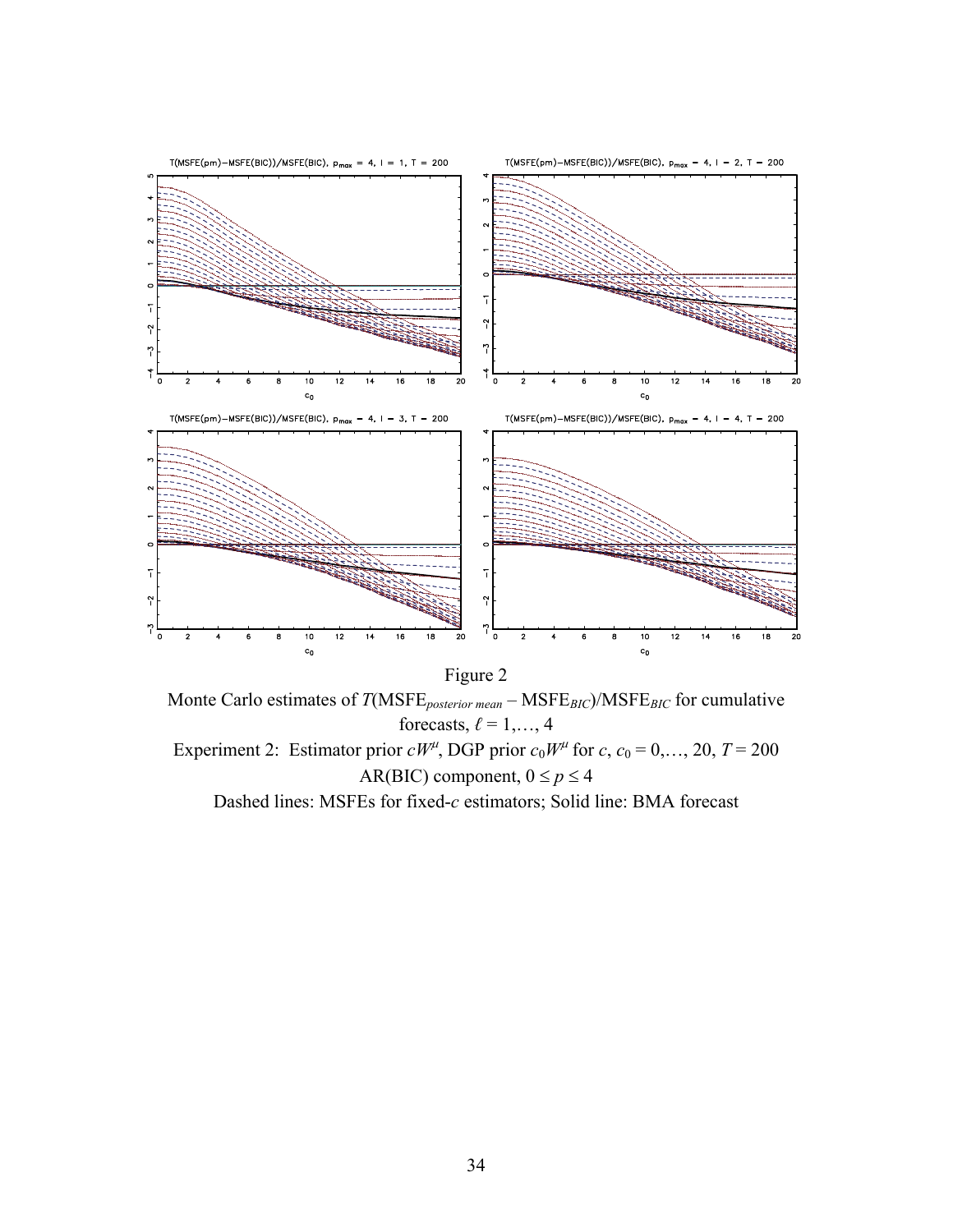



Monte Carlo estimates of  $T(MSFE_{posterior \: mean} - MSFE_{BIC})/MSFE_{BIC}$  for  $\ell = 1$ Experiment 3: MA(1) DGP; estimator prior  $cW^{\mu}$ ,  $c = 0,..., 20$ AR(BIC) component,  $0 \le p \le 3, 4, 5, 6$  for  $T = 50, 100, 200, 400$ Dashed lines: fixed-*c* estimators; Solid line: BMA; Heavy dash-dot: AIC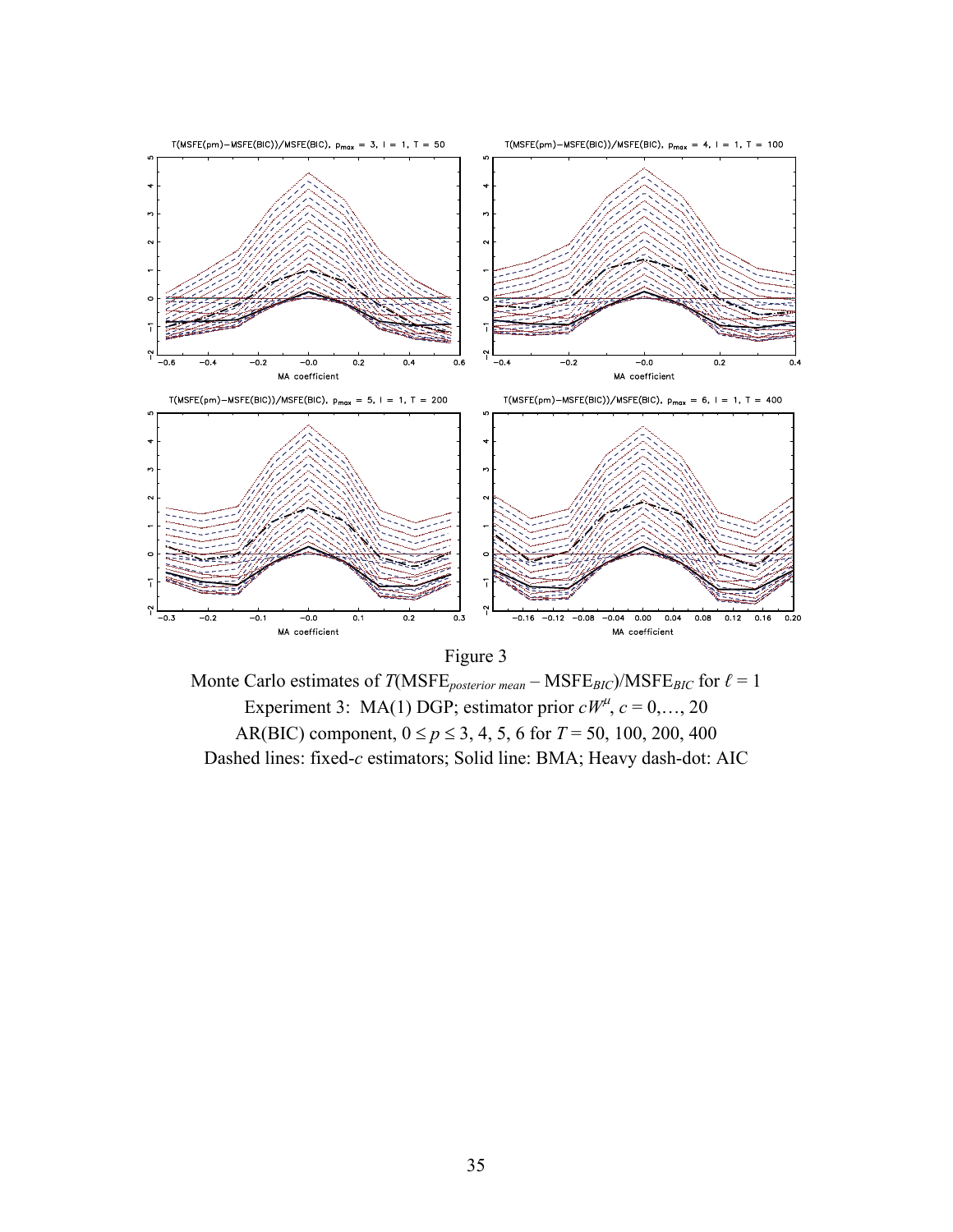

Monte Carlo estimates of *T*(MSFE*posterior mean* – MSFE*BIC*)/MSFE*BIC* for cumulative forecasts,  $\ell = 4$ Experiment 3: MA(1) DGP; estimator prior  $cW^{\mu}$ ,  $c = 0,..., 20$ 

AR(BIC) component,  $0 \le p \le 3, 4, 5, 6$  for  $T = 50, 100, 200, 400$ Dashed lines: fixed-*c* estimators; Solid line: BMA; Heavy dash-dot: AIC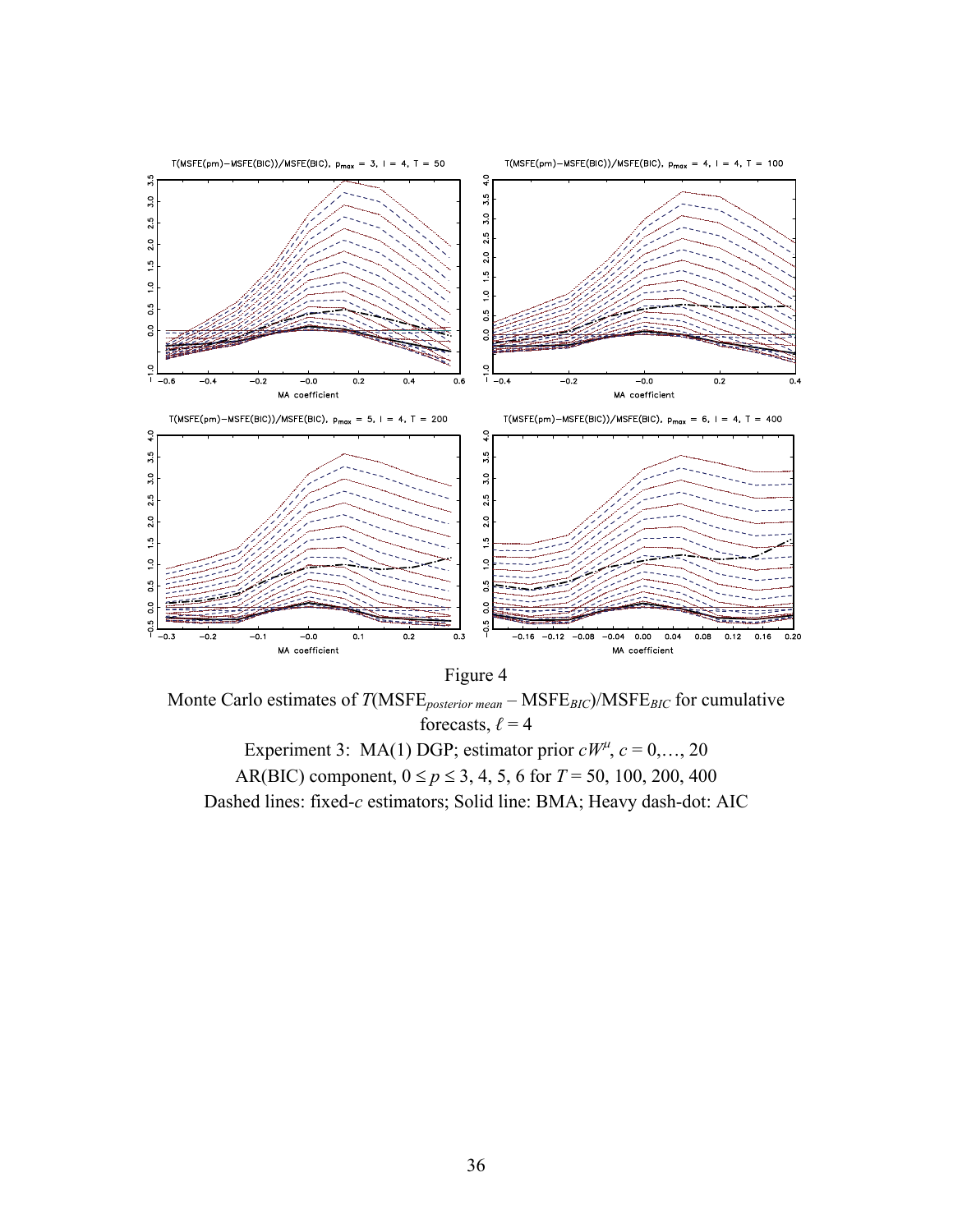# Supplementary Material to Forecasts in a Slightly Misspecified Finite Order VAR

**Proof of Lemma 1:** (i) Define  $z_j(0) = ||\tilde{x}_j||$  and  $z_j(1) = ||x_j - \tilde{x}_j||$ . Then

$$
\|\prod_{j=1}^{l} x_j - \prod_{j=1}^{l} \tilde{x}_j\| \le \sum_{v \in S_v} \prod_{j=1}^{l} z_j(v_j)
$$

almost surely, where  $S_v$  is the set of all vectors  $v = (v_1, \dots, v_l)' \in \mathbb{R}^l$  with elements  $v_j$  equal to zero or one, and  $v'v \geq 1$ . Let  $\#S_v$  be the number of elements in  $S_v$ . Then, for any  $p > 1$ , by convexity

$$
(\frac{1}{\#S_v} \sum_{v \in S_v} \prod_{j=1}^l z_j(v_j))^p \le \frac{1}{\#S_v} \sum_{v \in S_v} \prod_{j=1}^l z_j(v_j)^p
$$

Furthermore, by Hoelder,

$$
E_c||\prod_{j=1}^l x_j - \prod_{j=1}^l \tilde{x}_j||^{4/3} \leq (\#S_v)^{4/3} \sum_{v \in S_v} \prod_{j=1}^l \left( E_c z_j (v_j)^{4p_j/3} \right)^{1/p_j}
$$

for any  $p_j > 1, j = 1, \dots, l$  such that  $\sum_{j=1}^l 1/p_j = 1$ . The result now follow from setting  $p_1 = 3/2$ .

(ii) By Jensen, it suffices to consider even  $K$ . The result then follows from applying the premise to  $(\tilde{x}_j - 1)^K = \sum_{j=0}^K b_{K,j} \tilde{x}_j^j (-1)^{K-j}$ , where  $b_{K,j}$  are the binomial coefficients.

**Proof of Lemma 2:** Define  $S_T^c(G) = 1 - S_T(G)$ , and  $d_T(G, \omega) = T^{1/2} \exp[T^{-1/2}G(\omega)] - T^{1/2}I_k$  $G(\omega)$ .

(i) By the Isoperimetric Inequality, the tail of the random variable  $\sup_{-\pi \leq \omega \leq \pi} ||G(\omega)||$  is dominated by a normal with sufficiently large mean and variance, so that  $E_G \mathcal{S}_T^c(\overline{G}) \to 0$  exponentially fast.

(ii) For any  $\varepsilon > 0$ , by Markov

$$
P(E_G \int \mathcal{S}_T^c(G) w_c^0(h) ||f_T(G,h)||L_T(G,h)dh \geq \varepsilon) \leq \varepsilon^{-1} E_y E_G \int \mathcal{S}_T^c(G) w_c^0(h) ||f_T(G,h)||L_T(G,h)dh
$$
  
= 
$$
E_G \int \mathcal{S}_T^c(G) w_c^0(h) E_{y|G,h} ||f_T(G,h)||dh
$$

where  $E_{y|G,h}$  denotes integration over  $(e, y, X)$  in the model  $(I_T \otimes P^{-1})y \sim \mathcal{N}(X \operatorname{vec} \theta, V(G))$ , where  $\operatorname{vec} \theta = \operatorname{vec} \theta^0 + T^{-1/2} h.$ 

Define  $F_T(G, h) = T^{-1/2} f_T(G, h) + J'_1 A(0) \ell Y_T$ , which is the conditional mean of  $y_{T+\ell}$ given  $(y, h, G)$  by definition of  $f_T(G, h)$ . Therefore  $E_{y|G,h}[||F_T(G, h)||^2] \le E_{y|G,h}[||y_{T+\ell}||^2] \le$  $\sup_{t\geq 1} E_{y|G,h}[[|y_t||^2].$  Furthermore,  $E_{y|G,h}[||J'_1A(0)^{\ell}Y_T||^2]$  can also be be bounded in terms of  $\sup_{t\geq 1} E_{y|G,h}[||y_t||^2].$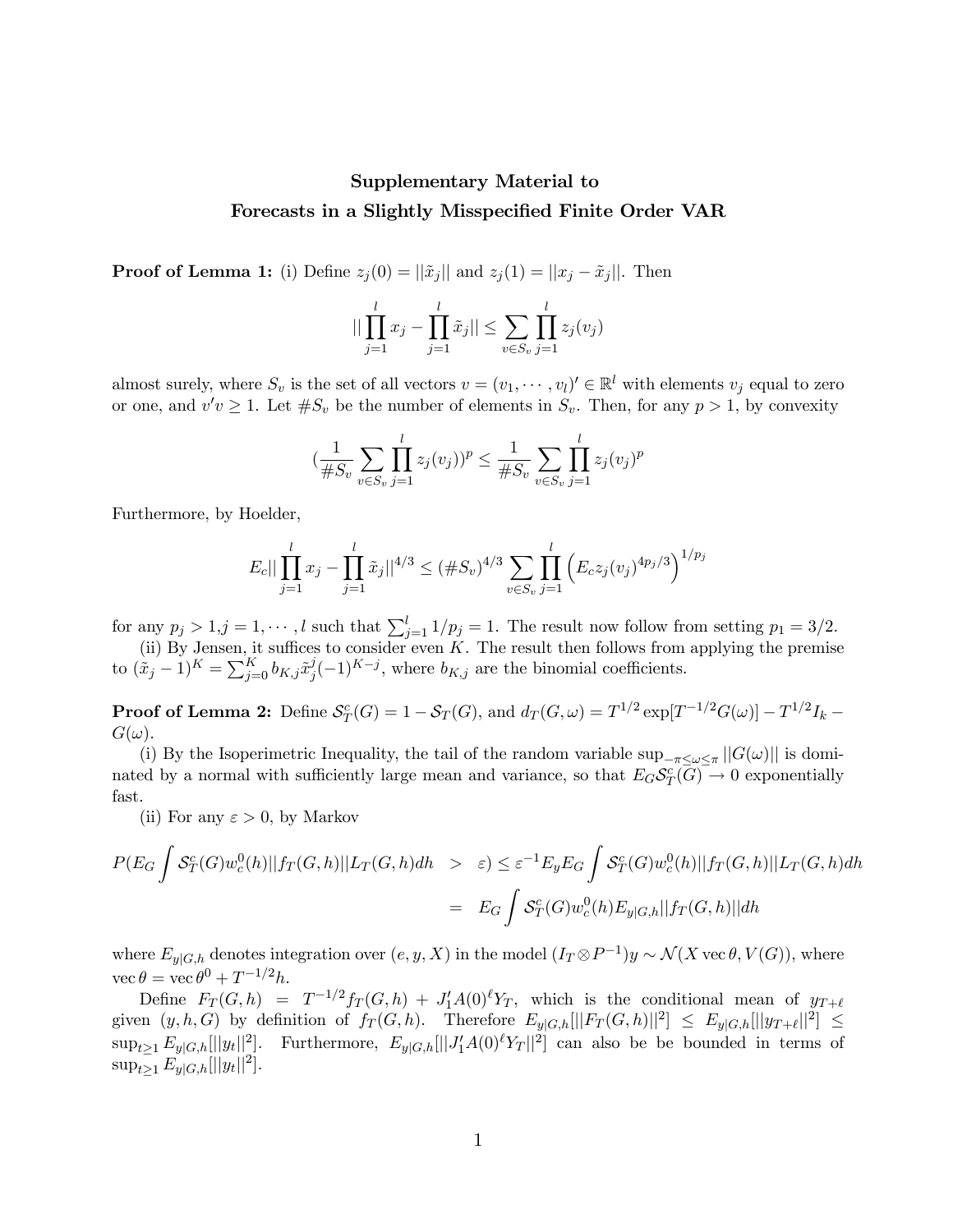Now in model (18),  $\sup_{t\geq 1} E_{y|G,h}[||y_t||^2] \leq \sup_{t\geq 1} E_{\theta}[||y_t||^2] \cdot \sup_{-\pi \leq \omega \leq \pi} ||\exp[T^{-1/2}G(\omega)]||$ . Furthermore,  $\sup_{-\pi \leq \omega \leq \pi} || \exp[T^{-1/2}G(\omega)] || \leq \sup_{-\pi \leq \omega \leq \pi} \exp[T^{-1/2}||G(\omega)||]$  and by Cauchy-Schwarz

$$
E_G \int S_T^c(G) \sup_{-\pi \le \omega \le \pi} ||\exp[T^{-1/2}G(\omega)]|| dh \le (E_G S_T^c(G)) \cdot \left( E_G \exp[2T^{-1/2} \sup_{-\pi \le \omega \le \pi} ||G(\omega)||] \right)^{1/2}.
$$

But  $E_G \exp[2T^{-1/2} \sup_{-\pi \le \omega \le \pi} ||G(\omega)||] = O(1)$ , so that

$$
E_G \int S_T^c(G) w_c^0(h) E_{y|G,h} || f_T(G,h) || dh \le (C_1 + C_2 T^{k/2+1/2} \int \sup_{t \ge 1} E_\theta[||y_t||^2] w(\theta) d\theta) \cdot E_G S_T^c(G)
$$

for some large enough  $C_1$  and  $C_2$ , and the result follows from the result of part (i), since  $\varepsilon > 0$  was arbitrary.

(iii) By definition,  $\exp[T^{-1/2}G(\omega)] = \sum_{j=0}^{\infty} (T^{-1/2}G(\omega))^j/j!$ . Thus,

$$
\sup_{-\pi \le \omega \le \pi} \mathcal{S}_T(G) ||d_T(G, \omega)|| \le \sum_{j=2}^{\infty} \frac{(T^{\kappa - 1/2})^j}{j!} \le 2T^{-1+2\kappa}
$$
(30)

almost surely, and the first result follows from Lemma 3.1 (i) of Davis (1973). Furthermore, by Lemma 3.1 (iii) of Davies (1973),  $S_T(G)T^{-1}$  tr  $D_\Gamma(G)^2 \le \frac{1}{2\pi} \int_{-\pi}^{\pi} |\mathcal{S}_T(G)d_T(G,\omega)|^2 d\omega \le 4kT^{-2+4\kappa}$ .

- (iv) Follows from Lemma 3.1 (i) of Davis (1973), the norm inequality, and part (iii).
- (v) Follows from  $||V(G)^{-1}|| \leq 1/(1 T^{-1/2}||\Gamma(G)||)$  and part (iv).

(vi) By construction,  $\gamma_j(G) - \tilde{\gamma}(G)_j = \frac{1}{2\pi} \int_{-\pi}^{\pi} e^{ij\omega} d_T(G, \omega) d\omega$ . Thus, by Lemma 3.1 (iii) of Davies (1973),  $S_T(G)||\gamma(G) - \tilde{\gamma}(G)||^2 \leq \frac{1}{2\pi} \int_{-\pi}^{\pi} |\mathcal{S}_T(G)d_T(G,\omega)|^2 d\omega \leq 4kT^{-2+4\kappa}$  a.s., as in the proof of part (iii).

(vii) Follows from the norm inequality and part (vi).

 $\sum_{j=N+1}^{T} |\gamma_j(G)|^2 \leq 4kT^{-2+4\kappa} + E_G \sum_{j=N+1}^{T} |\tilde{\gamma}_j(G)|^2 = 4kT^{-2+4\kappa} + \text{tr} \Sigma_{NT} \to 0,$ where  $\Sigma_{NT}$  is defined in the proof of Lemma 3 (xi).

Proof of Lemma 3: Note that by Lemma 2 (i)

$$
E_h E_G \exp[K\mathcal{S}_T(G)\xi_T(G,h)] - E_h E_G \mathcal{S}_T(G) \exp[K\xi_T(G,h)] = E_G(1 - \mathcal{S}_T(G)) \to 0
$$

so it suffices to show the claim for  $E_hE_G\exp[K\mathcal{S}_T(G)\xi_T(G,h)]$ . We repeatedly rely on  $||T^{-1/2}e|| =$  $O_p(1),$   $||T^{-1/2}X|| = O_p(1)$  and  $||\hat{h}|| = O_p(1)$ . Also, note that it suffices to show that

$$
E_y E_h E_G \exp[K\mathcal{S}_T(G)\xi_T(G,h)] \to 1 \tag{31}
$$

for any K, since by Jensen,  $E_y(E_h E_G \exp[K'\mathcal{S}_T(G)\xi_T(G,h)])^2 \le E_y E_h E_G \exp[2K'\mathcal{S}_T(G)\xi_T(G,h)],$ so that (31) with  $K = K', 2K'$  implies  $E_h E_G \exp[KS_T(G, k)] \to 1$  in quadratic mean.

(i) By Lemma A1.1 of Dzhaparidze (1986), for any matrix A with  $||A|| < 1$ ,

$$
|\ln \det(I+A) - \operatorname{tr} A + \frac{1}{2} \operatorname{tr} A^2| \le \frac{1}{3} \frac{||A|| \cdot (\operatorname{tr} A^2)}{(1 - ||A||)^3} \le \frac{1}{3} \frac{|I||A||^3}{(1 - ||A||)^3}
$$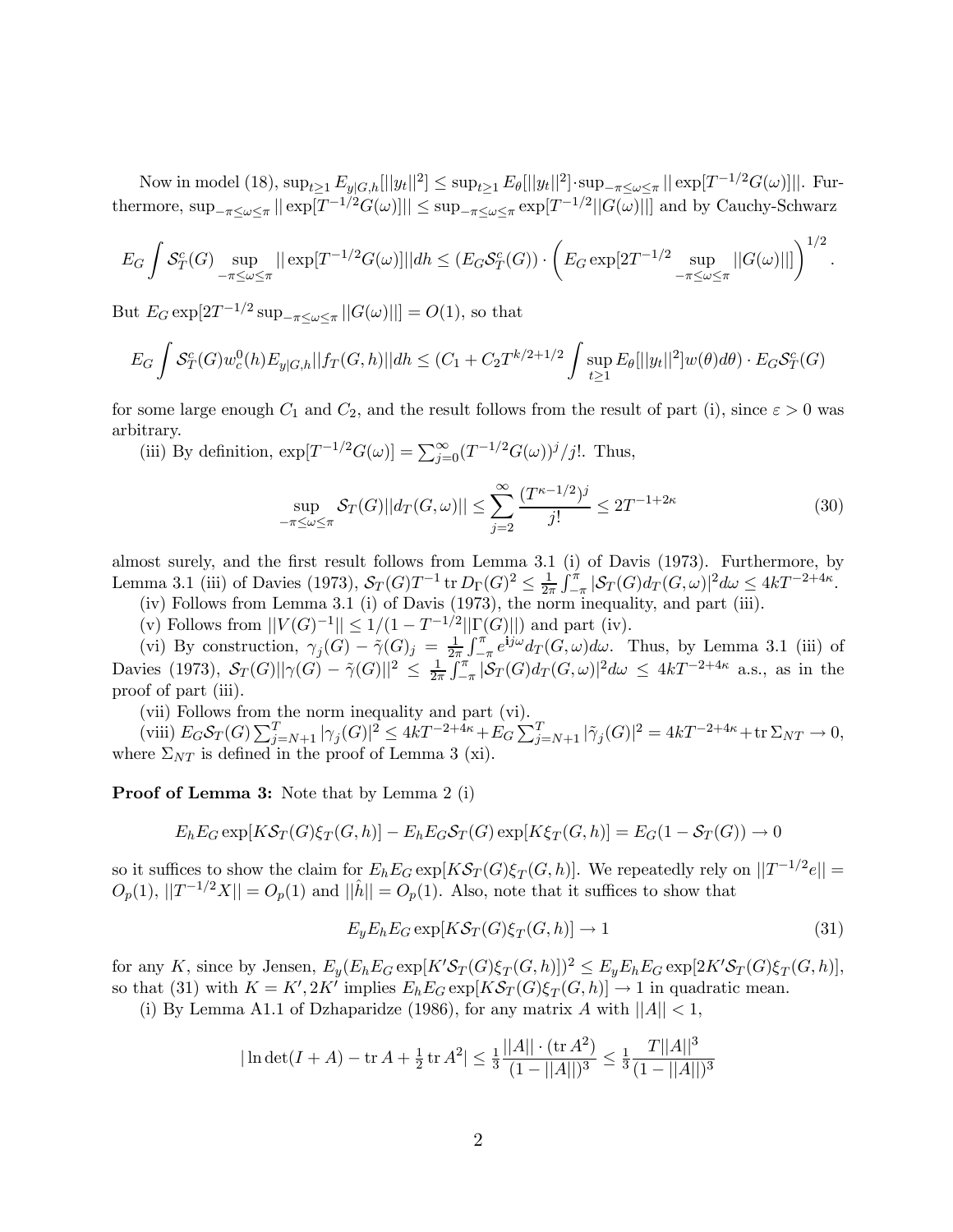where the second inequality follows from  $tr A^2 \leq T ||A||^2$ . Since by Lemma 2 (iv),  $S_T(G)||KT^{-1/2}\Gamma(G)|| \to 0$ , for large enough T,

$$
S_T(G)K|\ln \det(I + T^{-1/2}\Gamma(G)) - T^{-1/2} \operatorname{tr} \Gamma(G) + \frac{1}{2}T^{-1} \operatorname{tr} \Gamma(G)^2|
$$
  
 
$$
\leq K\frac{1}{3}S_T(G)T^{-1/2}\frac{||\Gamma(G)||^3}{(1 - T^{-1/2}||\Gamma(G)||)^3} \to 0
$$

uniformly in  $G$ , where the convergence follows from Lemma 2 (iv).

(ii) With  $V(G)^{-1} = I - T^{-1/2}\Gamma(G) + T^{-1}\Gamma(G)^2V(G)^{-1}$ , we find

$$
|\mathcal{S}_T(G)Ke'(V(G)^{-1} - I + T^{-1/2}\Gamma(G) - T^{-1}\Gamma(G)^2)e|
$$
  
=  $|\mathcal{S}_T(G)T^{-3/2}Ke'\Gamma(G)^3V(G)^{-1}e| \le T^{-1/2}||T^{-1/2}e||^2\mathcal{S}_T(G)K||V(G)^{-1}|| \cdot ||\Gamma(G)||^3 \xrightarrow{p} 0$ 

uniformly in  $G$ , where the convergence follows from Lemma 2 (iv) and (v). (iii)

$$
E_h \exp[\mathcal{S}_T(G)KT^{-1/2}e'(V(G)^{-1} - I + T^{-1/2}\Gamma(G))Xh]
$$
  
\n
$$
= E_h \exp[\mathcal{S}_T(G)KT^{-3/2}e'\Gamma(G)^2V(G)^{-1}Xh]
$$
  
\n
$$
= \exp[\frac{1}{2}\mathcal{S}_T(G)T^{-3}C_T^{-1}K^2||e'\Gamma(G)^2V(G)^{-1}X||^2 + \mathcal{S}_T(G)KT^{-3/2}e'\Gamma(G)^2V(G)^{-1}X\hat{h}]
$$
  
\n
$$
\leq \exp[\frac{1}{2}\mathcal{S}_T(G)C_T^{-1}K^2||T^{-1/2}e||^2||T^{-1/2}X||^2||V(G)^{-1}||^2T^{-1}||\Gamma(G)^2||
$$
  
\n
$$
+ \mathcal{S}_T(G)KT^{-1/2}||T^{-1/2}e|| \cdot ||\Gamma(G)^2|| \cdot ||V(G)^{-1}|| \cdot ||T^{-1/2}X|| \cdot ||\hat{h}||] \xrightarrow{p} 1
$$

uniformly in  $G$ , where the convergence follows from Lemma 2 (iv) and (v). (iv)

$$
E_h S_T(G) \exp[KT^{-1}h'X'(V(G)^{-1} - I)Xh]
$$
  
\n
$$
\leq S_T(G)E_h \exp[||V(G)^{-1} - I||KT^{-1}h'X'Xh]
$$
  
\n
$$
= S_T(G) \det(I_{pk^2+k} - C_T||V(G)^{-1} - I||KT^{-1}X'X)^{-1/2} \xrightarrow{p} 1
$$

uniformly in G, since  $S_T(G)||V(G)^{-1} - I|| \leq 1/(1 - T^{-1/2}S_T(G)||\Gamma(G)||)^{-1} - 1 \rightarrow 0$  uniformly in G from Lemma 2 (iv).

(v)

$$
E_y \exp[\frac{1}{2}S_T(G)KT^{-1}e'\Gamma(G)^2e - \frac{1}{2}S_T(G)KT^{-1}\operatorname{tr}\Gamma(G)^2]
$$
  
=  $\exp[-\frac{1}{2}\ln\det(I - S_T(G)KT^{-1}\Gamma(G)^2) - \frac{1}{2}S_T(G)KT^{-1}\operatorname{tr}\Gamma(G)^2]$ 

and for large enough T,

$$
\mathcal{S}_T(G)KT^{-1}\operatorname{tr}\Gamma(G)^2-\mathcal{S}_T(G)K^2T^{-2}\operatorname{tr}\Gamma(G)^4\leq\ln\det(I-\mathcal{S}_T(G)KT^{-1}\Gamma(G)^2)\leq\mathcal{S}_T(G)KT^{-1}\operatorname{tr}\Gamma(G)^2
$$
 uniformly in  $G$ , because  $||\mathcal{S}_T(G)KT^{-1}\Gamma(G)^2||\to 0$  by Lemma 2 (iv), and for  $|x| < 1/2$ ,  $-x - x^2 \leq \ln(1-x) \leq -x$ . With  $\operatorname{tr} A^4 \leq ||A||^2 \operatorname{tr} A^2 \leq T||A||^4$ ,  $T^{-2}\mathcal{S}_T(G) \operatorname{tr}\Gamma(G)^4 \leq \mathcal{S}_T(G)T^{-1}||\Gamma(G)||^4 \to 0$  uniformly in  $G$  by Lemma 2 (iv).

(vi)

$$
E_y \exp[\mathcal{S}_T(G)KT^{-1/2}(e'D_{\Gamma}(G)e - \operatorname{tr} D_{\Gamma}(G))]
$$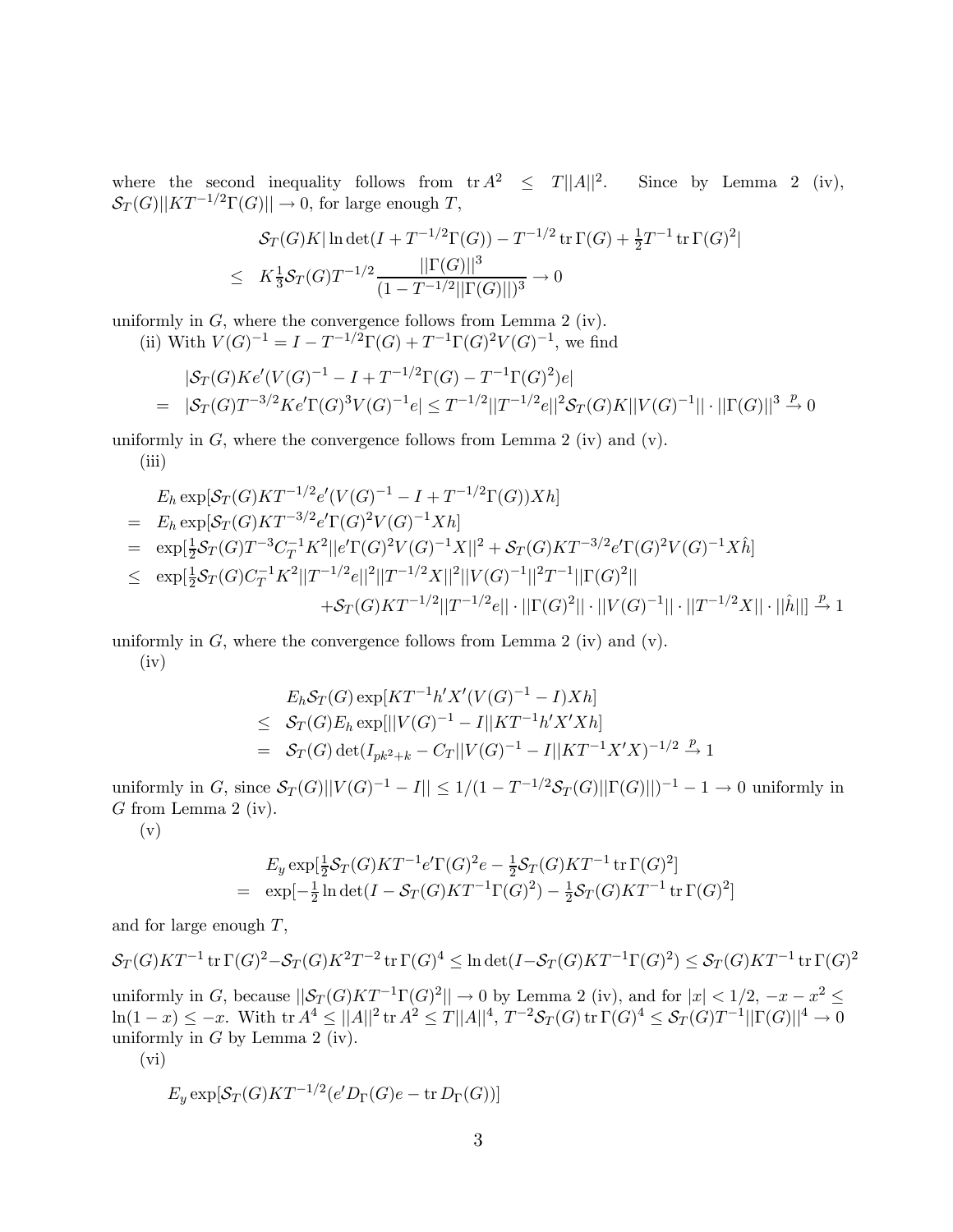$$
= \exp[-\mathcal{S}_T(G)KT^{-1/2} \operatorname{tr} D_\Gamma(G)] \det(I - \mathcal{S}_T(G)2KT^{-1/2}D_\Gamma(G))^{-1/2}
$$
  
\n
$$
\leq \exp[-\mathcal{S}_T(G)KT^{-1/2} \operatorname{tr} D_\Gamma(G)] \exp[\frac{1}{2}(\mathcal{S}_T(G)2KT^{-1/2} \operatorname{tr} D_\Gamma(G) + \mathcal{S}_T(G)4K^2T^{-1} \operatorname{tr} D_\Gamma(G)^2]
$$
  
\n
$$
= \exp[\mathcal{S}_T(G)4K^2T^{-1} \operatorname{tr} D_\Gamma(G)^2] \to 1
$$

uniformly in G by Lemma 2 (iii), where the inequality follows for sufficiently large  $T$ , because  $||\mathcal{S}_T(G)2KT^{-1/2}D_{\Gamma}(G)|| \to 0$ , and for  $|x| < 1/2$ ,  $\ln(1-x) \ge -x-x^2$ . (vii)

$$
\begin{array}{rcl}\mathcal{S}_T(G)T^{-1}|\operatorname{tr} \Gamma(G)^2-\operatorname{tr} \tilde{\Gamma}(G)^2|&\leq &\mathcal{S}_T(G)T^{-1}\operatorname{tr} D_{\Gamma}(G)^2+2\mathcal{S}_T(G)T^{-1}|\operatorname{tr} D_{\Gamma}(G)\tilde{\Gamma}(G)|\\&\leq &\mathcal{S}_T(G)T^{-1}\operatorname{tr} D_{\Gamma}(G)^2+2\mathcal{S}_T(G)(T^{-1}\operatorname{tr} D_{\Gamma}(G)^2)^{1/2}||T^{-1/2}\tilde{\Gamma}(G)||\rightarrow 0\end{array}
$$

uniformly in  $G$  by Lemma 2 (iii) and (iv).

(viii)

$$
E_h \exp[\mathcal{S}_T(G)KT^{-1}e'D_{\Gamma}(G)Xh]
$$
  
= 
$$
\exp[\frac{1}{2}\mathcal{S}_T(G)C_T^{-1}K^2T^{-2}e'D_{\Gamma}(G)XX'D_{\Gamma}(G)e+\mathcal{S}_T(G)KT^{-1}e'D_{\Gamma}(G)X\hat{h}]
$$
  

$$
\leq \exp[\frac{1}{2}C_T^{-1}K^2||T^{-1/2}e||^2||T^{-1/2}X||^2\mathcal{S}_T(G)||D_{\Gamma}(G)||^2]
$$
  

$$
\times \exp[K||T^{-1/2}e||\cdot \mathcal{S}_T(G)||D_{\Gamma}(G)||\cdot||T^{-1/2}X||\cdot||\hat{h}||] \xrightarrow{p} 1
$$

uniformly in  $G$  by Lemma 2 (iii).

 $(ix)$ 

$$
E_h \exp[\mathcal{S}_T(G)KT^{-3/2}\hat{h}'X'\tilde{\Gamma}(G)h]
$$
  
\n
$$
= \exp[\frac{1}{2}\mathcal{S}_T(G)C_T^{-1}K^2T^{-3}\hat{h}'X'\tilde{\Gamma}(G)^2X\hat{h} + \mathcal{S}_T(G)KT^{-3/2}\hat{h}'X'\tilde{\Gamma}(G)\hat{h}]
$$
  
\n
$$
\leq \exp[C_T^{-1}K^2\mathcal{S}_T(G)||T^{-1/2}\tilde{\Gamma}(G)||^2||T^{-1/2}X||^2||\hat{h}||^2 + \mathcal{S}_T(G)KT^{-1}||\hat{h}||^2||T^{-1/2}X|| \cdot ||\tilde{\Gamma}(G)||] \xrightarrow{p} 1
$$
  
\nuniformly in *G* by Lemma 2 (iv).

(x)

$$
\exp[\mathcal{S}_T(G)KT^{-3/2}\hat{h}'X'\tilde{\Gamma}(G)X\hat{h}]\leq \exp[\mathcal{S}_T(G)||T^{-1/2}\tilde{\Gamma}(G)||\cdot||T^{-1/2}X||^2||\hat{h}||^2]\overset{p}{\rightarrow}1
$$

uniformly in  $G$  by Lemma 2.

(xi) By Lemma 3.1 of Davies (1973),  $\sum_{j=-\infty}^{\infty} |\tilde{\gamma}_j(G)|^2 = \frac{1}{2\pi} \int_{-\pi}^{\pi} |G(\omega)|^2 d\omega < \infty$  a.s. Thus

$$
\begin{array}{lcl} |\tilde{\gamma}(G)'\tilde{\gamma}(G)-\frac{1}{2}T^{-1}\operatorname{tr}\tilde{\Gamma}(G)^2| & \leq & T^{-1}\displaystyle\sum_{j=1}^N j|\tilde{\gamma}_j(G)|^2+\sum_{j=N+1}^T |\tilde{\gamma}_j(G)|^2 \\ \\ & \leq & \frac{N}{T}\displaystyle\sum_{j=1}^N |\tilde{\gamma}_j(G)|^2+\sum_{j=N+1}^T |\tilde{\gamma}_j(G)|^2 =: \varepsilon_{\gamma}(G) \end{array}
$$

and a straightforward argument shows  $\varepsilon_{\gamma}(G) \to 0$  for all G with square summable  $|\tilde{\gamma}_j(G)|$ . Furthermore,

$$
E_G \exp[2K\varepsilon_{\gamma}(G)] \le (E_G \exp[4K\frac{N}{T} \sum_{j=1}^N |\tilde{\gamma}_j(G)|^2])^{1/2} \cdot (E_G \exp[4K\sum_{j=N+1}^T |\tilde{\gamma}_j(G)|^2])^{1/2}.
$$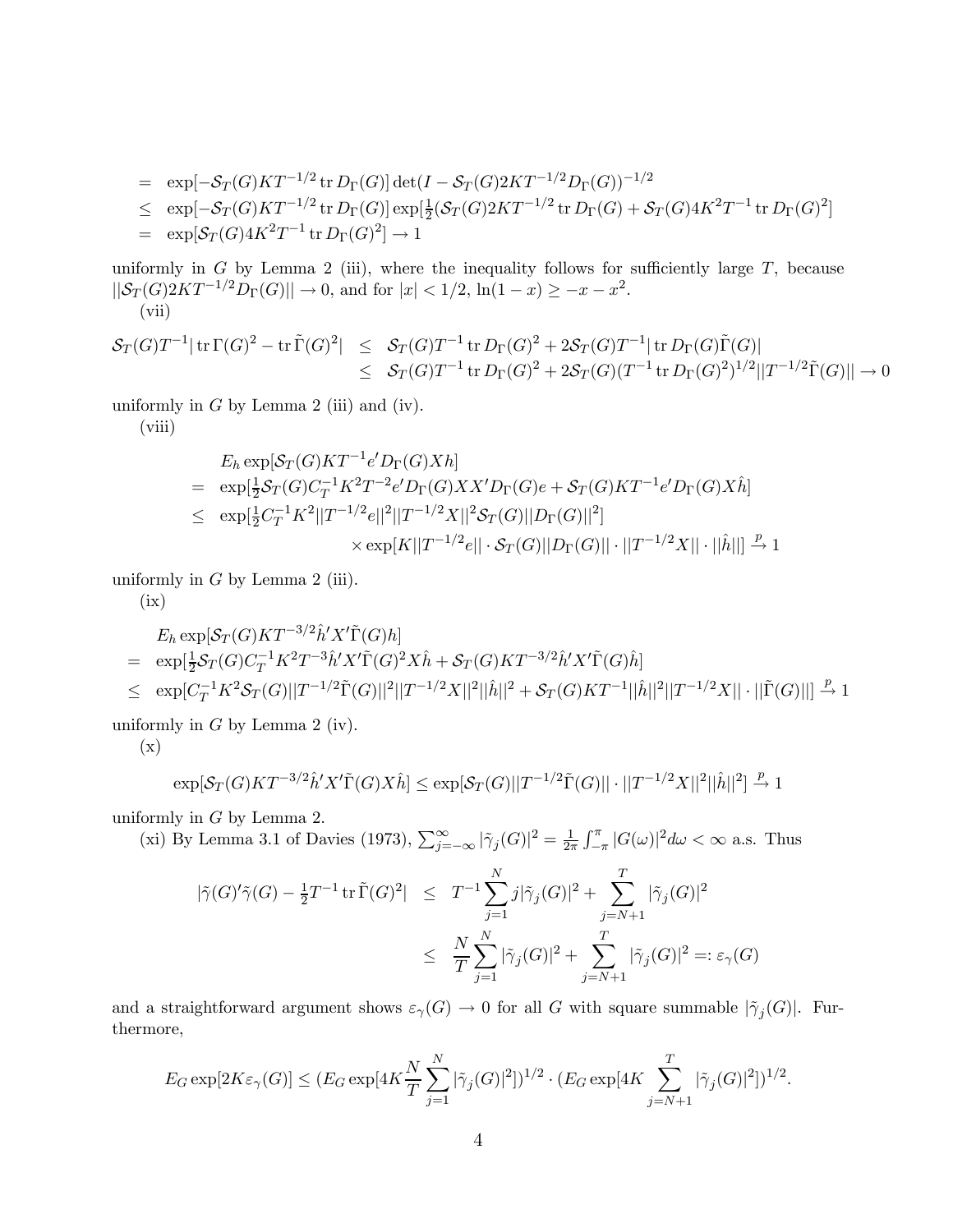It is easy to see that  $E_G \exp[4K\frac{N}{T}\sum_{j=1}^N|\tilde{\gamma}_j(G)|^2] = O(1)$ . Since  $\text{tr }\Sigma = O(1)$  by Lemma 4 (i),  $\text{tr }\Sigma_{NT} \to 0$ , where  $\Sigma_{NT}$  is the prior covariance matrix of  $\tilde{\gamma}_{NT}(G) = \text{vec}(\tilde{\gamma}_{N+1}(G), \cdots, \tilde{\gamma}_T(G)).$ Therefore also  $||\Sigma_{NT}|| \rightarrow 0$ , and for large enough T,

$$
E_G \exp[4K \sum_{j=N+1}^{T} |\tilde{\gamma}_j(G)|^2] = \det(I - 8K\Sigma_{NT})^{-1/2}
$$
  
= 
$$
\exp[-\frac{1}{2}\ln \det(I - 8K\Sigma_{NT})]
$$
  

$$
\leq \exp[\frac{1}{2}16K \operatorname{tr} \Sigma_{NT}] \to 1
$$

where  $\ln \det(I - 8K\Sigma_{NT}) \geq 16K \text{tr} \Sigma_{NT}$  because for  $0 \leq x < 1/2$ ,  $\ln(1-x) \geq -2x$ . Thus  $\exp[K\varepsilon_{\gamma}(G)]$  has uniformly bounded second moments, so that  $\varepsilon_{\gamma}(G) \to 0$  implies  $E_G \exp[K\varepsilon_{\gamma}(G)] \to$ 1.

(xii) Clearly,  $\hat{m}$ ' $\hat{m}$  –  $m'm \stackrel{p}{\rightarrow} 0$ , so that from a law of large numbers, with  $\hat{D}_X = \text{diag}(\Omega^{-1}, \hat{m}'\hat{m})$ ,

$$
T^{-1}X'X - \hat{D}_X \xrightarrow{p} 0.
$$

Thus,

$$
E_h \exp[\frac{1}{2}Kh'(T^{-1}X'X - \hat{D}_X)h] \le \det(I - C_TK(T^{-1}X'X - \hat{D}_X))^{-1/2} \xrightarrow{p} 1.
$$

(xiii) In the notation of the proof of part (xii)

$$
E_h \exp[Kh'(T^{-1}X'X - \hat{D}_X)\hat{h}] = \exp[\frac{1}{2}C_T^{-1}K^2\hat{h}'(T^{-1}X'X - \hat{D}_X)^2\hat{h} + K\hat{h}'(T^{-1}X'X - \hat{D}_X)\hat{h}] \xrightarrow{p} 1.
$$

(xiv) Note that for any  $K'$ ,

$$
E_h E_G \exp[K'(b - \hat{b})'(\hat{m} - m)'\tilde{\gamma}(G)] = E_h \exp[K'^2(b - \hat{b})'(\hat{m} - m)'\Sigma(\hat{m} - m)(b - \hat{b})]
$$
  

$$
\leq E_h \exp[K'^2||\Lambda^{-1}\Sigma\Lambda^{-1}|| \cdot ||(\hat{m} - m)'\Lambda^2(\hat{m} - m)||]
$$

and  $||(\hat{m}-m)' \Lambda^2(\hat{m}-m)|| \stackrel{p}{\to} 0$  follows from  $\hat{\theta} \stackrel{p}{\to} \theta^0$ , and  $||\Lambda^{-1}\Sigma \Lambda^{-1}| = O(1)$  by Lemma 4 (ii). The convergence of  $E_h \exp[K'^2 || \Lambda^{-1} \Sigma \Lambda^{-1} || \cdot || (\hat{m} - m)' \Lambda^2 (\hat{m} - m) ||] \stackrel{p}{\to} 1$  now follows as in the proof of part (xii). By Cauchy-Schwarz, it thus suffices to show the claim for  $T^{-1}(h-h)'X'\tilde{\Gamma}(G)e-(b-h')'m'\tilde{\gamma}(G)$ .

The first  $k \times 1$  block of  $T^{-1}X'\tilde{\Gamma}(G)e$  is equal to

$$
\sum_{j=1}^{T-1} T^{-1} \sum_{t=j+1}^{T} P^{-1} \tilde{\gamma}_j(G) e_{t-j} + \sum_{j=1}^{T-1} T^{-1} \sum_{t=j+1}^{T} P^{-1} \tilde{\gamma}_j(G)' e_t
$$
\n
$$
= \sum_{j=1}^{T-1} \left( T^{-1} \sum_{t=j+1}^{T} e'_{t-j} \otimes P^{-1} \right) \text{vec}(\tilde{\gamma}_j(G)) + \sum_{j=1}^{T-1} \left( T^{-1} \sum_{t=j+1}^{T} e'_{t} \otimes P^{-1} \right) \text{vec}(\tilde{\gamma}_j(G)')
$$
\n
$$
= \sum_{j=1}^{T-1} \left( T^{-1} \sum_{t=j+1}^{T} (e_{t-j} \otimes P^{-1} + C_{kk}(e_t \otimes P^{-1})) \right)' \text{vec}(\tilde{\gamma}_j(G))
$$
\n
$$
= \bar{\xi}(j)' \text{vec}(\tilde{\gamma}_j(G))
$$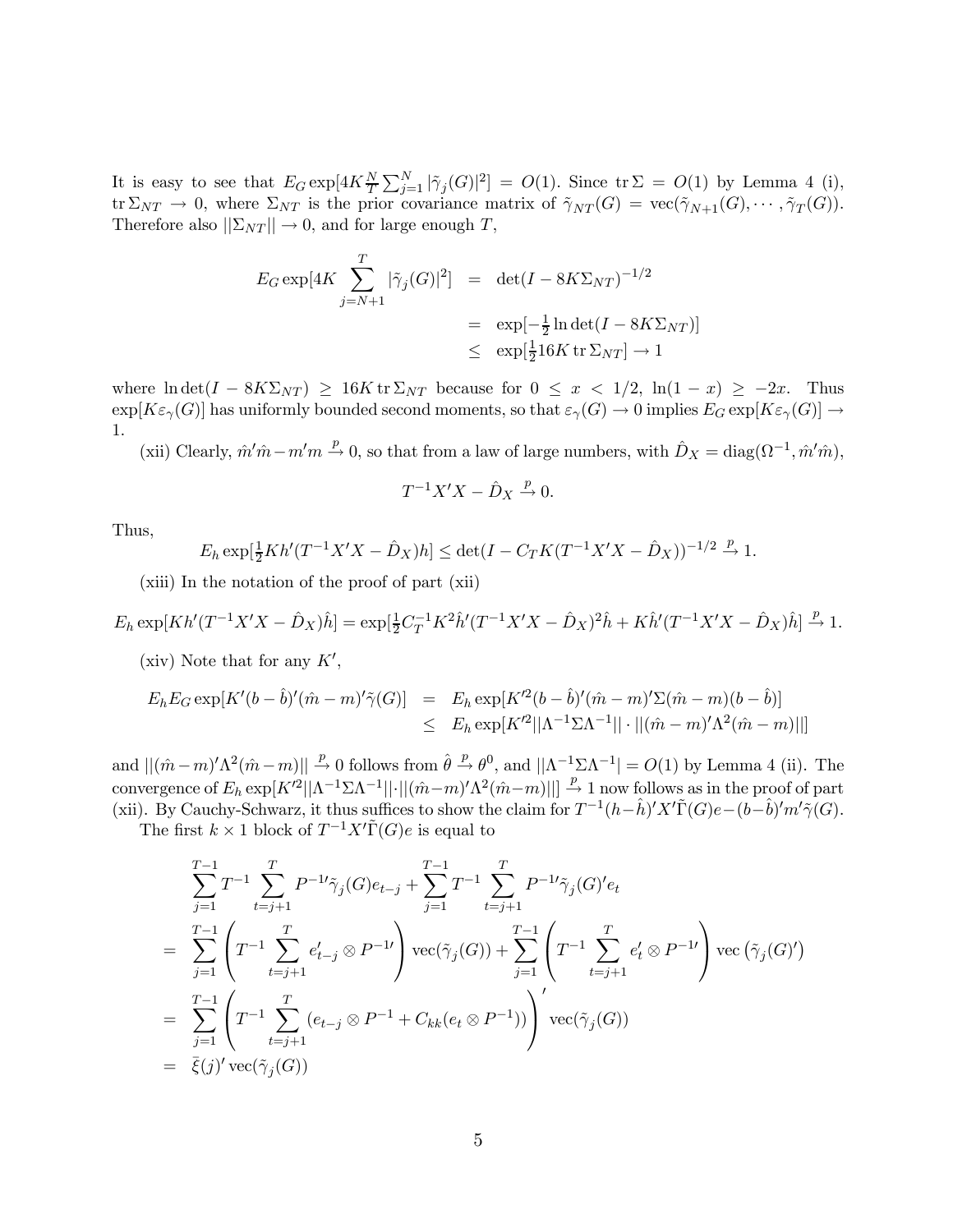where  $C_{kk}$  is the commutation matrix that satisfies  $C'_{kk}$  vec $(\tilde{\gamma}_j(G)) = \text{vec}(\tilde{\gamma}_j(G)')$ , and the following  $k^2 \times 1$  blocks of  $T^{-1}X'\tilde{\Gamma}(G)e$  are given by,  $i = 1, \dots, p$ 

$$
\sum_{j=1}^{T-1} T^{-1} \sum_{t=j+1}^{T} [y_{t-i} \otimes P^{-1}] \tilde{\gamma}_j(G) e_{t-j} + \sum_{j=1}^{T-1} T^{-1} \sum_{t=j+1}^{T} [y_{t-j-i} \otimes P^{-1}] \tilde{\gamma}_j(G)' e_t
$$
\n
$$
= \sum_{j=1}^{T-1} \text{vec} \left( P^{-1} \tilde{\gamma}_j(G) T^{-1} \sum_{t=j+1}^{T} e_{t-j} y'_{t-i} \right) + \sum_{j=1}^{T-1} \text{vec} \left( P^{-1} \tilde{\gamma}_j(G)' T^{-1} \sum_{t=j+1}^{T} e_{t} y'_{t-j-i} \right)
$$
\n
$$
= \sum_{j=1}^{T-1} \left( (T^{-1} \sum_{t=j+1}^{T} e_{t-j} y'_{t-i})' \otimes P^{-1} \right) \text{vec}(\tilde{\gamma}_j(G)) + \sum_{j=1}^{T-1} \left( (T^{-1} \sum_{t=j+1}^{T} e_{t} y'_{t-j-i})' \otimes P^{-1} \right) \text{vec}(\tilde{\gamma}_j(G)')
$$
\n
$$
= \sum_{j=1}^{T-1} \left( T^{-1} \sum_{t=j+1}^{T} (e_{t-j} y'_{t-i} \otimes P^{-1} + C_{kk} (e_{t} y'_{t-j-i} \otimes P^{-1}) \right)' \text{vec}(\tilde{\gamma}_j(G))
$$
\n
$$
= \bar{m}(i)'_j \text{vec}(\tilde{\gamma}_j(G)).
$$

Thus

$$
T^{-1}X'\tilde{\Gamma}(G)e = \begin{pmatrix} \bar{\xi}'\tilde{\gamma}(G) + \bar{\xi}'_{NT}\tilde{\gamma}_{NT}(G) \\ \bar{m}'\tilde{\gamma}(G) + \bar{m}'_{NT}\tilde{\gamma}_{NT}(G) \end{pmatrix}
$$

where  $\tilde{\gamma}_{NT}(G) = \text{vec}(\tilde{\gamma}_{N+1}(G)', \cdots, \tilde{\gamma}_T(G)')$ , the jth  $k^2 \times k$  block of  $\bar{\xi}$  and  $\bar{\xi}_{NT}$  equals  $\bar{\xi}(j)$  and  $\bar{\xi}(j+1)$ , respectively, and the jth  $k^2 \times k^2p$  block of  $\bar{m}$  and  $\bar{m}_{NT}$  equals  $\bar{m}_j = (\bar{$  $j',\cdots,\bar{m}(p)_{j}')'$ and  $\bar{m}_{N+j} = (\bar{m}(1)_{N+j}', \cdots, \bar{m}(p)_{N+j}')'$ , respectively.

Thus

$$
T^{-1}(h - \hat{h})'X'\tilde{\Gamma}(G)e - (b - \hat{b})'m'\tilde{\gamma}(G) = (a - \hat{a})'\bar{\xi}'\tilde{\gamma}(G) + (a - \hat{a})'\bar{\xi}'_{NT}\tilde{\gamma}_{NT}(G) + (b - \hat{b})'\bar{m}'_{NT}\tilde{\gamma}_{NT}(G) + (b - \hat{b})'(\bar{m} - m)'\tilde{\gamma}(G)
$$

and by repeated applications of Cauchy-Schwarz and  $E_h \exp[x_T ||\hat{h} - h||] = O_p(1)$  for all  $x_T = O_p(1)$ , it suffices to show that  $\bar{\xi}' \Lambda^2 \bar{\xi} \stackrel{p}{\to} 0$ ,  $\bar{\xi}'_{TN} \Lambda^2_{TN} \bar{\xi}_{TN} \stackrel{p}{\to} 0$ ,  $\bar{m}'_{NT} \Lambda^2_{TN} \bar{m}_{NT} \stackrel{p}{\to} 0$ , and  $(\bar{m}-m)' \Lambda^2 (\bar{m}-m) \stackrel{p}{\to}$ 0, where  $\Lambda_{TN} = \text{diag}((N+1)^{-1}, \cdots, T^{-1}) \otimes I_{k^2}$ . These claims follow from Markov's inequality after noting that  $E_y|\bar{\xi}(j)|^2 \to 0$  and  $E_y|\bar{m}_j - m_j|^2 \to 0$  for all j, and  $\sup_{j \ge N} |m_j| \to 0$ .

 $(\text{xv})$   $E_h \exp[K\hat{s}'\hat{m}(b-\hat{b})] \leq \exp[\frac{1}{2}K^2C_T\hat{s}'\hat{m}\hat{m}'\hat{s}] \stackrel{p}{\rightarrow} 1$  by Lemma 8 (ii).

(xvi) Immediate from dominated convergence.

**Proof of Lemma 4:** (i) Let  $k_{G,l}(r, s)$  be the lth diagonal element of  $k_G(r, s)$ . Note that  $k_{G,l}(r, s)$ is a non-negative definite kernel, so that by by Mercer's Theorem, there exist orthonormal functions  $\varphi_{l,j} \in L^2[-\pi,\pi]$  and nonnegative numbers  $\nu_{l,j}$  such that  $k_{G,l}(r,s) = \sum_{j=1}^{\infty} \nu_{l,j} \varphi_{l,j}(r) \varphi_{l,j}(s)^*$  (where  $\nu_{l,j}$  are the eigenvalues and  $\varphi_{l,j}$  are the eigenfunctions of  $k_{G,l}(r, s)$ , and  $\int_{-\pi}^{\pi} k_{G,l}(s, s)ds = \sum_{l=1}^{\infty} \nu_{l,j}$ . Note that  $\int_{-\pi}^{\pi} \varphi_{l,j}(s)ds = 0$ , since  $\int_{-\pi}^{\pi} G(s)ds = 0$  a.s.. Since the functions  $\{\phi_j(\omega)\}_{j=0}^{\infty}$  $\{e^{\mathbf{i}j\omega}/\sqrt{2\pi}\}_{j=0}^{\infty}$  form a basis of  $L^2[-\pi,\pi]$ , we have

$$
2\pi\,\mathrm{tr}\,\Sigma~~\leq~~2\pi\lim_{N\to\infty}\mathrm{tr}\,\Sigma
$$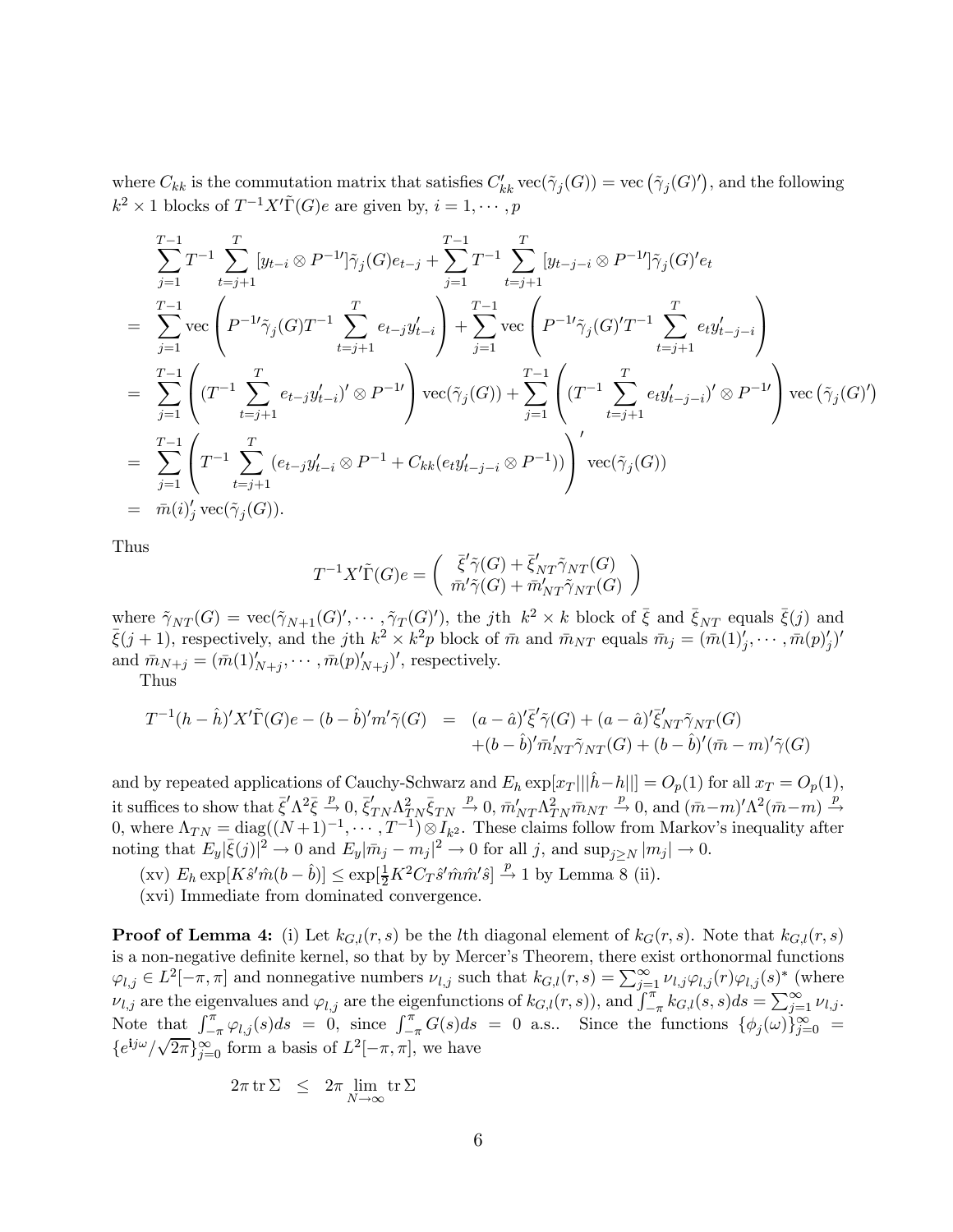$$
= \sum_{l=1}^{k^2} \sum_{j=1}^{\infty} \int_{-\pi}^{\pi} \int_{-\pi}^{\pi} \phi_j(s) k_{G,l}(s,r) \phi_j(r) ds dr
$$
  
\n
$$
= \sum_{l=1}^{k^2} \sum_{j=1}^{\infty} \int_{-\pi}^{\pi} \int_{-\pi}^{\pi} \phi_j(s) \left( \sum_{i=1}^{\infty} \nu_{l,i} \varphi_{l,i}(r) \varphi_{l,i}(s) \right) \phi_j(r) ds dr
$$
  
\n
$$
= \sum_{l=1}^{k^2} \sum_{j=1}^{\infty} \sum_{i=1}^{\infty} \nu_{l,i} \left( \int_{-\pi}^{\pi} \phi_j(s) \varphi_{l,i}(s) ds \right)^2
$$
  
\n
$$
= \sum_{l=1}^{k^2} \sum_{i=1}^{\infty} \nu_{l,i} = \text{tr} \int_{-\pi}^{\pi} k_G(s,s) ds.
$$

(ii) The  $j, l$ th  $k \times k$  block of  $\Lambda^{-1} \Sigma \Lambda^{-1}$  is equal to

$$
\frac{jl}{4\pi^2} \int_{-\pi}^{\pi} \int_{-\pi}^{\pi} e^{\mathbf{i}rj} e^{-\mathbf{i}sl} k_G(r,s) dr ds.
$$

Let  $k_1(r, s) = \partial k_G(r, s)/\partial r$ . By integration by parts,

$$
j\int_{-\pi}^{\pi} e^{\mathbf{i}rj} k_G(r,s) dr = -\mathbf{i} \int_{-\pi}^{\pi} e^{\mathbf{i}rj} k_1(r,s) dr =: g_j(s)
$$

where

$$
\frac{dg_j(s)}{ds} = -\mathbf{i}\frac{d}{ds}\left(\int_{-\pi}^s e^{\mathbf{i}r} k_1(r,s)dr + \int_s^{\pi} e^{\mathbf{i}r} k_1(r,s)dr\right)
$$

$$
= -\mathbf{i}\int_{-\pi}^{\pi} e^{\mathbf{i}r} k_2(r,s)dr - \mathbf{i}e^{\mathbf{i}s} k_1(s).
$$

Thus, by another application of integration by parts,

$$
l \int_{-\pi}^{\pi} e^{-\mathbf{i} s l} g_j(s) ds = \mathbf{i} \int_{-\pi}^{\pi} e^{-\mathbf{i} s l} \frac{dg_j(s)}{ds} ds
$$
  
= 
$$
\int_{-\pi}^{\pi} \int_{-\pi}^{\pi} e^{\mathbf{i} r j} e^{-\mathbf{i} s l} k_2(r, s) dr ds + \int_{-\pi}^{\pi} e^{\mathbf{i} s j} e^{-\mathbf{i} s l} k_{\Delta}(s) ds.
$$

Now let  $v = (v'_1, \dots, v'_N)'$  be such that  $v'v = 1$ , where  $v_j$  is  $k^2 \times 1$ . Then

$$
2\pi v' \Lambda^{-1} \Sigma \Lambda^{-1} v = \frac{1}{2\pi} \sum_{j,l=1}^{N} v'_j \left( \int_{-\pi}^{\pi} \int_{-\pi}^{\pi} e^{i r j} e^{-i s l} k_2(r, s) dr ds + \int_{-\pi}^{\pi} e^{i s j} e^{-i s l} k_{\Delta}(s) ds \right) v_l
$$
  

$$
= \int_{-\pi}^{\pi} \int_{-\pi}^{\pi} \left( \frac{1}{\sqrt{2\pi}} \sum_{j=1}^{N} v_j e^{i r j} \right)' k_2(r, s) \left( \frac{1}{\sqrt{2\pi}} \sum_{j=1}^{N} v_j e^{-i s j} \right) dr ds
$$

$$
+ \int_{-\pi}^{\pi} \left( \frac{1}{\sqrt{2\pi}} \sum_{j=1}^{N} v_j e^{i s j} \right)' k_{\Delta}(s) \left( \frac{1}{\sqrt{2\pi}} \sum_{j=1}^{N} v_j e^{-i s j} \right) ds
$$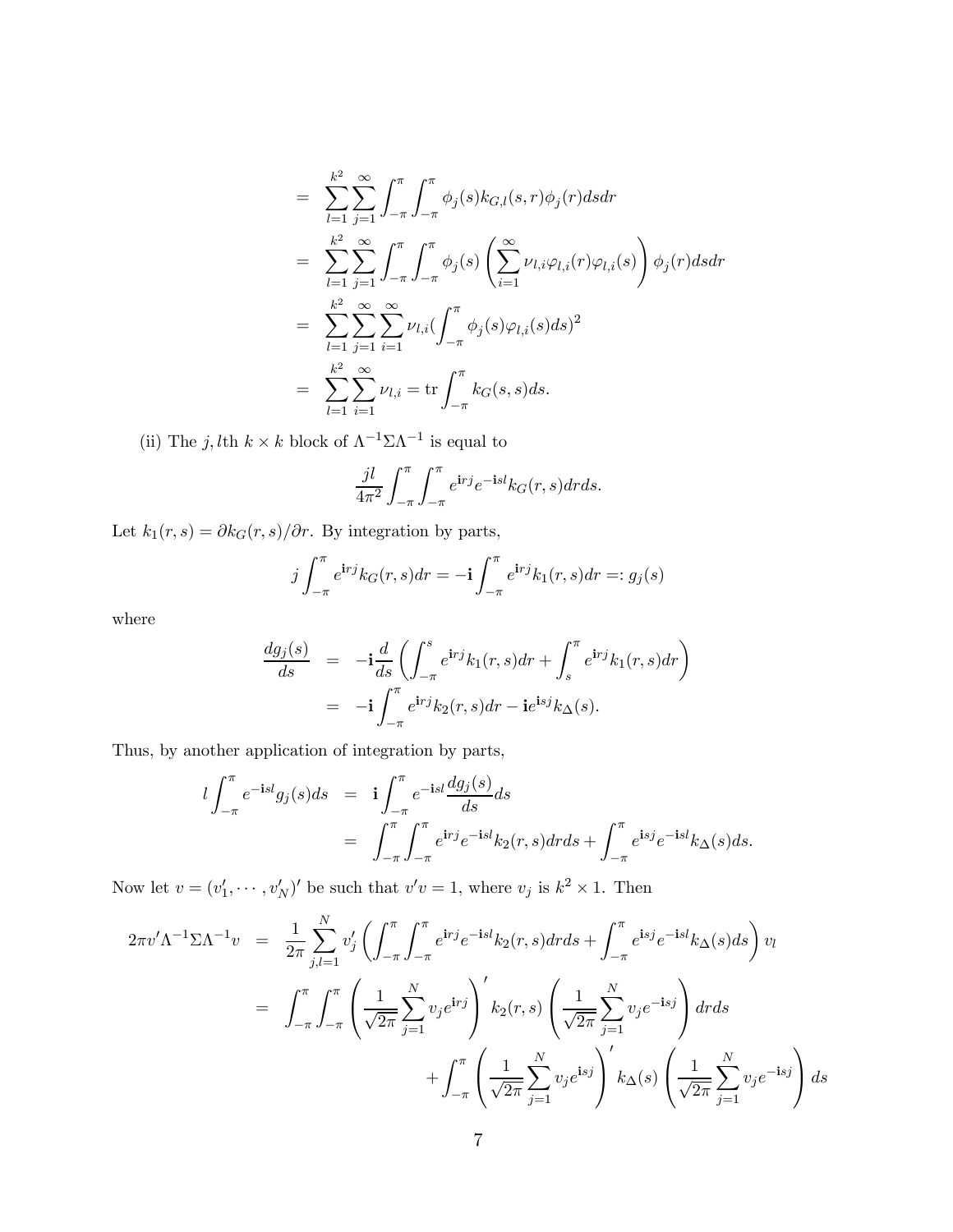$$
= \int_{-\pi}^{\pi} \int_{-\pi}^{\pi} \varphi(r)^* k_2(r,s) \varphi(s) dr ds + \int_{-\pi}^{\pi} \varphi(s)^* k_{\Delta}(s) \varphi(s) ds
$$

with  $\varphi(s) = \frac{1}{\sqrt{2}}$  $\frac{1}{2\pi} \sum_{j=1}^{N} v_j e^{-i s j}$ , and the result follows.

**Proof of Lemma 5:** (i) Define  $\hat{\mu}_j = (P' \hat{\Psi}'_{j-1}, P' \hat{\Psi}'_{j-2}, \cdots, P' \hat{\Psi}'_{j-p})$ , and  $\hat{\mu}$  the  $Nk \times pk$  matrix with block rows equal to  $\hat{\mu}_j$ ,  $j = 1, \dots, N$ . Note that  $\hat{m} = \hat{\mu} \otimes P^{-1}$ . From  $y_{T-l} = \sum_{t=0}^{N-1} \hat{\Psi}_t (P \hat{e}_{T-t-l} + P)$  $T^{-1/2}\hat{a}$  +  $J'_1A(\hat{b})^NY_{T-N-l}$ , we obtain

$$
\tilde{Y}_T = \begin{pmatrix}\n\sum_{t=0}^{N} \hat{\Psi}_t P \hat{e}_{T-t} \\
\sum_{t=0}^{N+1} \hat{\Psi}_{t-1} P \hat{e}_{T-t} \\
\vdots \\
\sum_{t=0}^{N+p} \hat{\Psi}_{t-p+1} P \hat{e}_{T-t}\n\end{pmatrix} = (\bar{\Delta}_1 \hat{\mu})' \tilde{R} \hat{e}
$$

so that  $A(\hat{b})^{l-1}\tilde{Y}_T = (\bar{\Delta}_l\hat{\mu})^l\tilde{R}\hat{e}$ , where  $\bar{\Delta}_l$  is the  $Nk \times Nk$  matrix such that  $\bar{\Delta}_l\hat{\mu}$  has tth block row equal to  $(P'\hat{\Psi}'_{t+l-2}, P'\hat{\Psi}'_{t+l-3}, \cdots, P'\hat{\Psi}_{t+l-p-1}), t = 1, \cdots, T$ . Now for  $l = 1, \cdots, \ell$ , using (21),

$$
((A(\hat{b})^{l-1}\tilde{Y}_T)' \otimes J'_1 A(\hat{b})^{\ell-l} J_1)(b - \hat{b})
$$
  
\n
$$
= (((\bar{\Delta}_l \hat{\mu})'\tilde{R}\hat{e})' \otimes J'_1 A(\hat{b})^{\ell-l} J_1)(b - \hat{b})
$$
  
\n
$$
= J'_1 A(\hat{b})^{\ell-l} J_1 P P^{-1}(b - \hat{b})(\bar{\Delta}_l \hat{\mu})'\tilde{R}\hat{e}
$$
  
\n
$$
= J'_1 A(\hat{b})^{\ell-l} J_1 P((\bar{\Delta}_l \hat{\mu})'\tilde{R}\hat{e} \otimes P^{-1})' \text{ vec}(b - \hat{b})
$$
  
\n
$$
= J'_1 A(\hat{b})^{\ell-l} J_1 P((\bar{\Delta}_l \hat{m})' (\tilde{R}\hat{e} \otimes I))^{\prime} (b - \hat{b})
$$
  
\n
$$
= J'_1 A(\hat{b})^{\ell-l} J_1 P(\tilde{R}\hat{e} \otimes I)' \tilde{\Delta}_l \hat{m}(b - \hat{b}).
$$

(ii) Note that  $\hat{s}-\hat{S} = \Sigma (I+\Sigma)^{-1}\hat{s}$ ,  $\hat{s}-\hat{D}\hat{S} = \Sigma (\hat{D}+\Sigma)^{-1}\hat{s}$  and  $(I_N \otimes P \otimes P)\hat{s} = (I_N \otimes \hat{P} \otimes \hat{P})\hat{s}$ , so  $\text{that } \widehat{\hat{s}} = (I_N \otimes \hat{P}^{-1} P \otimes \hat{P}^{-1} P)\hat{s}$ . Furthermore,  $||\hat{D} - I|| \leq |\hat{D} - I|$ , and  $|\hat{D} - I|^2 = \sum_{i=1}^N |\hat{d}_j - I_{k^2}|^2 =$  $\sum_{i=1}^{N}$  vec $(\hat{d}_j - I_{k^2})'$  vec $(\hat{d}_j - I_{k^2})$ . By standard arguments, max<sub>j</sub>  $E|\hat{d}_j - I_{k^2}|^2 = O(T^{-1})$ , so that  $E[|\hat{D} - I|^2] = O(N/T) = o(1)$ , and thus  $||\hat{D} - I|| = o_p(1)$ . Therefore, also  $||\hat{D}|| = O_p(1)$  and  $||\hat{D}^{-1}|| \leq 1/(1 - ||\hat{D} - I||) \stackrel{p}{\to} 1.$ 

Further, note that

$$
||\Lambda \hat{s}|| = O_p(1) \tag{32}
$$

$$
||\Lambda \tilde{R}\hat{e}||^2 = O_p(1) \tag{33}
$$

$$
||\Lambda^{-1}\Sigma(I+\Sigma)^{-1}\Lambda^{-1}|| = O(1)
$$
\n(34)

$$
\|\Lambda^{-1}\hat{m}\| = O_p(1) \tag{35}
$$

$$
||(\hat{m}'(I+\Sigma)^{-1}\hat{m})^{-1}|| = O_p(1)
$$
\n(36)

where (32) follows from  $||\Lambda \hat{s}||^2 = \hat{s}'\Lambda^2 \hat{s} = O_p(1)$  by Lemma 8 (i); with  $\hat{e} = e - T^{-1/2} X \hat{h}$ , (33) follows  $\text{from} \; (a+b)'A(a+b) \leq a' A a + b' A b + 2[(a' A a)(b' A b)]^{1/2}, \; E_y e' \tilde{R}' \Lambda^2 \tilde{R}' e = \text{tr}[\tilde{R}(E_y ee') \tilde{R}' \Lambda^2] = O(1)$ and  $T^{-1}\hat{h}X\Lambda^2X\hat{h} \leq ||\hat{h}||^2T^{-1}||X||^2 = O_p(1)$ ; (34) follows from  $||\Lambda^{-1}(I_N - (I_N + \Sigma)^{-1})\Lambda^{-1}|| \leq$  $||\Lambda^{-1}\Sigma\Lambda^{-1}|| = O(1)$  by Lemma 4 (ii), since for any eigenvalue  $\lambda_i$  of  $\Sigma$ , the corresponding eigenvalue of  $I_N - (I_N + \Sigma)^{-1}$  is given by  $\lambda_i/(1 + \lambda_i) \leq \lambda_i$ ; (35) follows, since with probability converging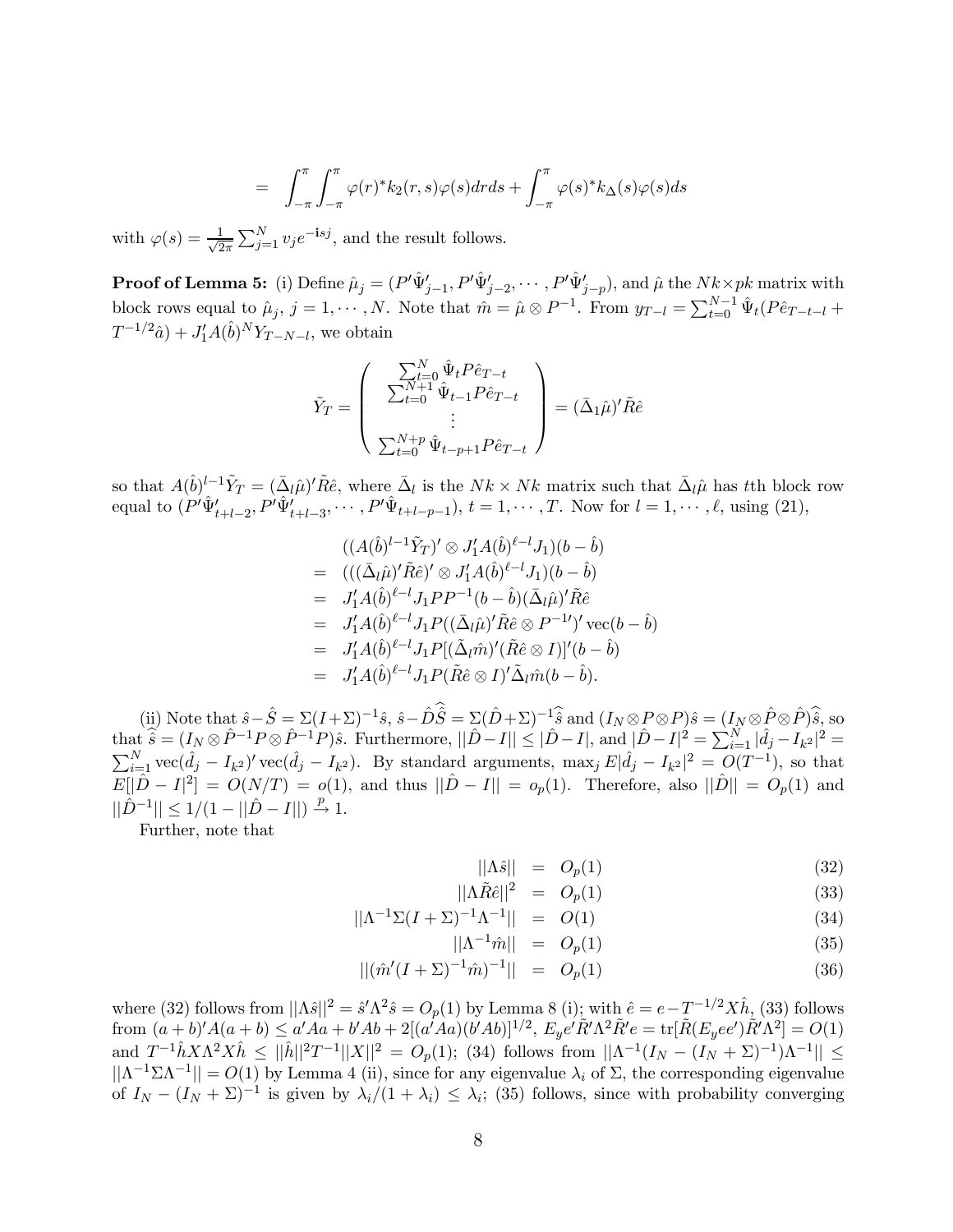to one,  $\hat{\theta}$  is such that  $||\hat{\Psi}_j||$  decays exponentially fast in j; (36) follows from  $v'\hat{m}'(I+\Sigma)^{-1}\hat{m}v \ge$  $v' \hat{m}' \hat{m} v/(1 + ||\Sigma||) \ge ||(\hat{m}' \hat{m})^{-1}||^{-1}/(1 + ||\Sigma||)$  for any any  $pk^2 \times 1$  vector v with  $||v|| = 1$ , and  $||(\hat{m}'\hat{m})^{-1}||^{-1} \stackrel{p}{\rightarrow} ||(m'm)^{-1}||^{-1} > 0$  via  $\hat{m}'\hat{m} \stackrel{p}{\rightarrow} m'm$ .

Moreover, also

$$
\Sigma(\hat{D} + \Sigma)^{-1} - \Sigma(I + \Sigma)^{-1} = (I + \Sigma)^{-1} - \hat{D}(\hat{D} + \Sigma)^{-1}
$$
  
=  $(I + \Sigma)^{-1}[\hat{D} + \Sigma - (I + \Sigma)\hat{D}](\hat{D} + \Sigma)^{-1}$   
=  $(I + \Sigma)^{-1}\Sigma(I - \hat{D})(\hat{D} + \Sigma)^{-1}$ 

so that

$$
\Lambda^{-1}[\Sigma(\hat{D} + \Sigma)^{-1} - \Sigma(I + \Sigma)^{-1}]\Lambda^{-1} = [\Lambda^{-1}(I + \Sigma)^{-1}\Sigma\Lambda^{-1}][I - \hat{D}][\Lambda(\hat{D} + \Sigma)^{-1}\Lambda^{-1}]
$$

and

$$
\Lambda(\hat{D} + \Sigma)^{-1} \Lambda^{-1} = \Lambda(\hat{D} + \Sigma)^{-1} \hat{D} \Lambda^{-1} \hat{D}^{-1} \n= \hat{D}^{-1} - [\Lambda(\hat{D} + \Sigma)^{-1} \Lambda] [\Lambda^{-1} \Sigma \Lambda^{-1}] \hat{D}^{-1}
$$

so that by  $||(\hat{D} + \Sigma)^{-1}|| \le ||\hat{D}^{-1}|| \stackrel{p}{\to} 1$ ,  $||\Lambda|| = O(1)$ ,  $||I - \hat{D}|| \stackrel{p}{\to} 0$ ,  $||\hat{D}^{-1}|| = O_p(1)$  and by Lemma 4 (ii),

$$
||\Lambda(\hat{D} + \Sigma)^{-1}\Lambda^{-1}|| = O_p(1)
$$
  

$$
||\Lambda^{-1}(\Sigma(\hat{D} + \Sigma)^{-1} - \Sigma(I + \Sigma)^{-1})\Lambda^{-1}|| = o_p(1).
$$

The result now follows from (22),  $||P\hat{P}^{-1} - I_k|| \stackrel{p}{\rightarrow} 0$ ,  $||P^{-1}\hat{P} - I_k|| \stackrel{p}{\rightarrow} 0$  and repeated applications of the norm inequality.

Proof of Lemma 6: By definition and Lemma 5 (i)

$$
\tilde{f}_{T}(G,h) = T^{1/2} J'_{1}(A(\hat{b})^{\ell} - A(0)^{\ell}) Y_{T} + \sum_{l=1}^{\ell} (J_{1}[a + P(\tilde{R}e \otimes I)'(\tilde{\Delta}_{l}\tilde{\gamma}(G))] \otimes J_{1})' \operatorname{vec}(A(\hat{b})^{\ell-l}) \n+ \sum_{l=1}^{\ell} ((A(\hat{b})^{l-1}\tilde{Y}_{T})' \otimes J'_{1}A(\hat{b})^{\ell-l}J_{1})(b - \hat{b}) \n= T^{1/2} J'_{1}(A(\hat{b})^{\ell} - A(0)^{\ell}) Y_{T} + \sum_{l=1}^{\ell} (J_{1}[a + P(\tilde{R}e \otimes I)'(\tilde{\Delta}_{l}\tilde{\gamma}(G))] \otimes J_{1})' \operatorname{vec}(A(\hat{b})^{\ell-l}) \n+ \sum_{l=1}^{\ell} J'_{1}A(\hat{b})^{\ell-l} J_{1}(b - \hat{b})A(\hat{b})^{l-1}\tilde{Y}_{T} \n= T^{1/2} J'_{1}(A(\hat{b})^{\ell} - A(0)^{\ell}) Y_{T} + \sum_{l=1}^{\ell} J'_{1}A(\hat{b})^{\ell-l} J_{1}[a + P(\tilde{R}e \otimes I)'\tilde{\Delta}_{l}[\tilde{\gamma}(G) + \tilde{m}(b - \hat{b})]].
$$

By Minkowki's inequality, it suffices to consider each summand in  $\tilde{f}_T(G, h)$  and  $\mathcal{S}_T(G) f_T(G, h)$  –  $\mathcal{S}_T(G) \tilde{f}_T(G, h)$  separately.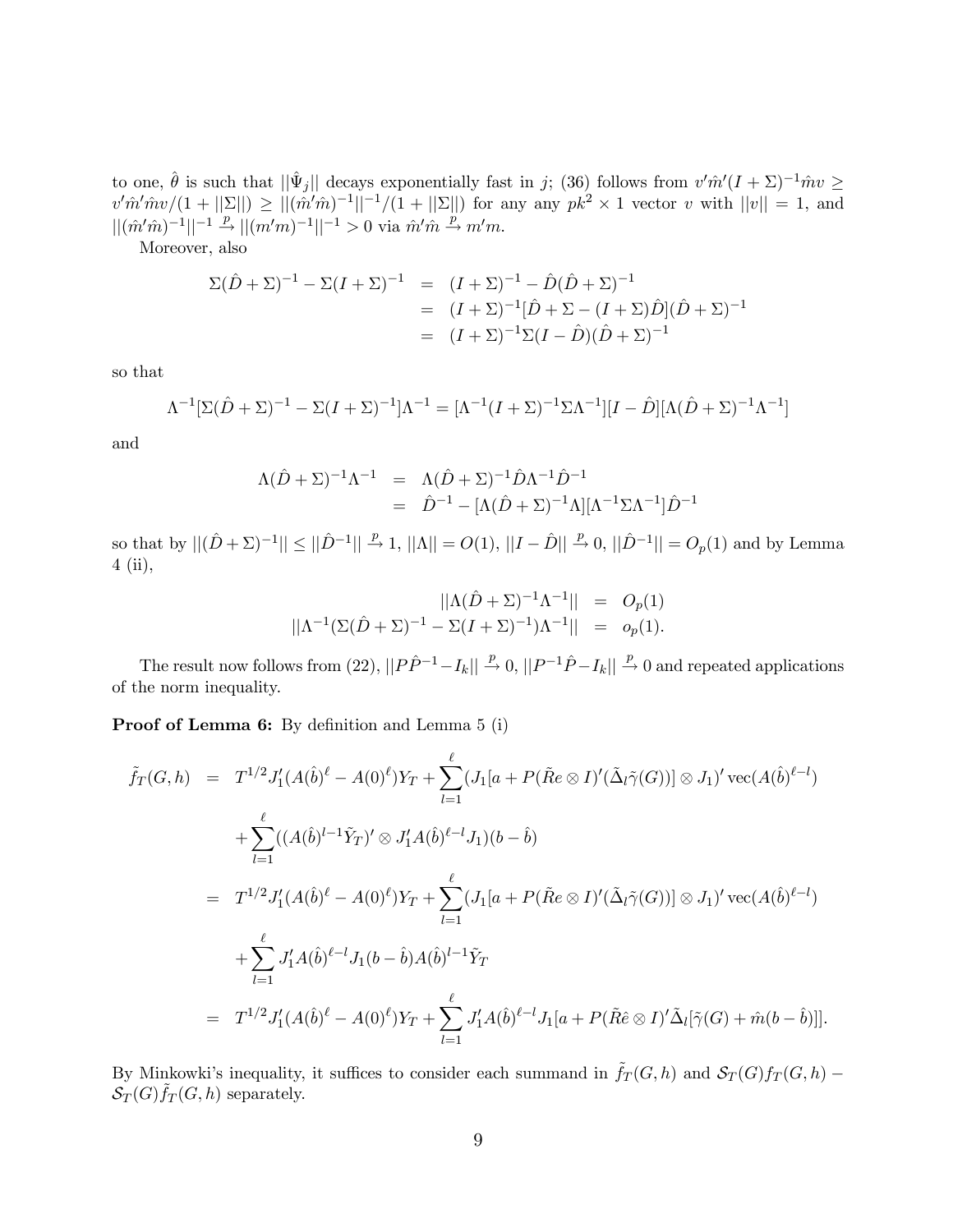Note that for any positive integer  $q$ , by a direct calculation, (cf. Lütkepohl  $(2005)$ , page 96)

$$
\frac{\partial \operatorname{vec} A(b)^q}{\partial b'} = \sum_{i=0}^{q-1} (A(b)')^{q-1-i} \otimes (A(b)^i J_1),
$$

and with  $g_A : \mathbb{R} \to \mathbb{R}^{k^2p^2}$  defined as  $g_A(\lambda) = \text{vec}(A(\hat{b} + \lambda(b - \hat{b}))^q)$  for some positive integer q, we have

$$
\begin{split}\n&\text{vec}(A(b)^q) - \text{vec}(A(\hat{b})^q) \\
&= \int_0^1 \frac{g_A(\lambda)}{d\lambda} d\lambda \\
&= T^{-1/2} \int_0^1 \sum_{i=0}^{q-1} (A(\hat{b} + \lambda(b - \hat{b}))')^{q-1-i} \otimes A(\hat{b} + \lambda(b - \hat{b}))^i J_1) d\lambda \cdot (b - \hat{b}).\n\end{split} \tag{37}
$$

(i) Let  $\bar{A}_0 = \sup_{0 \leq \lambda \leq 1} ||A(\lambda \hat{b})|| = O_p(1)$ . Then

$$
||T^{1/2}J'_{1}(A(\hat{b})^{\ell} - A(0)^{\ell})Y_{T}||^{2} = ||(Y_{T} \otimes J_{1})' \int_{0}^{1} \sum_{i=0}^{\ell-1} (A(\lambda \hat{b})')^{\ell-1-i} \otimes A(\lambda \hat{b})^{i}J_{1})d\lambda \cdot \hat{b}||^{2}
$$
  
\n
$$
\leq ||Y_{T}||^{2}||J_{1}||^{4}||\hat{b}||^{2} \sum_{i=0}^{\ell-1} \bar{A}_{0}^{2\ell-2} = O_{p}(1)
$$
  
\n
$$
E_{h}||J'_{1}A(\hat{b})^{\ell-l}J_{1}(a - \hat{a})||^{2} \leq \bar{A}_{0}^{2\ell-2l}||J_{1}||^{4}E_{h}||a - \hat{a}||^{4}
$$
  
\n
$$
E_{h}||J'_{1}A(\hat{b})^{\ell-l}J_{1}(b - \hat{b})A(\hat{b})^{l-1}Y_{T}||^{2} \leq \bar{A}_{0}^{2\ell-2l}||J_{1}||^{4}||Y_{T}||^{2}E_{h}||b - \hat{b}||^{2} = O_{p}(1)
$$

Furthermore,  $||J'_1A(\hat{b})^{\ell-l}J_1P|| \le ||J_1||^2||P||\bar{A}_0^{\ell-l} = O_p(1), \ \hat{e} = e - T^{-1/2}X\hat{h}$ , and

$$
E_G T^{-1} || (\tilde{R}X\hat{b} \otimes I)' \tilde{\Delta}_l \tilde{\gamma}(G) ||^2 \leq ||T^{-1/2}X||^2 ||\hat{b}||^2 ||\tilde{\Delta}_l||^2 E_G ||\tilde{\gamma}(G) ||^2 = O_p(1)
$$
  
\n
$$
E_y E_G || (\tilde{R}e \otimes I)' \tilde{\Delta}_l \tilde{\gamma}(G) ||^2 \leq ||\tilde{\Delta}_l||^2 E_G ||\tilde{\gamma}(G) ||^2 = O(1).
$$
  
\n
$$
E_h T^{-1} || (\tilde{R}X\hat{b} \otimes I)' \tilde{\Delta}_l \hat{m}(b - \hat{b}) ||^2 \leq ||T^{-1/2}X||^2 ||\hat{b}||^2 E_h ||b - \hat{b}||^2 ||\tilde{\Delta}_l||^2 ||\hat{m}||^2 = O_p(1)
$$
  
\n
$$
E_y E_h || (\tilde{R}e \otimes I)' \tilde{\Delta}_l \hat{m}(b - \hat{b}) ||^2 \leq E_h ||b - \hat{b}||^2 ||\tilde{\Delta}_l||^2 ||\Lambda^{-1} \hat{m}||^2 E_y ||\Lambda(\tilde{R}e \otimes I) || = O(1).
$$
  
\n(38)

(ii) Define the  $Nk \times (T + \ell)k$  matrix  $\Delta_l^0$  such that  $\Delta_l^0 \gamma(G) = \text{vec}(\gamma_l(G), \dots, \gamma_N(G), 0, \dots, 0)$ . By Minkowski, it suffices to show that  $E_h E_G \mathcal{S}_T(G) ||\xi_T(G, h)||^2 \stackrel{p}{\to} 0$  for  $\xi_T(G, h)$  equal to any of

$$
J'_1[A(b)^{\ell-l} - A(\hat{b})^{\ell-l}]J_1a,
$$
  
\n
$$
J'_1A(b)^{\ell-l}J_1P(((RV(G)R)^{-1} - I)Re \otimes I)'(\Delta_l\gamma(G)),
$$
  
\n
$$
J'_1A(b)^{\ell-l}J_1P(e \otimes I)'[(\tilde{R} \otimes I)'\Delta_l^0 - (R \otimes I)'\Delta_l]\gamma(G),
$$
  
\n
$$
J'_1A(b)^{\ell-l}J_1P(\tilde{R}e \otimes I)'[\Delta_l^0\gamma(G) - \tilde{\Delta}_l\tilde{\gamma}(G)],
$$
  
\n
$$
J'_1[A(b)^{\ell-l} - A(\hat{b})^{\ell-l}]J_1P(\tilde{R}e \otimes I)'(\tilde{\Delta}_l\tilde{\gamma}(G)),
$$
  
\n
$$
J'_1A(\hat{b})^{\ell-l}J_1P(\tilde{R}(e - \hat{e}) \otimes I)'(\tilde{\Delta}_l\tilde{\gamma}(G)),
$$
  
\n
$$
J'_1A(\hat{b})^{\ell-l}J_1(b - \hat{b})A(\hat{b})^{l-1}(\tilde{Y}_T - Y_T),
$$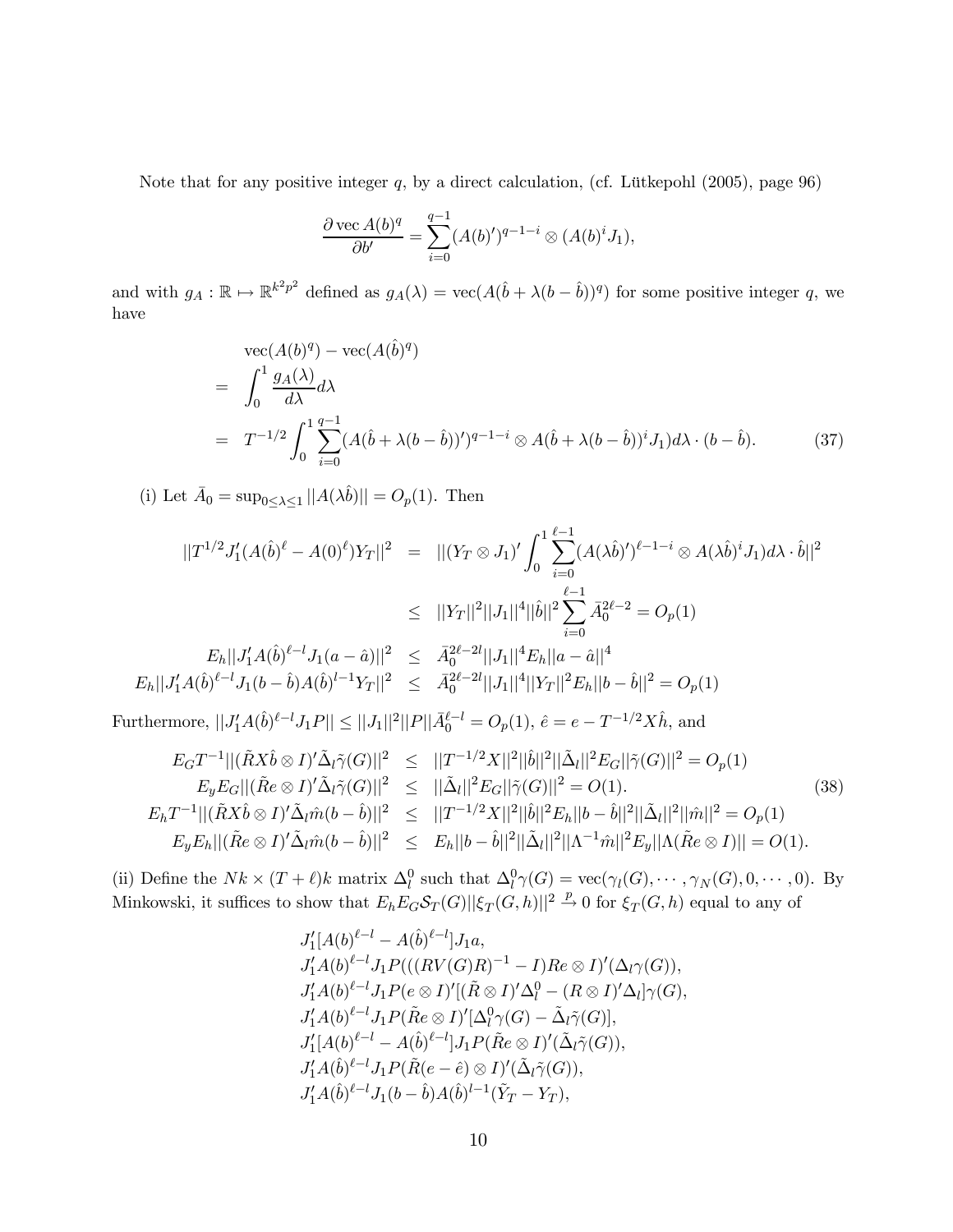for  $l = 1, \dots, \ell$ , as well as for  $\xi_T(G, h)$  equal to

$$
T^{1/2}(Y_T \otimes J_1)'(\text{vec}(A(b)^{\ell}) - \text{vec}(A(\hat{b})^{\ell})) - \sum_{l=1}^{\ell} ((A(\hat{b})^{l-1}Y_T)' \otimes J_1' A(\hat{b})^{\ell-l} J_1)(b - \hat{b}). \tag{39}
$$

Let  $\bar{A}_{1,q} = E_h[||A(b)||^q]$ , and  $\bar{A}_{2,q} = \sup_{\lambda \in [0,1]} E_h[||A(\hat{b} + \lambda(b - \hat{b}))||^q]$ , which are  $O_p(1)$  for any fixed q, since  $||A|| \leq |A|$ , and multivariate normal distributions posses all moments. By Cauchy-Schwarz

$$
E_h[||J_1'(A(b)^q - A(\hat{b})^q]J_1a||^2]^2 \leq ||J_1||^4 E_h[||A(b)^q - A(\hat{b})^q||^4]E_h[||a||^4]
$$

where clearly  $E_h[||a||^4] = O_p(1)$ , and using (23), (37), Minkowski and Cauchy-Schwarz, we find

$$
E_h||A(b)^q - A(\hat{b})^q||^4 \le E_h||\operatorname{vec}(A(b)^q - A(\hat{b})^q)||^4
$$
\n
$$
\le T^{-1}E_h||\int_0^1 \sum_{i=0}^{q-1} (A(\hat{b} + \lambda(b - \hat{b}))')^{q-1-i} \otimes A(\hat{b} + \lambda(b - \hat{b}))^i J_1)d\lambda||^4||b - \hat{b}||^4
$$
\n
$$
\le T^{-1}||J_1||^4(E_h||b - \hat{b}||^8)^{1/2} \sum_{i=0}^{q-1} (\bar{A}_{2,16q-16-16i}\bar{A}_{2,16i})^{1/4} \xrightarrow{p} 0.
$$
\n(40)

Furthermore,

$$
\begin{split}\n&\mathcal{S}_{T}(G)E_{y}(\Delta_{l}\gamma(G))'[RV(G)R)^{-1} - I)Re\epsilon'R(RV(G)R)^{-1} - I) \otimes I](\Delta_{l}\gamma(G)) \\
&= \mathcal{S}_{T}(G)(\Delta_{l}\gamma(G))'[RV(G)R)^{-1} - I)(RV(G)R)^{-1} - I) \otimes I](\Delta_{l}\gamma(G)) \\
&= \mathcal{S}_{T}(G)(\Delta_{l}\gamma(G))'[R(V(G)^{-1} - I)^{2}R \otimes I](\Delta_{l}\gamma(G)) \\
&= \mathcal{S}_{T}(G)T^{-1}(\Delta_{l}\gamma(G))'[R\Gamma(G)V(G)^{-2}\Gamma(G)'R \otimes I](\Delta_{l}\gamma(G)) \\
&\leq \mathcal{S}_{T}(G)T^{-1}||\Gamma(G)||^{2}||V(G)^{-2}|| \cdot ||\gamma(G)||^{2} \rightarrow 0\n\end{split}
$$

uniformly in  $G$  by Lemma 2 (iv), (v) and (vii). Also

$$
E_G S_T(G) E_y \gamma(G) [(\tilde{R} \otimes I)' \Delta_l^0 - (R \otimes I)' \Delta_l] (ee' \otimes I) [(\tilde{R} \otimes I)' \Delta_l^0 - (R \otimes I)' \Delta_l] \gamma(G)
$$
  
\n
$$
\leq E_G S_T(G) \sum_{j=N+1}^T |\gamma_j(G)|^2 \to 0
$$

by Lemma 2 (viii). Also

$$
\mathcal{S}_T(G)E_y[\Delta_l^0\gamma(G) - \tilde{\Delta}_l\tilde{\gamma}(G)]'(\tilde{R}ee\tilde{R}'\otimes I)'[\Delta_l^0\gamma(G) - \tilde{\Delta}_l\tilde{\gamma}(G)] \leq \mathcal{S}_T(G)||\gamma(G) - \tilde{\gamma}(G)|| \to 0
$$

uniformly in  $G$  by Lemma 2 (vi), and

$$
E_h E_G S_T(G) ||J'_1[A(b)^{\ell-l} - A(\hat{b})^{\ell-l}] J_1 P(\tilde{R}e \otimes I)'(\tilde{\Delta}_l \tilde{\gamma}(G))||^2
$$
  
\n
$$
\leq ||J_1||^4 ||P||^2 (E_G ||(\tilde{R}e \otimes I)' \tilde{\Delta}_l \tilde{\gamma}(G)||^2) \cdot (E_h ||A(b)^{\ell-l} - A(\hat{b})^{\ell-l}||^2) \stackrel{p}{\to} 0
$$

since by (38),  $E_G||(\tilde{R}e\otimes I)'\tilde{\Delta}_l\tilde{\gamma}(G)||^2 = O_p(1)$  as above. Furthermore,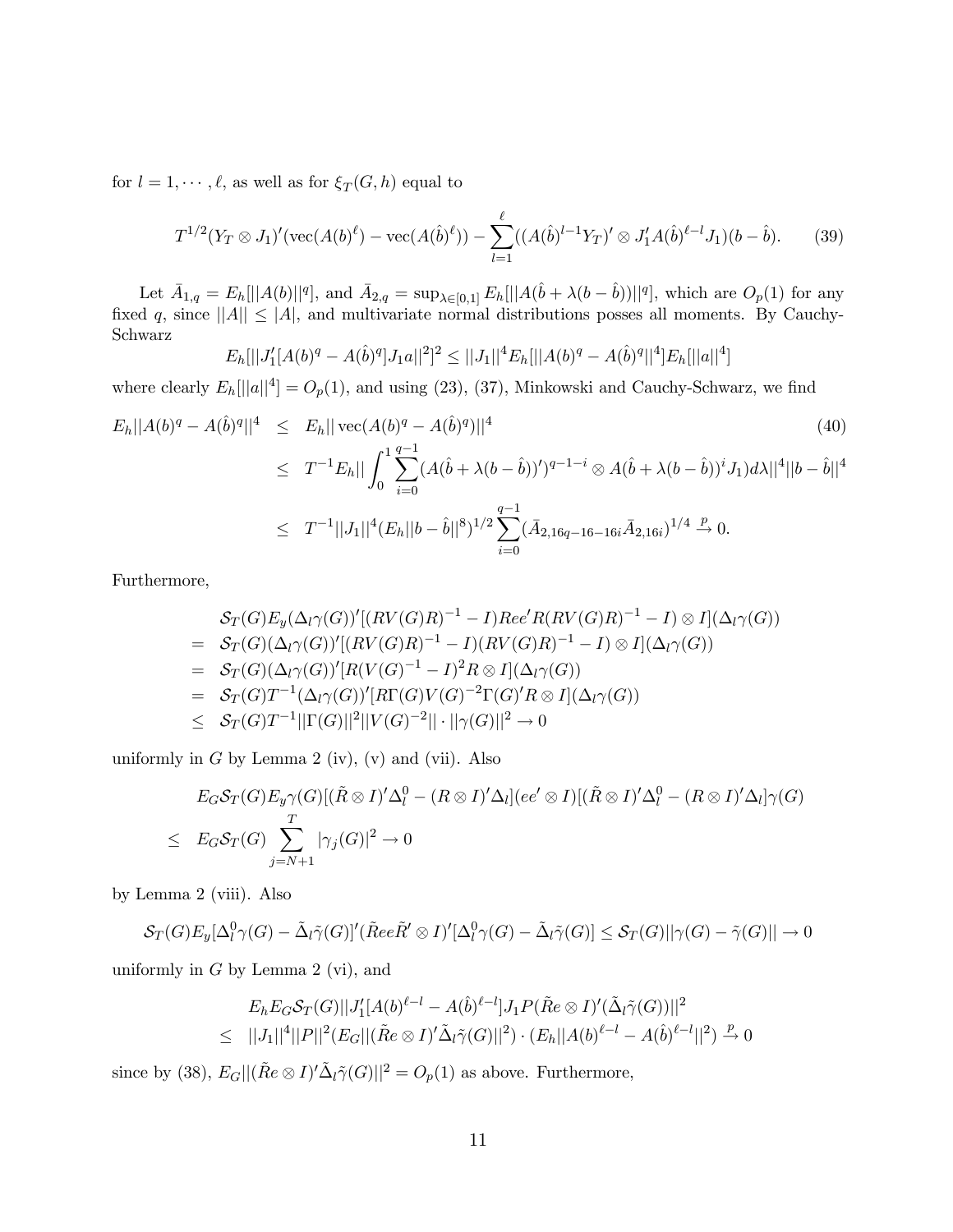$$
E_G E_h ||J'_1 [A(b)^{\ell-l} - A(\hat{b})^{\ell-l}] J_1 P(\tilde{R}e \otimes I)'(\tilde{\Delta}_l \tilde{\gamma}(G))||^2 \le ||J_1||^3 E_h ||A(b)^{\ell-l} - A(\hat{b})^{\ell-l}||^2 E_G ||P(\tilde{R}e \otimes I)'(\tilde{\Delta}_l \tilde{\gamma}(G))||^2 \xrightarrow{p} 0
$$

since  $E_h||A(b)^q - A(\hat{b})^q||^2 \stackrel{p}{\rightarrow} 0$  from (40) and Jensen, and again  $E_G||(\tilde{R}e \otimes I)' \tilde{\Delta}_l \tilde{\gamma}(G)||^2 = O_p(1)$ . Furthermore,

$$
E_G||J'_1A(\hat{b})^{\ell-l}J_1P(\tilde{R}(e-\hat{e})\otimes I)'(\tilde{\Delta}_l\tilde{\gamma}(G))||^2 \leq ||J'_1A(\hat{b})^{\ell-l}J_1P||^2T^{-1}E_G||(\tilde{R}X\hat{h}\otimes I)'(\tilde{\Delta}_l\tilde{\gamma}(G))||^2
$$

and

$$
E_G||(\tilde{R}X\hat{h}\otimes I)'(\tilde{\Delta}_l\tilde{\gamma}(G))||^2 \le \operatorname{tr}(\tilde{R}X\hat{h}\hat{h}'X'\tilde{R}'\otimes I)\tilde{\Delta}_l\Sigma\tilde{\Delta}'_l
$$
  

$$
\le ||\hat{h}||^2 \operatorname{tr}(\tilde{R}XX'\tilde{R}'\otimes I)\tilde{\Delta}_l\Sigma\tilde{\Delta}'_l = O_p(1)
$$

since, using Lemma 4 (ii),

$$
E_y \operatorname{tr}(\tilde{R}XX'\tilde{R}'\otimes I)\tilde{\Delta}_l \Sigma \tilde{\Delta}'_l \le ||\Lambda^{-1}\Sigma \tilde{\Delta}'_l \Lambda^{-1}|| \operatorname{tr}\Lambda(\tilde{R}E_y[XX']\tilde{R}'\otimes I)\Lambda = O(1).
$$

Moreover

$$
E_h||J'_1A(\hat{b})^{\ell-l}J_1(b-\hat{b})A(\hat{b})^{l-1}(\tilde{Y}_T-Y_T)||^2 \leq \bar{A}_0^{2\ell-2}||J_1||^4||Y_T-\tilde{Y}_T||^2E_h||b-\hat{b}||^2 \overset{p}{\to} 0
$$

since  $||Y_T - \tilde{Y}_T|| \stackrel{p}{\to} 0$  from  $\sum_{t=0}^{\infty} ||\hat{\Psi}_{l+t-1}|| = O_p(1), T^{-1/2} ||\hat{a}|| \stackrel{p}{\to} 0$  and  $||A(\hat{b})^N|| \cdot ||Y_{T-N}|| \stackrel{p}{\to} 0$ . Finally, using (37), the spectral norm of (39) is bounded above by

$$
||Y_T|| \cdot ||J_1||^2 ||b - \hat{b}|| \cdot || \int_0^1 \sum_{l=1}^{\ell} [(A(\hat{b} + \lambda_0(b - \hat{b}))')^{\ell-l} \otimes A(\hat{b} + \lambda_0(b - \hat{b}))^{l-1} - (A(\hat{b})')^{\ell-l} \otimes A(\hat{b})^{l-1}] d\lambda_0 ||.
$$

For any fixed integer q and  $\lambda_0 \in [0, 1]$ , from (23) and (37),

$$
||A(\hat{b}+\lambda_0(b-\hat{b}))^q-A(\hat{b})^q||\leq T^{-1/2}||\int_0^1\sum_{i=0}^{q-1}(A(\hat{b}+\lambda_0\lambda(b-\hat{b}))')^{q-1-i}\otimes A(\hat{b}+\lambda_0\lambda(b-\hat{b}))^iJ_1)d\lambda||\cdot||b-\hat{b}||
$$

so that from the same argument as employed for (40),  $E_h \sup_{\lambda_0 \in [0,1]} ||A(\hat{b} + \lambda_0(b-\hat{b}))^q - A(\hat{b})^q||^K \stackrel{p}{\to} 0$ for any integer K. But for conformable matrices  $A, B, C, D, ||(A \otimes B) - (C \otimes D)|| \le ||A - C||$ .  $||B|| + ||A|| \cdot ||B - D||$ , so that this result, along with Minkowski and Cauchy-Schwarz, establishes that also  $E_h ||\xi_T(G, h)||^2 \stackrel{p}{\to} 0$  with  $\xi_T(G, h)$  equal to (39).

**Proof of Lemma 7:** (i)  $E_G \exp[K\hat{s}'\tilde{\gamma}(G)] = \exp[K^2\hat{s}'\Sigma\hat{s}] \leq \exp[K^2||\Lambda^{-1}\Sigma\Lambda^{-1}|| \cdot \hat{s}'\Lambda^2\hat{s}]$ , so the result follows from Lemmata 4 (ii) and 8 (i).

(ii) By Cauchy-Schwarz

$$
E_G \tilde{L}_T(G, h)^4 \le (E_G \exp[8\hat{s}'\tilde{\gamma}(G)])^{1/2}
$$

$$
\cdot (E_G \exp[-8\frac{1}{2}\tilde{\gamma}(G)'\tilde{\gamma}(G) - 8(h - \hat{h})'\hat{m}'\tilde{\gamma}(G) - \frac{1}{2}8(h - \hat{h})'\hat{m}'\hat{m}(h - \hat{h}) + \frac{1}{2}8\hat{h}'\hat{m}'\hat{m}\hat{h}])^{1/2}
$$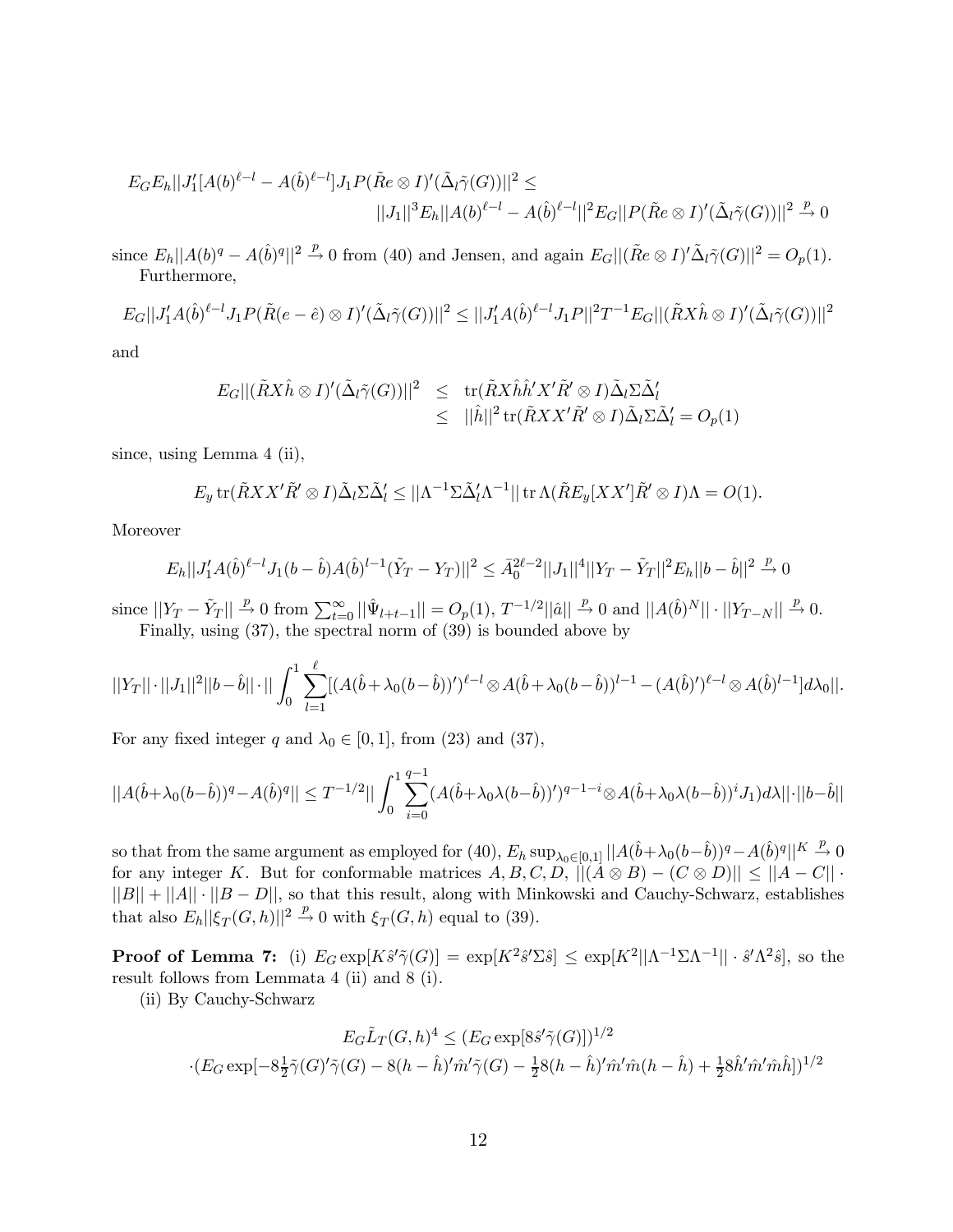and a direct calculation

$$
E_G \exp[-8(h - \hat{h})'\hat{m}'\tilde{\gamma}(G) - 8\frac{1}{2}\tilde{\gamma}(G)'\tilde{\gamma}(G)]
$$
  
= det $(I + 8\Sigma)^{-1/2}$  exp $[\frac{1}{2}8(h - \hat{h})'\hat{m}'(I + (8\Sigma)^{-1})^{-1}\hat{m}(h - \hat{h})]$   
 $\leq$  exp $[\frac{1}{2}8(h - \hat{h})'\hat{m}'(I + (8\Sigma)^{-1})^{-1}\hat{m}(h - \hat{h})].$ 

Since  $I - (I + (8\Sigma)^{-1})^{-1} = (I + 8\Sigma)^{-1}$ , we obtain

$$
E_G \exp[-8\frac{1}{2}\tilde{\gamma}(G)'\tilde{\gamma}(G) - 8(h - \hat{h})'\tilde{m}'\tilde{\gamma}(G) - \frac{1}{2}8(h - \hat{h})'\tilde{m}'\hat{m}(h - \hat{h}) + \frac{1}{2}8\hat{h}'\hat{m}'\hat{m}\hat{h}]
$$
  

$$
\leq \exp[-\frac{1}{2}8(h - \hat{h})'\hat{m}'(I + 8\Sigma)^{-1}\hat{m}(h - \hat{h})] \leq \exp[-\frac{1}{2}4C_T||h - \hat{h}||^2]
$$

where  $C_T$  is the smallest eigenvalue of  $2m'(I + 8\Sigma)^{-1}\hat{m}$ , and

$$
C_T = 2||(\hat{m}'(I + 8\Sigma)^{-1}\hat{m})^{-1}||^{-1} \ge \frac{2||(\hat{m}'\hat{m})^{-1}||^{-1}}{1 + 8||\Sigma||}
$$
  

$$
C_T \le 2||\hat{m}||^2.
$$

From  $\hat{m}'\hat{m} - m'm \stackrel{p}{\rightarrow} 0$  and (26), we have  $C_T = O_p(1)$  and  $C_T^{-1} = O_p(1)$ . Also, by part (i),  $E_G \exp[8\hat{s}' \tilde{\gamma}(G)] = O_p(1)$ . Thus

$$
E_G \tilde{L}_T(G, h)^4 \leq \tilde{\zeta}_T \exp[-\frac{1}{2}4C_T ||h - \hat{h}||^2]
$$

where  $C_T$  and  $\tilde{\zeta}_T = O_p(1)$ .

**Proof of Lemma 8:** (i) Define s just as  $\hat{s}$ , but with  $\hat{e}_t$  replaced by  $e_t$ . Then  $E_y s' \Lambda^2 s$  =  $tr[(E_y s s')\Lambda^2] = O(1)$ , because the elements of  $E_y s s'$  are uniformly bounded. Furthermore, recall that  $\hat{e}_t = e_t - T^{-1/2} X_t' \hat{h}$ , where  $X_t' = (1, y_{t-1}', \dots, y_{t-p}') \otimes P^{-1}$ , so that the jth  $k^2 \times 1$  block of  $s - \hat{s}$  is given by

$$
T^{-1}\text{vec}\sum_{t}[e_{t}\hat{h}'X_{t+j} + X_{t}^{\dagger}\hat{h}e_{t+j} + T^{-1/2}X_{t}^{\dagger}\hat{h}'X_{t+j}] =
$$
  

$$
T^{-1}\sum_{t}[(X_{t+j}^{\prime}\otimes e_{t})\hat{h} + (e_{t+j}^{\prime}\otimes X_{t})\hat{h} + T^{-1/2}(X_{t+j}^{\prime}\otimes X_{t}^{\prime})\text{vec}(\hat{h}\hat{h}')] .
$$
  
(41)

Thus, letting  $d_{Xe}$ ,  $d_{eX}$  and  $d_{XX}$  be  $Nk^2 \times (p+1)k^2$ ,  $Nk^2 \times (p+1)k^2$  and  $Nk^2 \times (p+1)^2k^4$  matrices with jth  $k^2$  block of rows equal to  $T^{-1} \sum_{i=1}^N (X'_{t+j} \otimes e_t)$ ,  $T^{-1} \sum_{i=1}^N (e'_{t+j} \otimes X_t)$  and  $T^{-3/2} \sum_{i=1}^N (X'_{t+j} \otimes X'_t)$ , respectively, we have  $\hat{s} = s + d_{Xe}\hat{h} + d_{eX}\hat{h} + d_{XX}$  vec $(\hat{h}\hat{h}')$ . It thus suffices to show  $s'\Lambda^2 s = \text{tr } ss'\Lambda^2 =$  $O_p(1)$ ,  $\hat{h}'d'_{Xe}\Lambda^2d_{Xe}\hat{h} \leq ||\hat{h}||^2$  tr  $d_{Xe}d'_{Xe}\Lambda^2 = O_p(1)$ ,  $\hat{h}'d'_{eX}\Lambda^2d_{eX}\hat{h} \leq ||\hat{h}||$  tr  $d_{eX}d'_{eX}\Lambda^2 = O_p(1)$  and  $\text{vec}(\hat{h}\hat{h}')' d'_{XX}\Lambda^2 d_{XX} \text{vec}(\hat{h}\hat{h}') \leq ||\text{vec}(\hat{h}\hat{h}')||^2 \text{tr } d_{XX} d'_{XX}\Lambda^2 = O_p(1)$ . These follow from Markov's inequality, since the diagonal elements of  $E_yss'$ ,  $E_yd_{Xe}d'_{Xe}$ ,  $E_yd_{eX}d'_{eX}$  and  $E_yd_{XX}d'_{XX}$  are readily seen to be uniformly bounded, and  $tr \Lambda^2 = O(1)$ .

(ii) Note that with  $\hat{u}_t$  defined as  $\hat{u}_t = 0$  for  $t \leq 0$ ,

$$
\hat{m}'\hat{s} = \sum_{j=1}^{N} \begin{pmatrix} \text{vec}(P^{-1}\hat{s}'_j P' \hat{\Psi}'_j) \\ \vdots \\ \text{vec}(P^{-1}\hat{s}'_j P' \hat{\Psi}'_{j-p+1}) \end{pmatrix} = \sum_{j=1}^{N} \begin{pmatrix} \text{vec}(\Omega^{-1}T^{-1/2} \sum_{t=1}^{T} \hat{u}_t \hat{u}'_{t-j} \hat{\Psi}'_{j-1}) \\ \vdots \\ \text{vec}(\Omega^{-1}T^{-1/2} \sum_{t=1}^{T} \hat{u}_t \hat{u}'_{t-j} \hat{\Psi}'_{j-p}) \end{pmatrix}
$$